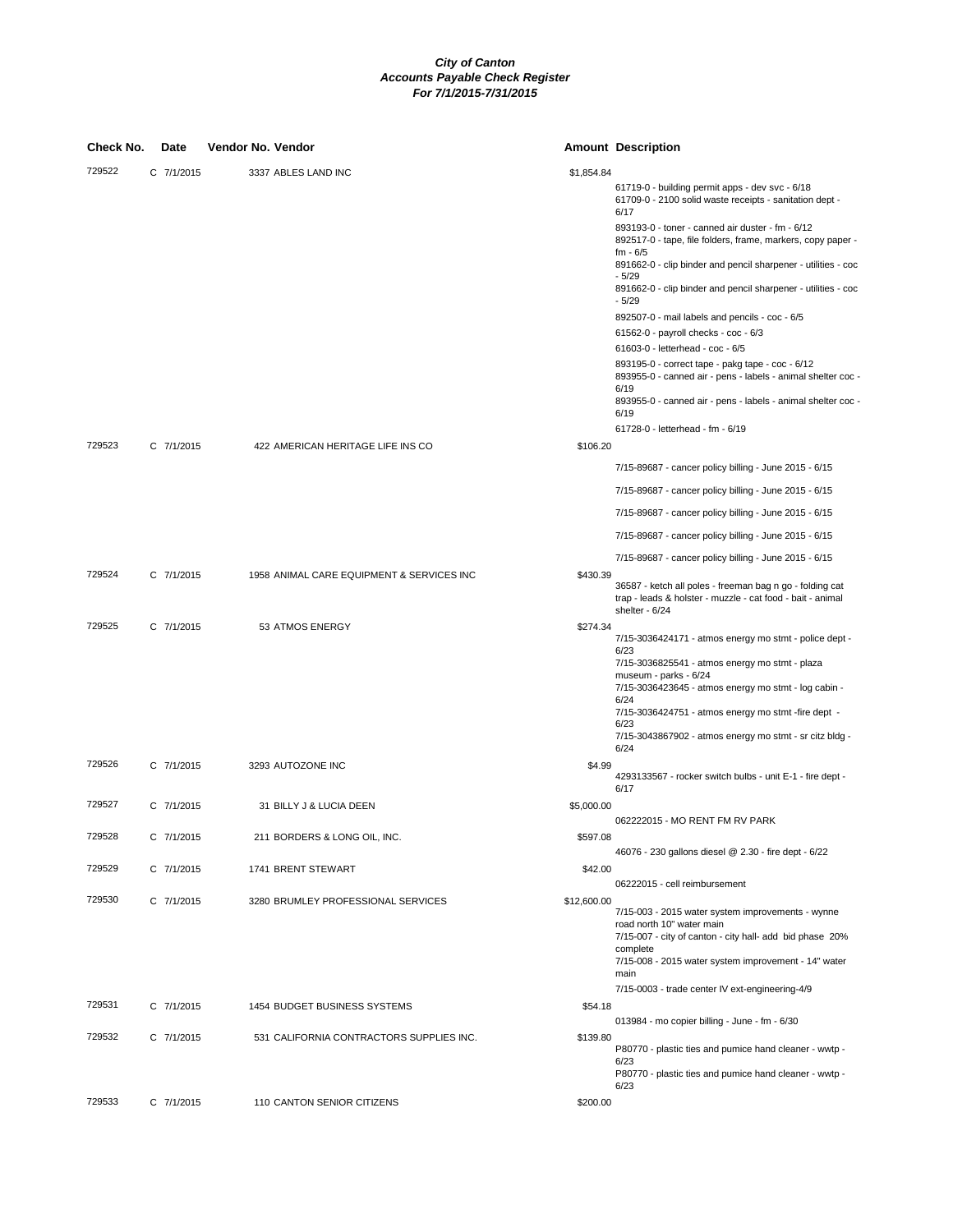| 729534 | C 7/1/2015 | 19 CANTON VETERINARY CLINIC             | \$195.50   | 06222015 - MO SR CITIZEN BOARD<br>398079 - yard spray, rabies submission, fluid Irs 1 liter -                                                                                                                                                                                                                                                                                                                                                                                          |
|--------|------------|-----------------------------------------|------------|----------------------------------------------------------------------------------------------------------------------------------------------------------------------------------------------------------------------------------------------------------------------------------------------------------------------------------------------------------------------------------------------------------------------------------------------------------------------------------------|
|        |            |                                         |            | animal shelter - 6/15<br>398079 - yard spray, rabies submission, fluid Irs 1 liter -<br>animal shelter - 6/15<br>398079 - yard spray, rabies submission, fluid Irs 1 liter -                                                                                                                                                                                                                                                                                                           |
| 729535 | C 7/1/2015 | 20 CANTON VOLUNTEER FIRE                | \$160.00   | animal shelter - 6/15                                                                                                                                                                                                                                                                                                                                                                                                                                                                  |
| 729536 | C 7/1/2015 | 20 CANTON VOLUNTEER FIRE                | \$1,530.00 | 589765 - welded E-1 water tank - fire dept - 6/11                                                                                                                                                                                                                                                                                                                                                                                                                                      |
| 729537 | C 7/1/2015 | 1738 CDW GOVERNMENT, INC.               | \$113.85   | 7/1/15 - MOSTIPEND                                                                                                                                                                                                                                                                                                                                                                                                                                                                     |
| 729538 | C 7/1/2015 | 1668 CHAMELEON INDUSTRIES INC           | \$433.50   | WG78672 - logi c930 hd webcam - police dept - 6/22<br>1217377 - 100 gallons cationic polymer - water plant -                                                                                                                                                                                                                                                                                                                                                                           |
| 729539 | C 7/1/2015 | 2928 CHAMPION EMS                       | \$2,950.00 | 6/24                                                                                                                                                                                                                                                                                                                                                                                                                                                                                   |
| 729540 | C 7/1/2015 | 3368 CJ INNOVATIONS                     | \$2,015.00 | 7/1/15 - MO AMBULANCE AGREEMENT<br>1281 - remv & reloct existing equip from city hall prior to                                                                                                                                                                                                                                                                                                                                                                                         |
| 729541 | C 7/1/2015 | 115 CLYDE THOMAS                        | \$25.00    | renovtion                                                                                                                                                                                                                                                                                                                                                                                                                                                                              |
| 729542 | C 7/1/2015 | 3049 COLLIN LAMAR                       | \$1,000.00 | 07012015 - FIREMAN'S PENSION                                                                                                                                                                                                                                                                                                                                                                                                                                                           |
|        |            |                                         |            | 07012015 - 2013 Rayford Hutcherson Memorial<br>Scholarship - 3rd installment - 6/19                                                                                                                                                                                                                                                                                                                                                                                                    |
| 729543 | C 7/1/2015 | 156 CONTINENTAL RESEARCH CORP.          | \$1,350.00 | 421641-CRC - 1 - xtra- muscle brake and parts - carb<br>cleaner - shop stock - 6/17<br>421641-CRC - 1 - xtra- muscle brake and parts - carb<br>cleaner - shop stock - 6/17<br>421641-CRC - 1 - xtra- muscle brake and parts - carb<br>cleaner - shop stock - 6/17                                                                                                                                                                                                                      |
| 729544 | C 7/1/2015 | 622 DEBRA JOHNSON                       | \$42.00    | 421638-CRC-1 - super flex - guard - wwtp - 6/17                                                                                                                                                                                                                                                                                                                                                                                                                                        |
| 729545 | C 7/1/2015 | 1666 DEVICES & CALIBRATION SERVICES INC | \$1,473.50 | 07012015 - Monthly Cell Reimburrsement<br>9096980 - onsite calibration - wwtp - 6/11                                                                                                                                                                                                                                                                                                                                                                                                   |
|        |            |                                         |            | 9096978 - annual onsite calibration - water plant - 6/10                                                                                                                                                                                                                                                                                                                                                                                                                               |
| 729546 | C 7/1/2015 | 2937 DFW COMMUNICATIONS INC             | \$217.00   | 411000564-1-2 - mini uhf male crimp rg58 for radios -<br>shop stock - streets - 6/17<br>411000583-1 - assembly, batter, lithium ion, li-ion batter -<br>animal shelter - 6/23                                                                                                                                                                                                                                                                                                          |
| 729547 | C 7/1/2015 | 767 DOOR CONTROL SERVICES INC           | \$245.00   | SMINV56747 - repair door - dry creek landing bldg - storm<br>damge - fm - 5/15                                                                                                                                                                                                                                                                                                                                                                                                         |
| 729548 | C 7/1/2015 | 32 DPC INDUSTRIES, INC.                 | \$825.18   | 797001579-15 - (6) 150 gallon drums - chlorine - water<br>plant - $6/8$                                                                                                                                                                                                                                                                                                                                                                                                                |
| 729549 | C 7/1/2015 | 827 DURABLE COMPONENT TECH              | \$325.06   | 421640-DCT-1 - shop stock - washers, mini bulbs, fuses,<br>mini fuses, hex drill/n ta blk, shrink/n seal ring, conn -<br>utilities - streets - wwtp - 6/19<br>421640-DCT-1 - shop stock - washers, mini bulbs, fuses,<br>mini fuses, hex drill/n ta blk, shrink/n seal ring, conn -<br>utilities - streets - wwtp - 6/19<br>421640-DCT-1 - shop stock - washers, mini bulbs, fuses,<br>mini fuses, hex drill/n ta blk, shrink/n seal ring, conn -<br>utilities - streets - wwtp - 6/19 |
| 729550 | C 7/1/2015 | 319 EAGER BEAVER                        | \$600.00   | 966828 - tree removal at 1744 Lazy U - streets - 6/30                                                                                                                                                                                                                                                                                                                                                                                                                                  |
| 729551 | C 7/1/2015 | 2059 EAST TEXAS WIFI                    | \$64.00    | 113351 - mo high speed wireless internet svc - july 2015 -<br>wwtp - 6/26                                                                                                                                                                                                                                                                                                                                                                                                              |
| 729552 | C 7/1/2015 | 1247 ELLIOTT ELECTRIC SUPPLY            | \$404.70   | 24-56857-01 - electrical box - breaker box - wire - fm -<br>6/15                                                                                                                                                                                                                                                                                                                                                                                                                       |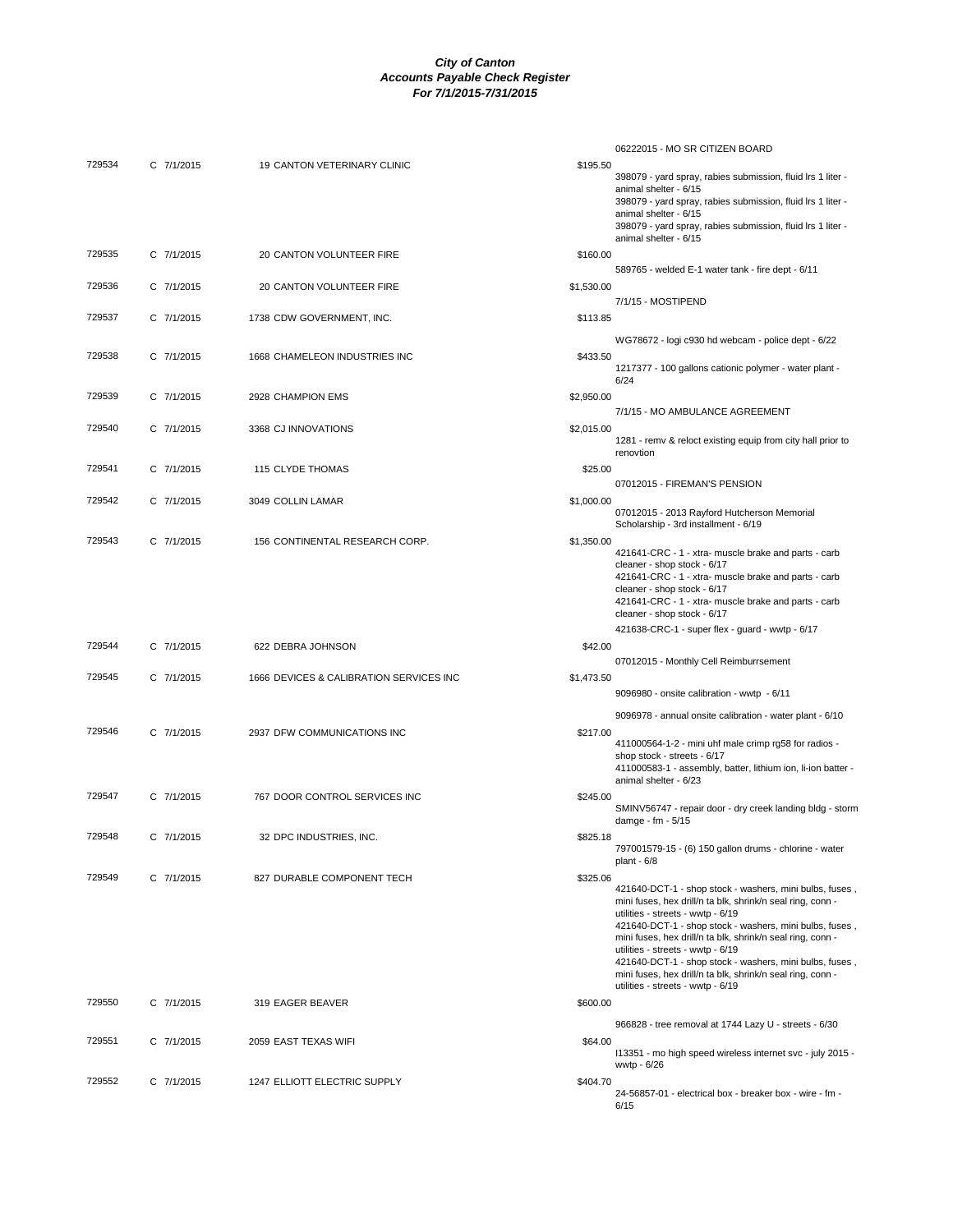|        |            |                                                 |             | 26-56341-01 - mini screwdriver - reducing bush - polaris<br>insul - tap - step bit - wwtp - 6/22<br>26-56341-01 - mini screwdriver - reducing bush - polaris<br>insul - tap - step bit - wwtp - 6/22 |
|--------|------------|-------------------------------------------------|-------------|------------------------------------------------------------------------------------------------------------------------------------------------------------------------------------------------------|
| 729553 | C 7/1/2015 | 1013 E-SOFTSYS LLC                              | \$710.00    |                                                                                                                                                                                                      |
|        |            |                                                 |             | 25963 - booth tracker monthly support - fm - 6/30                                                                                                                                                    |
| 729554 | C 7/1/2015 | 3276 FERGUSON WATERWORKS                        | \$1,916.11  | 0718245-1 - If 2 mip x pvc pj coup - If 2 pvc pj x pvc pj<br>coup - utilities - 6/11                                                                                                                 |
| 729555 | C 7/1/2015 | 3251 FRIENDS OF THE ANIMALS AT CEDAR CREEK LAKE | \$69.00     | 43151 - jk hope - rabies vacc - spay/neuter - pain med -<br>animal shelter - 6/23<br>43128 - jk hope - rabies vacc - spay/neuter - pain med -                                                        |
| 729556 | C 7/1/2015 | 2992 GAS AND SUPPLY                             | \$230.00    | animal shelter - 6/23                                                                                                                                                                                |
|        |            |                                                 |             | $7/15 - 80326 - 100$ gal @ 2.30 propane for animal shelter -<br>6/23                                                                                                                                 |
| 729557 | C 7/1/2015 | 701 GRAINGER                                    | \$89.68     | 9775693428 - thermostat for the electrical pannel on lift<br>station - transfer station - 6/25                                                                                                       |
| 729558 | C 7/1/2015 | 42 GW OIL COMPANY                               | \$2,200.60  |                                                                                                                                                                                                      |
|        |            |                                                 |             | 06162015 - 200gal diesel @ 2.30 - wwtp - 6/16                                                                                                                                                        |
|        |            |                                                 |             | 061620152 - 250 gal diesel @ 2.20 - utilites - wwtp - 6/16                                                                                                                                           |
|        |            |                                                 |             | 061620152 - 250 gal diesel @ 2.20 - utilites - wwtp - 6/16<br>06152015 - 15 gal diesel @ 2.20 - streets - 6/15                                                                                       |
|        |            |                                                 |             | 06052015 - 500 gal diesel fuel @ 2.35 - fm - 6/5                                                                                                                                                     |
| 729559 | C 7/1/2015 | 858 H AND H CLEANING SERVICE                    | \$880.00    |                                                                                                                                                                                                      |
|        |            |                                                 |             | 13358 - office cleaning-coc-city hall<br>13358 - office cleaning-coc-city hall                                                                                                                       |
|        |            |                                                 |             | 13359 - office cleaning-sr citz buldg - parks - jul 2015                                                                                                                                             |
| 729560 | C 7/1/2015 | 44 HACH COMPANY                                 | \$729.84    |                                                                                                                                                                                                      |
|        |            |                                                 |             | 9439448 - fa chlorination solution - water plant - 6/24                                                                                                                                              |
|        |            |                                                 |             | 9441652 - dpd free chlorine 10 ml - water plant - 6/25<br>9438764 - sample cells, dpd free chlorine accuvac pks -<br>calibration kits - absorbance standrd kit - water plant -<br>6/23               |
| 729561 | C 7/1/2015 | 1671 HEALTH CARE SERVICE CORP                   | \$39,521.87 |                                                                                                                                                                                                      |
|        |            |                                                 |             | 7/15-26693 - blue cross mo stmt - july 2015 - 6/17                                                                                                                                                   |
|        |            |                                                 |             | 7/15-26693 - blue cross mo stmt - july 2015 - 6/17                                                                                                                                                   |
|        |            |                                                 |             | 7/15-26693 - blue cross mo stmt - july 2015 - 6/17                                                                                                                                                   |
|        |            |                                                 |             | 7/15-26693 - blue cross mo stmt - july 2015 - 6/17                                                                                                                                                   |
|        |            |                                                 |             | 7/15-26693 - blue cross mo stmt - july 2015 - 6/17                                                                                                                                                   |
|        |            |                                                 |             | 7/15-26693 - blue cross mo stmt - july 2015 - 6/17                                                                                                                                                   |
|        |            |                                                 |             | 7/15-26693 - blue cross mo stmt - july 2015 - 6/17                                                                                                                                                   |
|        |            |                                                 |             | 7/15-26693 - blue cross mo stmt - july 2015 - 6/17                                                                                                                                                   |
|        |            |                                                 |             | 7/15-26693 - blue cross mo stmt - july 2015 - 6/17                                                                                                                                                   |
|        |            |                                                 |             | 7/15-26693 - blue cross mo stmt - july 2015 - 6/17                                                                                                                                                   |
|        |            |                                                 |             | 7/15-26693 - blue cross mo stmt - july 2015 - 6/17                                                                                                                                                   |
|        |            |                                                 |             | 7/15-26693 - blue cross mo stmt - july 2015 - 6/17                                                                                                                                                   |
|        |            |                                                 |             | 7/15-26693 - blue cross mo stmt - july 2015 - 6/17                                                                                                                                                   |
|        |            |                                                 |             | 7/15-26693 - blue cross mo stmt - july 2015 - 6/17                                                                                                                                                   |
|        |            |                                                 |             | 7/15-26693 - blue cross mo stmt - july 2015 - 6/17                                                                                                                                                   |
|        |            |                                                 |             | 7/15-26693 - blue cross mo stmt - july 2015 - 6/17                                                                                                                                                   |
|        |            |                                                 |             | 7/15-26693 - blue cross mo stmt - july 2015 - 6/17                                                                                                                                                   |
|        |            |                                                 |             | 7/15-26693 - blue cross mo stmt - july 2015 - 6/17                                                                                                                                                   |
|        |            |                                                 |             | 7/15-26693 - blue cross mo stmt - july 2015 - 6/17                                                                                                                                                   |
|        |            |                                                 |             | 7/15-26693 - blue cross mo stmt - july 2015 - 6/17                                                                                                                                                   |
|        |            |                                                 |             | 7/15-26693 - blue cross mo stmt - july 2015 - 6/17                                                                                                                                                   |
|        |            |                                                 |             | 7/15-26693 - blue cross mo stmt - july 2015 - 6/17                                                                                                                                                   |
|        |            |                                                 |             | 7/15-26693 - blue cross mo stmt - july 2015 - 6/17                                                                                                                                                   |
| 729562 | C 7/1/2015 | 28 HOLT COMPANY                                 | \$115.63    | 9446670 - bee belt set and delivery fee - streets - utilities -<br>wwtp - 6/16                                                                                                                       |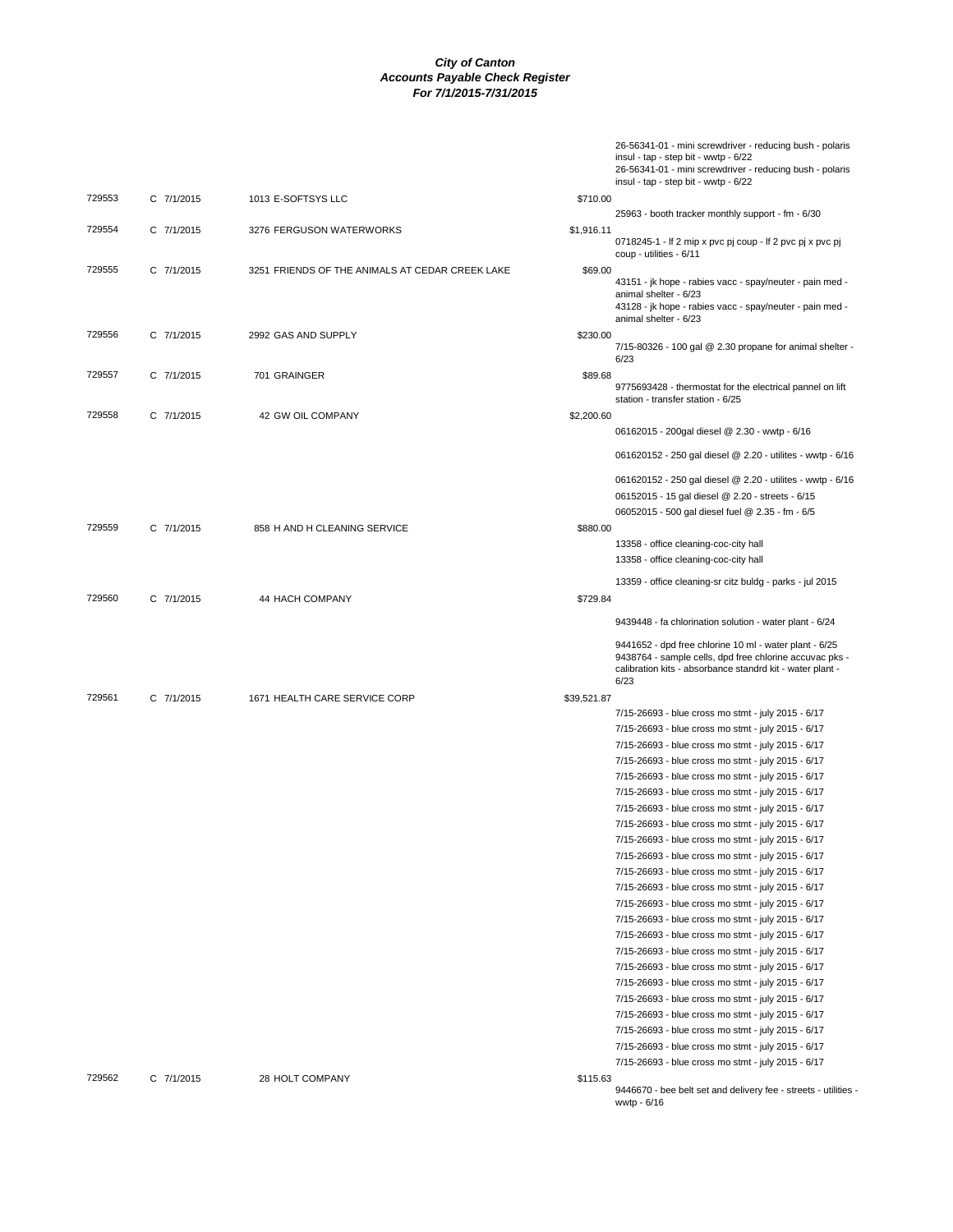|        |            |                                          |             | 9446670 - bee belt set and delivery fee - streets - utilities -                                                    |
|--------|------------|------------------------------------------|-------------|--------------------------------------------------------------------------------------------------------------------|
|        |            |                                          |             | wwtp - 6/16<br>9446670 - bee belt set and delivery fee - streets - utilities -                                     |
|        |            |                                          |             | wwtp - 6/16                                                                                                        |
|        |            |                                          |             | 9446670 - bee belt set and delivery fee - streets - utilities -<br>wwtp - 6/16                                     |
|        |            |                                          |             | 9446670 - bee belt set and delivery fee - streets - utilities -                                                    |
|        |            |                                          |             | wwtp - 6/16                                                                                                        |
|        |            |                                          |             | 9446670 - bee belt set and delivery fee - streets - utilities -<br>wwtp - 6/16                                     |
| 729563 | C 7/1/2015 | 121 HOWARD PAUL STEGALL                  | \$25.00     |                                                                                                                    |
|        |            |                                          |             | 07012015 - MO FIREMAN'S PENSION                                                                                    |
| 729564 | C 7/1/2015 | 2031 HUDDLE STEEL BUILDINGS              | \$19,290.00 |                                                                                                                    |
|        |            |                                          |             | 1000882 - Replacement of metal façade on north and<br>west sides of Canton Civic Center                            |
| 729565 | C 7/1/2015 | 2956 INTERSTATE ALL BATTERY CENTER-TYLER | \$73.80     |                                                                                                                    |
|        |            |                                          |             | 1912701008357 - two batteries for motorola hand helds -                                                            |
|        |            |                                          |             | police dept - 6/23                                                                                                 |
| 729566 | C 7/1/2015 | 113 J L PEACE                            | \$25.00     | 07012015 - MO FIREMAN'S PENSION                                                                                    |
| 729567 | C 7/1/2015 | 2935 J M SLICKER ARCHITECT LP            | \$14,190.73 |                                                                                                                    |
|        |            |                                          |             | 07012015 - TXCDBG Arch Barr City Hall-Prof Eng/Arch                                                                |
|        |            |                                          |             | <b>Svcs-2/4</b>                                                                                                    |
|        |            |                                          |             | 07012015 - TXCDBG Arch Barr City Hall-Prof Eng/Arch<br><b>Svcs-2/4</b>                                             |
|        |            |                                          |             | 07012015 - TXCDBG Arch Barr City Hall-Prof Eng/Arch                                                                |
|        |            |                                          |             | <b>Svcs-2/4</b><br>07012015 - TXCDBG Arch Barr City Hall-Prof Eng/Arch                                             |
|        |            |                                          |             | $Svcs-2/4$                                                                                                         |
| 729568 | C 7/1/2015 | 1495 JERRY DEES                          | \$70.00     |                                                                                                                    |
|        |            |                                          |             | 12461 - (13) 8ft tables - (1) 6ft table - civic center - fm -<br>5/30                                              |
| 729569 | C 7/1/2015 | 168 JIMMY PEACE                          | \$25.00     |                                                                                                                    |
|        |            |                                          |             | 07012015 - MO FIREMANS PENSION                                                                                     |
| 729570 | C 7/1/2015 | 302 JOEY PEACE                           | \$25.00     |                                                                                                                    |
|        |            |                                          |             | 07012015 - MO FIREMANS PENSION                                                                                     |
| 729571 | C 7/1/2015 | 2874 JP MARSH                            | \$42.00     |                                                                                                                    |
|        |            |                                          |             | 07012015 - monthly cell phone reimbursement                                                                        |
| 729572 | C 7/1/2015 | 750 KINDLE EQUIPMENT                     | \$908.98    | 785457 - unit 38 - replaced belts and accessories -                                                                |
|        |            |                                          |             | utilities - 6/23                                                                                                   |
|        |            |                                          |             | 785456 - unit 38 - svcd loader - changed oil and all filters -<br>utilities - 6/15                                 |
| 729573 | C 7/1/2015 | 1726 LA DEANIA JONES                     | \$42.00     |                                                                                                                    |
|        |            |                                          |             | 07012015 - monthly cell phone reimbursement                                                                        |
| 729574 | C 7/1/2015 | 949 LEWIS CHEVROLET                      | \$676.16    |                                                                                                                    |
|        |            |                                          |             | 43882 - unit 32 - replaced brakes and rotors - fm - 6/19                                                           |
|        |            |                                          |             | 44030 - unit 20 state inspection - utilities - 6/24                                                                |
| 729575 | C 7/1/2015 | 292 LILIA V DURHAM                       | \$42.00     |                                                                                                                    |
|        |            |                                          |             | 07012015 - MO CELL REIMBURSEMENT                                                                                   |
| 729576 | C 7/1/2015 | 356 LINDA BOSTON                         | \$42.00     |                                                                                                                    |
|        |            |                                          |             | 07012015 - MO CELL REIMBURSEMENT                                                                                   |
| 729577 | C 7/1/2015 | 199 MAULDIN MECHANICAL                   | \$488.60    | 4599 - replaced blower motor, capacitor and blower wheel                                                           |
|        |            |                                          |             | $=$ civic center - fm - $6/16$                                                                                     |
| 729578 | C 7/1/2015 | 3370 MELLONY CLARK                       | \$60.89     |                                                                                                                    |
|        |            |                                          |             | 06202015 - per diem, parking and admission - gas - m<br>clark - palmer event center austin, tx vendor recruiting - |
|        |            |                                          |             | $fm - 6/20$                                                                                                        |
|        |            |                                          |             | 06202015 - per diem, parking and admission - gas - m<br>clark - palmer event center austin, tx vendor recruiting - |
|        |            |                                          |             | $fm - 6/20$                                                                                                        |
|        |            |                                          |             | 06202015 - per diem, parking and admission - gas - m<br>clark - palmer event center austin, tx vendor recruiting - |
|        |            |                                          |             | $fm - 6/20$                                                                                                        |
| 729579 | C 7/1/2015 | 1132 MIKE KING                           | \$42.00     |                                                                                                                    |
|        |            |                                          |             | 07012015 - MONTHLY CELL REIMBURSEMENT                                                                              |
| 729580 | C 7/1/2015 | 59 MITCHELL WELDING SUPPLY               | \$54.00     |                                                                                                                    |
|        |            |                                          |             | R0698 - mo stmt - rental oxygen cylinders for welding<br>water lines - 6/25                                        |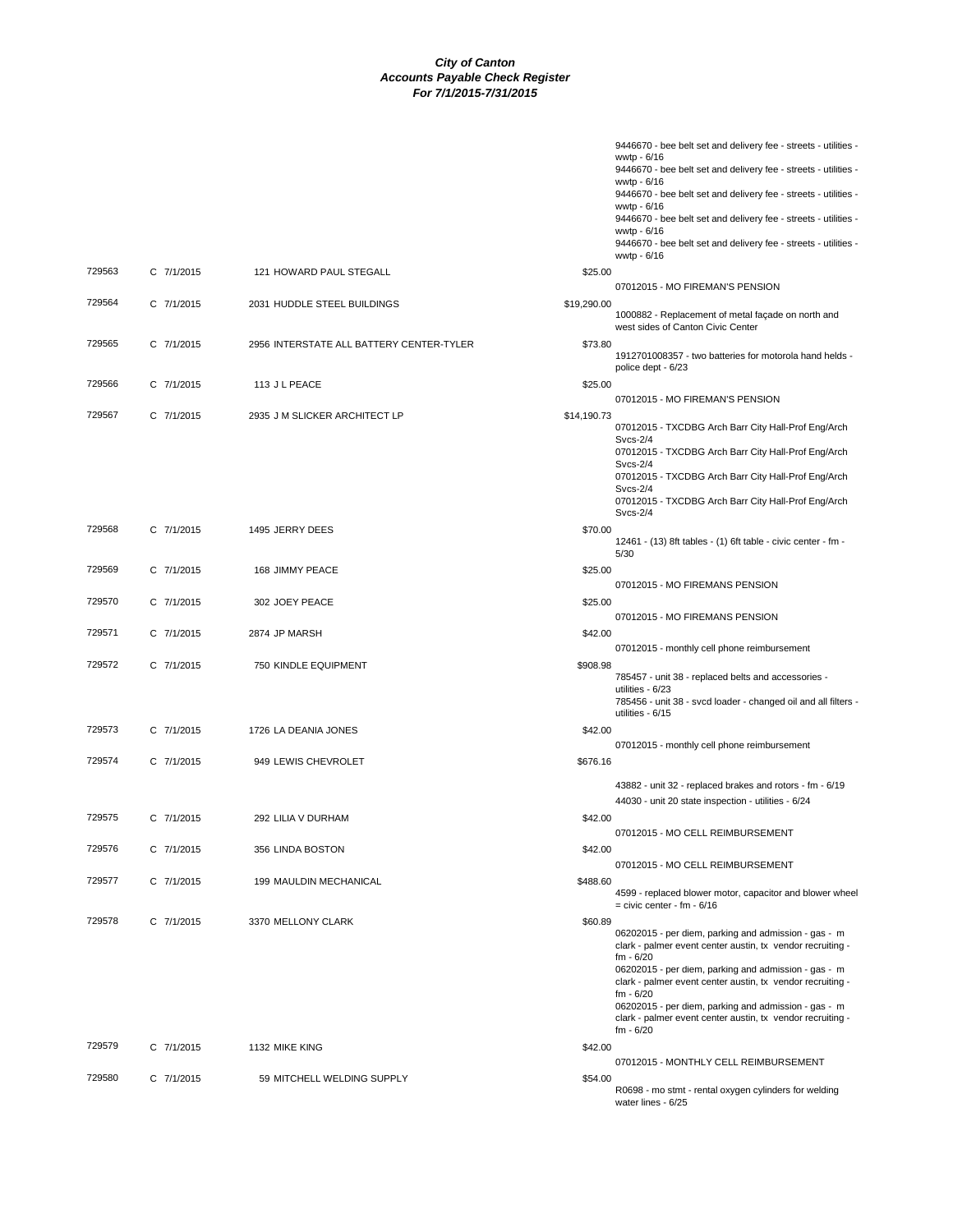|        |            |                                                        |          | R0698 - mo stmt - rental oxygen cylinders for welding<br>water lines - 6/25                                                                                                                                  |
|--------|------------|--------------------------------------------------------|----------|--------------------------------------------------------------------------------------------------------------------------------------------------------------------------------------------------------------|
| 729581 | C 7/1/2015 | 2100 MOMAR INCORPORATED                                | \$462.93 |                                                                                                                                                                                                              |
|        |            |                                                        |          | A40988 - 14 drums bpc belt press cleaner - wwtp - 6/22                                                                                                                                                       |
| 729582 | C 7/1/2015 | 1323 NORTHEAST TEXAS CHAPTER TX MUNICIPAL CLERKS ASSOC | \$25.00  | 07012015 - d johnson - membership dues - 2015                                                                                                                                                                |
| 729583 | C 7/1/2015 | 3036 ORKIN PEST CONTROL                                | \$285.00 |                                                                                                                                                                                                              |
|        |            |                                                        |          | D-11735138 - mo pest control stmt - police dept - 6/10                                                                                                                                                       |
|        |            |                                                        |          | D-11735184 - mo pest control stmt - plaza museum - 6/10                                                                                                                                                      |
|        |            |                                                        |          | D-11735172 - mo pest control stmt - senior citzn buldg -<br>6/10                                                                                                                                             |
|        |            |                                                        |          | D-11735162 - mo pest control stmt -civic center - 6/10<br>D11735149 - mo pest control stmt - blackwell museum -<br>6/10                                                                                      |
|        |            |                                                        |          | D-11735140 - mo pest control stmt - log cabin - 6/10                                                                                                                                                         |
|        |            |                                                        |          | D-11735155 - mo pest control stmt - fire dept - 6/10                                                                                                                                                         |
|        |            |                                                        |          | D-11735341 - mo pest control stmt - city hall - 6/10<br>D-11735127 - mo pest control stmt -coc - 6/10                                                                                                        |
| 729584 | C 7/1/2015 | 2979 PATTERSON VETERINARY SUPPLY INC                   | \$152.56 |                                                                                                                                                                                                              |
|        |            |                                                        |          | 869/1449599 - ciprofloxacin tabs, mupirocin ointment,<br>cephalexin caps, fluxonazole tabs - animal shelter - 6/22                                                                                           |
| 729585 | C 7/1/2015 | 2810 PITNEY BOWES INC                                  | \$33.98  |                                                                                                                                                                                                              |
| 729586 | C 7/1/2015 | 84 POSTMASTER                                          | \$548.39 | 311156 - ink pad replacement kit = - fm - 6/15                                                                                                                                                               |
|        |            |                                                        |          | 06232015 - permit #171- postage replenishment - coc -<br>6/23                                                                                                                                                |
| 729587 | C 7/1/2015 | 3215 PRO AUTO WORKS CO                                 | \$554.37 |                                                                                                                                                                                                              |
|        |            |                                                        |          | 7099 - unit 51 - replaced battery - police dept - 5/26<br>534130 - unit 60 - change spark plugs and ign coils -<br>police dept - 6/24                                                                        |
| 729588 | C 7/1/2015 | <b>188 PURCHASE POWER</b>                              | \$417.98 |                                                                                                                                                                                                              |
|        |            |                                                        |          | 07/15-21565899867 - postage for machine - fm - 6/12                                                                                                                                                          |
| 729589 | C 7/1/2015 | 1867 QUILL CORPORATION                                 | \$31.98  |                                                                                                                                                                                                              |
| 729590 | C 7/1/2015 | 2958 RESCUED PET ADOPTION LEAGUE                       | \$329.63 | 19644 - add machine tape for r ragsdale - utilities - 6/16                                                                                                                                                   |
|        |            |                                                        |          | 2PX7XZV14S6NA - ear stain wipes, humor shirts, claw                                                                                                                                                          |
|        |            |                                                        |          | scoop, bin & rake, dog treat, bug bite med, calming balm,<br>capstar, laso slip - animal shelter - 6/7<br>KBA7CF5X0C9SA - (1) litter 10 @ 8.99/box - (4) cot small<br>- animal shelter - 6/14                |
| 729591 | C 7/1/2015 | 3135 RICK'S MOWING SERVICE                             | \$800.00 |                                                                                                                                                                                                              |
|        |            |                                                        |          | 07012015 - mowing services-hillcrest cemetery                                                                                                                                                                |
| 729592 | C 7/1/2015 | 3174 RICK'S WELDING SERVICE                            | \$400.00 | 06302015 - weld on hillcrest cemetary and install sign -<br>parks - 6/30                                                                                                                                     |
| 729593 | C 7/1/2015 | 2751 RON HAMMACK                                       | \$41.00  |                                                                                                                                                                                                              |
|        |            |                                                        |          | 06222015 - ticket and per diem - abilene & breckenridge<br>trade days - recruite vendors - fm - 6/20<br>06222015 - ticket and per diem - abilene & breckenridge<br>trade days - recruite vendors - fm - 6/20 |
| 729594 | C 7/1/2015 | 322 RUBY NORMAN                                        | \$16.67  |                                                                                                                                                                                                              |
| 729595 | C 7/1/2015 | 2480 SAFETY-KLEEN                                      | \$176.69 | 07012015 - FIREMAN'S PENSION                                                                                                                                                                                 |
|        |            |                                                        |          | 67155945 - mdl 30/ pm parts washer solvent - streets -<br>utilities - wwtp - 6/24<br>67155945 - mdl 30/ pm parts washer solvent - streets -<br>utilities - wwtp - 6/24                                       |
|        |            |                                                        |          | 67155945 - mdl 30/ pm parts washer solvent - streets -<br>utilities - wwtp - 6/24                                                                                                                            |
| 729596 | C 7/1/2015 | 3230 STAPLES ADVANTAGE                                 | \$358.92 |                                                                                                                                                                                                              |
|        |            |                                                        |          | 7138534007-000001 - toner for la deania - animal shelter<br>$-6/22$                                                                                                                                          |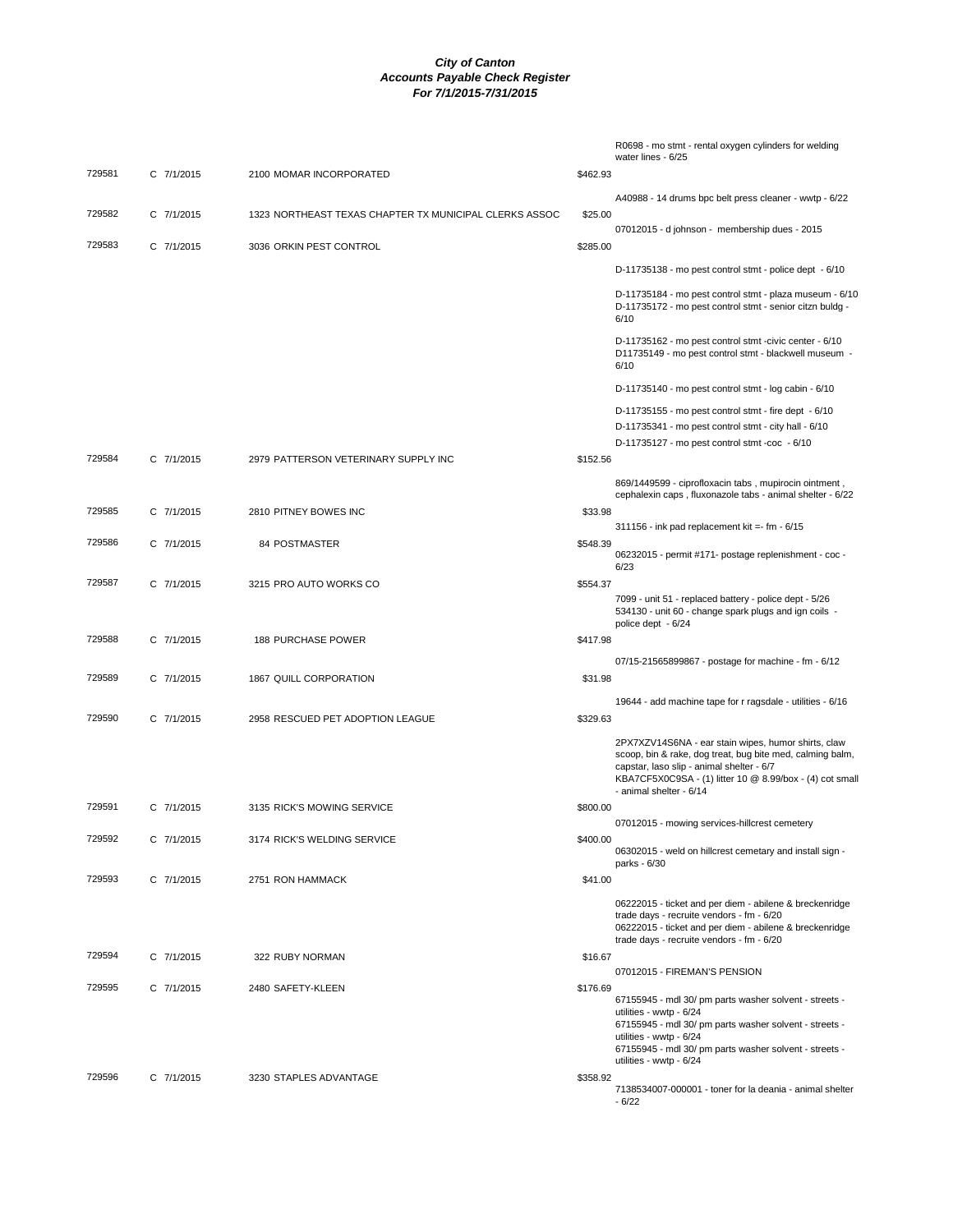|        |            |                                 |             | 7138534007 - toner for kim, debra, tanya - coc - 6/22                                                                                  |
|--------|------------|---------------------------------|-------------|----------------------------------------------------------------------------------------------------------------------------------------|
| 729597 | C 7/1/2015 | 58 TAYLOR AUTOMOTIVE            | \$131.25    | 45378 - unit 20 - four wheel alignment - streets - utilities -                                                                         |
|        |            |                                 |             | wwtp - 6/24<br>45378 - unit 20 - four wheel alignment - streets - utilities -                                                          |
|        |            |                                 |             | wwtp - 6/24                                                                                                                            |
|        |            |                                 |             | 45299 - unit 71 - (2) ball joints - police dept - 6/9<br>45378 - unit 20 - four wheel alignment - streets - utilities -<br>wwtp - 6/24 |
| 729598 | C 7/1/2015 | 269 TENNANT SALES & SERVICE CO. | \$675.66    | 913134806 - unit 123 - machine tested and maintenanced                                                                                 |
|        |            |                                 |             | - fm - 6/11<br>913134807 - unit 122 - machine tested and maintenanced<br>- fm - 6/11                                                   |
| 729599 | C 7/1/2015 | 2206 TERRIT ELLIS               | \$300.00    | 06302015 - cleaning services- June 2015 - police dept -<br>6/30                                                                        |
| 729600 | C 7/1/2015 | 13 TEXAS WATER UTILITIES ASSOC. | \$50.00     | 07012015 - e pickens - twua membership fees - streets -<br>7/1                                                                         |
| 729601 | C 7/1/2015 | 13 TEXAS WATER UTILITIES ASSOC. | \$50.00     | 070120152 - a prox - twua membership dues - utilites -                                                                                 |
| 729602 | C 7/1/2015 | 13 TEXAS WATER UTILITIES ASSOC. | \$50.00     | 7/1                                                                                                                                    |
|        |            |                                 |             | 070120153 - j adams- twua membership dues - utilites -<br>7/1                                                                          |
|        |            |                                 |             | 070120153 - j adams- twua membership dues - utilites -<br>7/1                                                                          |
| 729603 | C 7/1/2015 | 740 TOM PERRY                   | \$42.00     |                                                                                                                                        |
|        |            |                                 |             | 07012015 - MONTHLY CELL PHONE<br><b>REIMBURSEMENT</b>                                                                                  |
| 729604 | C 7/1/2015 | 241 TRACTOR SUPPLY CREDIT PLAN  | \$760.10    | 331814 - cat food, kitty litter, feeders, waterers - hutch -                                                                           |
|        |            |                                 |             | animal shelter - 6/10                                                                                                                  |
|        |            |                                 |             | 300846 - unit 10 - fuel nozzle autom unleaded - trav hose<br>- utilities - 6/1                                                         |
|        |            |                                 |             | 333941 - rubber matt - nurser bottles - goats milk - animal                                                                            |
|        |            |                                 |             | shelter - 6/18<br>331814 - cat food, kitty litter, feeders, waterers - hutch -                                                         |
|        |            |                                 |             | animal shelter - 6/10                                                                                                                  |
|        |            |                                 |             | 332031 - shop fan - thermoplastic portable pump - streets<br>- utilities - wwtp - 6/11                                                 |
|        |            |                                 |             | 332031 - shop fan - thermoplastic portable pump - streets                                                                              |
|        |            |                                 |             | - utilities - wwtp - 6/11<br>332031 - shop fan - thermoplastic portable pump - streets                                                 |
|        |            |                                 |             | - utilities - wwtp - 6/11                                                                                                              |
|        |            |                                 |             | 331688 - bulldog crank handle - fm - 6/9                                                                                               |
|        |            |                                 |             | 300740 - dog crates - animal shelter - 6/1<br>300845 - fuel island - travel hose fuel tank - shop - streets                            |
|        |            |                                 |             | - utilities - wwtp - 6/1                                                                                                               |
|        |            |                                 |             | 300845 - fuel island - travel hose fuel tank - shop - streets<br>- utilities - wwtp - 6/1                                              |
|        |            |                                 |             | 300845 - fuel island - travel hose fuel tank - shop - streets                                                                          |
|        |            |                                 |             | - utilities - wwtp - 6/1<br>333941 - rubber matt - nurser bottles - goats milk - animal                                                |
|        |            |                                 |             | shelter - 6/18                                                                                                                         |
| 729605 | C 7/1/2015 | 117 TROYCE CASEY                | \$25.00     | 07012015 - MO FIREMAN'S PENSION                                                                                                        |
| 729606 | C 7/1/2015 | 89 TXU ENERGY                   | \$20,528.71 |                                                                                                                                        |
|        |            |                                 |             | 054002734398 - txu mo stmt - 6/20                                                                                                      |
|        |            |                                 |             | 054002734398 - txu mo stmt - 6/20                                                                                                      |
|        |            |                                 |             | 054002734398 - txu mo stmt - 6/20                                                                                                      |
|        |            |                                 |             | 054002734398 - txu mo stmt - 6/20                                                                                                      |
|        |            |                                 |             | 054002734398 - txu mo stmt - 6/20<br>054002734398 - txu mo stmt - 6/20                                                                 |
|        |            |                                 |             | 054002734398 - txu mo stmt - 6/20                                                                                                      |
|        |            |                                 |             | 054002734398 - txu mo stmt - 6/20                                                                                                      |
| 729607 | C 7/1/2015 | 89 TXU ENERGY                   | \$24,278.00 |                                                                                                                                        |
|        |            |                                 |             | 7/15-100033633539 - txu mo stmt - water plant - 6/20                                                                                   |
|        |            |                                 |             | 7/15-100033633049 - txu mo stmt - pd - coc - air port - fm<br>- city hall $-6/20$                                                      |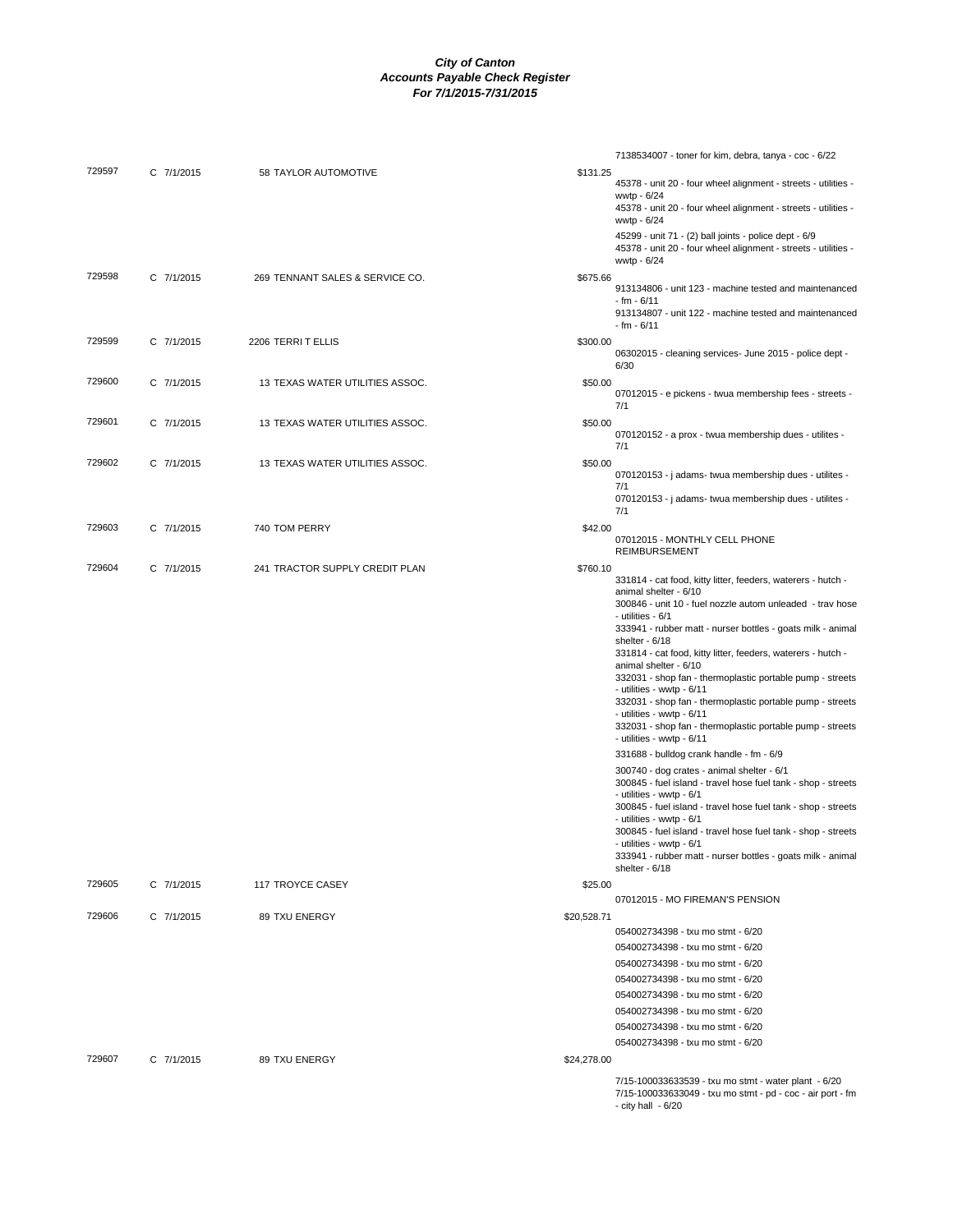|        |            |                                |            | 7/15-100033633073 - txu mo stmt - parks - 6/20                                                                                                                                 |
|--------|------------|--------------------------------|------------|--------------------------------------------------------------------------------------------------------------------------------------------------------------------------------|
|        |            |                                |            | 7/15-100033633095 - txu mo stmt - streets - 6/20                                                                                                                               |
|        |            |                                |            | 7/15-100033633505 - txu mo stmt - transfer station - 6/20                                                                                                                      |
|        |            |                                |            | 7/15-100033633050 - txu mo stmt - fire dept - 6/20                                                                                                                             |
|        |            |                                |            | 7/15-100033633038 - txu mo stmt - animal shelter - 6/20<br>7/15-100033633540 - txu mo stmt - wwtp - lift station -<br>6/20                                                     |
|        |            |                                |            | 7/15-100033633540 - txu mo stmt - wwtp - lift station -<br>6/20                                                                                                                |
|        |            |                                |            | 7/15-100033633528 - txu mo stmt - water plant towers -<br>6/20                                                                                                                 |
|        |            |                                |            | 7/15-100033633528 - txu mo stmt - water plant towers -<br>6/20                                                                                                                 |
|        |            |                                |            | 7/15-100033633517 - txu mo stmt - utility svc center -<br>6/20                                                                                                                 |
|        |            |                                |            | 7/15-100033633084 - txu mo stmt - 270 industrial park -<br>police dept - 6/20                                                                                                  |
|        |            |                                |            | 7/15-100033633049 - txu mo stmt - pd - coc - air port - fm<br>- city hall $-6/20$                                                                                              |
|        |            |                                |            | 7/15-100033633049 - txu mo stmt - pd - coc - air port - fm<br>- city hall $-6/20$                                                                                              |
|        |            |                                |            | 7/15-100033633049 - txu mo stmt - pd - coc - air port - fm<br>- city hall $-6/20$                                                                                              |
|        |            |                                |            | 7/15-100033633049 - txu mo stmt - pd - coc - air port - fm<br>- city hall $-6/20$                                                                                              |
|        |            |                                |            | 7/15-100033633528 - txu mo stmt - water plant towers -<br>6/20                                                                                                                 |
| 729608 | C 7/1/2015 | 2719 United States Treasury    | \$4,186.66 |                                                                                                                                                                                |
|        |            |                                |            | 06232015 - civil penalty tax year 2008 - (1099's<br>improperly filed & amount negotiated with IRS)                                                                             |
| 729609 | C 7/1/2015 | 3065 US BANK EQUIPMENT FINANCE | \$84.50    |                                                                                                                                                                                |
|        |            |                                |            | 281470328 - monthly copier lease payment - muni court -<br>6/24                                                                                                                |
| 729610 | C 7/1/2015 | 3065 US BANK EQUIPMENT FINANCE | \$84.50    | 281470484 - monthly copier lease payment - fire dept -                                                                                                                         |
|        |            |                                |            | 6/24                                                                                                                                                                           |
| 729611 | C 7/1/2015 | 17 VAN ZANDT NEWSPAPER LLC     | \$1,819.90 | 370718 - herald 3x4 disp - fema disaster asst in english<br>and spanish - 6/11                                                                                                 |
|        |            |                                |            | 361968 - 1/4 pg guide dry creek landing - fm - 6/30                                                                                                                            |
|        |            |                                |            | 370774 - canton herald - legal notice - propsl financl audit<br>svc - wills point chronicle propsls - van zandt news - coc -<br>6/21                                           |
|        |            |                                |            | 370774 - canton herald - legal notice - propsl financl audit<br>svc - wills point chronicle propsls - van zandt news - coc -<br>6/21                                           |
|        |            |                                |            | 371259 - herald 2x3 cldisp - seasonal labor - fm - 6/25                                                                                                                        |
|        |            |                                |            | 371270 - chron 2x3 cldisp - seasonal laborer - fm - 6/26                                                                                                                       |
|        |            |                                |            | 361957 - 1/2 pg guide civic center - fm - 6/30<br>370774 - canton herald - legal notice - propsl financl audit<br>svc - wills point chronicle propsls - van zandt news - coc - |
|        |            |                                |            | 6/21<br>371355 - herald - legal notice - ordinance 2015-09 - coc -<br>6/25                                                                                                     |
|        |            |                                |            | 371406 - vz news 2x3 cldisp - seasonal laborers - fm -<br>6/28                                                                                                                 |
|        |            |                                |            | 370774 - canton herald - legal notice - propsl financl audit<br>svc - wills point chronicle propsls - van zandt news - coc -<br>6/21                                           |
|        |            |                                |            | 370843 - canton herald - legal notice - bids for hazardous<br>matrl remvl - city hall renovation - coc - 6/18                                                                  |
|        |            |                                |            | 370672 - classified ad - certified public acct firm - coc -<br>6/11                                                                                                            |
|        |            |                                |            | 370509 - vz news 2x5 disp - charlie brown - 6/7                                                                                                                                |
|        |            |                                |            | 370545 - classified ad - bathroom attendants - fm - 6/4                                                                                                                        |
|        |            |                                |            | 370544 - classified ad - seasonal laborers - fm - 6/4                                                                                                                          |
|        |            |                                |            | 370378 - herald 2x5 disp - charlie brown - coc - 6/4<br>37351 - herald - legal notice - ordinance 2015-09 - coc -<br>6/25                                                      |
|        |            |                                |            |                                                                                                                                                                                |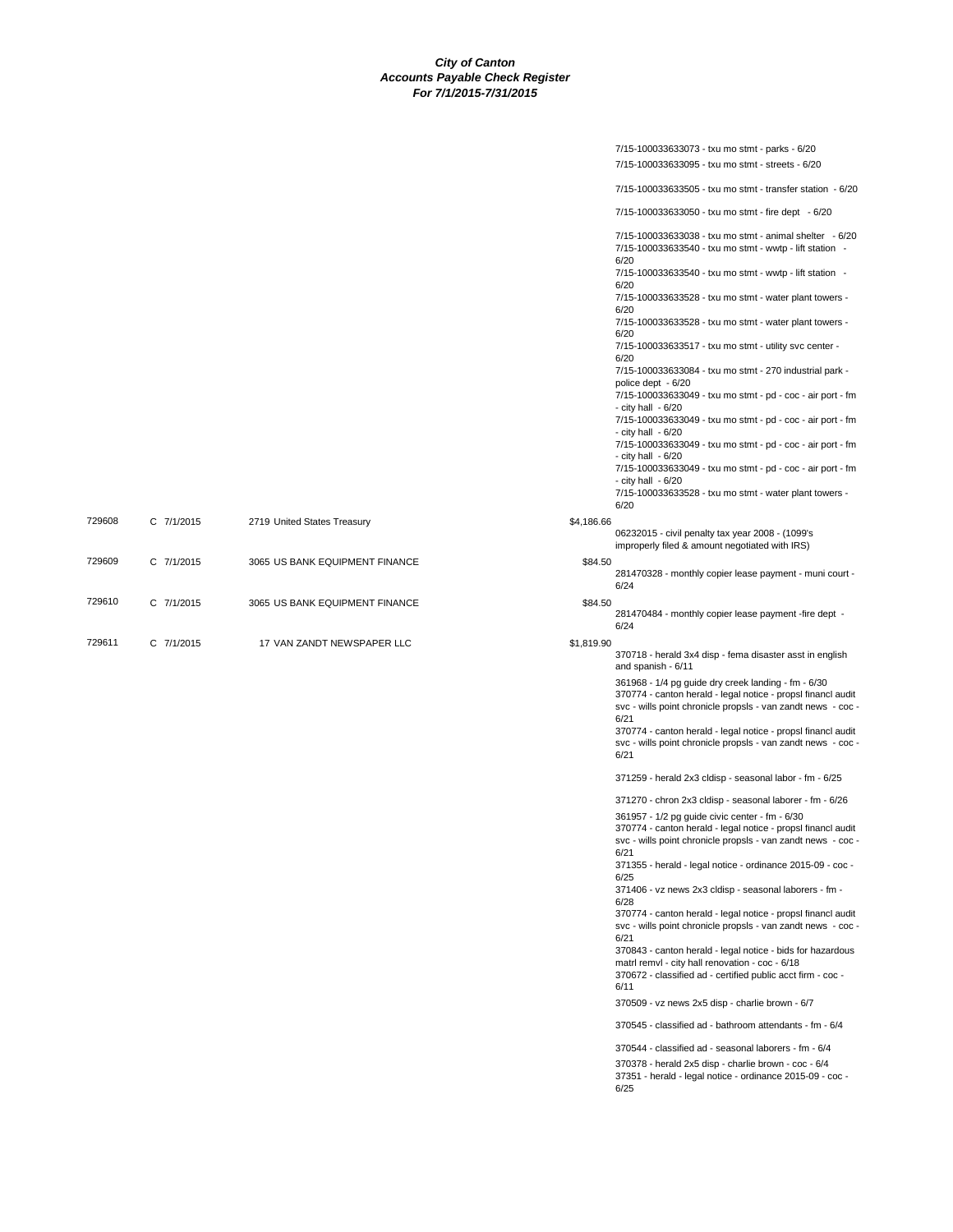|        |            |                                           | 370498 - canton herald - legal notice - bids for city hall -                                                                                                                                                                                                                                                                                  |
|--------|------------|-------------------------------------------|-----------------------------------------------------------------------------------------------------------------------------------------------------------------------------------------------------------------------------------------------------------------------------------------------------------------------------------------------|
|        |            |                                           | 6/11<br>370498 - canton herald - legal notice - bids for city hall -<br>6/11                                                                                                                                                                                                                                                                  |
|        |            |                                           | 370129 - herald 2x3 disp - seeking applicants - coc - 6/4                                                                                                                                                                                                                                                                                     |
| 729612 | C 7/1/2015 | 139 VERIZON SOUTHWEST                     | \$680.74                                                                                                                                                                                                                                                                                                                                      |
|        |            |                                           | 7/15-060905 - verizon mo stmt - log cabin - 6/16<br>7/15-130125 - verizon mo stmt - 903-567-2846 - coc -<br>6/16                                                                                                                                                                                                                              |
|        |            |                                           | 7/15-040113 - verizon mo stmt - 903-567-0478 - coc -<br>6/22                                                                                                                                                                                                                                                                                  |
|        |            |                                           | 7/15-130314 - verizon mo stmt - dry loop line - water plant<br>$-6/19$                                                                                                                                                                                                                                                                        |
|        |            |                                           | 7/15-040930 - verizon mo stmt - blackwell museum - 6/16                                                                                                                                                                                                                                                                                       |
| 729613 | C 7/1/2015 | 2966 VZCM INC                             | \$500.00                                                                                                                                                                                                                                                                                                                                      |
| 729614 |            |                                           | 07012015 - Monthly Maintenance                                                                                                                                                                                                                                                                                                                |
|        | C 7/1/2015 | 105 WALMART COMMUNITY/RFCSLLC             | \$1,084.61<br>8488 - sugar, creamer, glade aero, coffee, freshnr, liquid<br>soap, candy, spoons - coc - 5/28                                                                                                                                                                                                                                  |
|        |            |                                           | 7036 - (2) 4 ft white shelfs - animal shelter - 6/8                                                                                                                                                                                                                                                                                           |
|        |            |                                           | 6/15-9208 - supplies for animal shelter - 6/5                                                                                                                                                                                                                                                                                                 |
|        |            |                                           | 6/15-9208 - supplies for animal shelter - 6/5                                                                                                                                                                                                                                                                                                 |
|        |            |                                           | 6/15-9208 - supplies for animal shelter - 6/5<br>261 - food for inmates - coffee, creamer, sugar, sharpies<br>cdr 100 pk - police dept - 6/11<br>261 - food for inmates - coffee, creamer, sugar, sharpies<br>cdr 100 pk - police dept - 6/11<br>261 - food for inmates - coffee, creamer, sugar, sharpies<br>cdr 100 pk - police dept - 6/11 |
|        |            |                                           | 8598 - supplies for charlie brown retirement party - police<br>dept - 6/8<br>2683 - rubbing alcohol, batteries, distilled water for                                                                                                                                                                                                           |
|        |            |                                           | testing - wwtp - 6/9                                                                                                                                                                                                                                                                                                                          |
|        |            |                                           | 8775 - distilled water for lab testing - water plant - 6/7<br>4310 - fire station supplies - fire dept - 6/10<br>6026 - usb print cable - cable clips - 6ft hdm - 50ft cat - Ig<br>dvd - animal shelter - 5/20                                                                                                                                |
|        |            |                                           | 6553 - fire station supplies - coffee, sugar, paper towels,<br>lysol - fire dept - 5/21                                                                                                                                                                                                                                                       |
|        |            |                                           | 1532 - supplies for animal shelter - 5/18                                                                                                                                                                                                                                                                                                     |
|        |            |                                           | 1532 - supplies for animal shelter - 5/18                                                                                                                                                                                                                                                                                                     |
|        |            |                                           | 1532 - supplies for animal shelter - 5/18                                                                                                                                                                                                                                                                                                     |
|        |            |                                           | 1532 - supplies for animal shelter - 5/18<br>2683 - rubbing alcohol, batteries, distilled water for<br>testing - wwtp - 6/9                                                                                                                                                                                                                   |
| 729615 | C 7/1/2015 | 1792 WILDFIRE TRUCK & EQUIPMENT SALES LTD | \$1,003.80                                                                                                                                                                                                                                                                                                                                    |
|        |            |                                           | 14075 - LED Lighting for Brush 1 Truck - fire dept                                                                                                                                                                                                                                                                                            |
| 729616 | C 7/1/2015 | 212 WILLIAM SUMMITT                       | \$50.00<br>07012015 - MEALS ON WHEELS                                                                                                                                                                                                                                                                                                         |
| 729617 | C 7/1/2015 | 2974 WILLIAMS SCOTSMAN INC                | \$605.64                                                                                                                                                                                                                                                                                                                                      |
|        |            |                                           | 07012015 - rental of temporary offfice building                                                                                                                                                                                                                                                                                               |
| 729618 | C 7/1/2015 | 3108 ZELMA TAWATER                        | \$16.67                                                                                                                                                                                                                                                                                                                                       |
| 729619 | C 7/9/2015 | 3011 AMANDA WHEELER                       | 07012015 - Fireman's Pension<br>\$130.50                                                                                                                                                                                                                                                                                                      |
|        |            |                                           | 07082015 - fm independent contract labor - 7/7                                                                                                                                                                                                                                                                                                |
| 729620 | C 7/9/2015 | 1903 CHARLES CUNNINGHAM                   | \$130.50                                                                                                                                                                                                                                                                                                                                      |
|        |            |                                           | 07082015 - fm independent contract labor - 7/7                                                                                                                                                                                                                                                                                                |
| 729621 | C 7/9/2015 | 3345 CHARLES HENDRICKS                    | \$130.50<br>07082015 - fm independent contract labor - 7/7                                                                                                                                                                                                                                                                                    |
| 729622 | C 7/9/2015 | 3092 CHARLES W BROWN                      | \$130.50                                                                                                                                                                                                                                                                                                                                      |
| 729623 | C 7/9/2015 | 3001 DONALD W WHEELER                     | 07092015 - fm independent contract labor - 7/7<br>\$128.69                                                                                                                                                                                                                                                                                    |
|        |            |                                           | 07082015 - fm independent contract labor - 7/7                                                                                                                                                                                                                                                                                                |
| 729624 | C 7/9/2015 | 3150 ELLEN WHEELER                        | \$130.50                                                                                                                                                                                                                                                                                                                                      |
| 729625 | C 7/9/2015 | 1881 JAMES JOHNSON                        | 07082015 - fm independent contract labor - 7/7<br>\$101.50                                                                                                                                                                                                                                                                                    |
|        |            |                                           |                                                                                                                                                                                                                                                                                                                                               |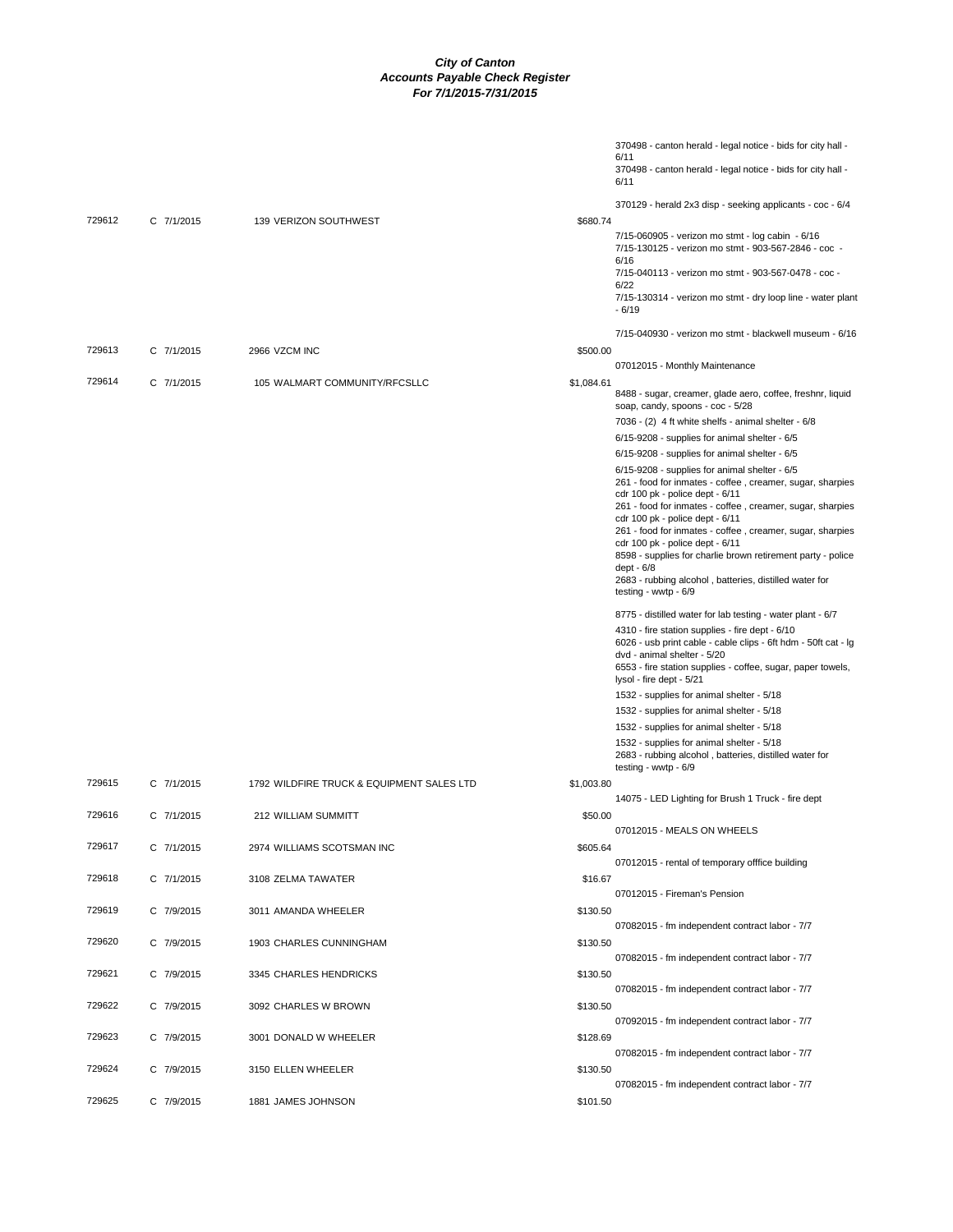|        |             |                                           |            | 07082015 - fm independent contract labor - 7/7                                                                            |
|--------|-------------|-------------------------------------------|------------|---------------------------------------------------------------------------------------------------------------------------|
| 729626 | C 7/9/2015  | 2844 JERRY OSBURN                         | \$130.50   |                                                                                                                           |
|        |             |                                           |            | 07042015 - fm independent contract labor - fm - 7/7                                                                       |
| 729627 | C 7/9/2015  | 3371 JODIE YARBROUGH                      | \$130.50   |                                                                                                                           |
|        |             |                                           |            | 07082015 - fm independent contract labor - 7/7                                                                            |
| 729628 | C 7/9/2015  | 2997 JUSTIN WHEELER                       | \$128.69   |                                                                                                                           |
| 729629 | C 7/9/2015  | 3163 LINDA ANN WHEELER                    | \$130.50   | 07082015 - fm independent contract labor - 7/7                                                                            |
|        |             |                                           |            | 07082015 - fm independent contract labor - 7/7                                                                            |
| 729630 | C 7/9/2015  | 3285 MICHAEL COVEY                        | \$43.50    |                                                                                                                           |
|        |             |                                           |            | 07082015 - fm independent contract labor - 7/7                                                                            |
| 729631 | C 7/9/2015  | 3315 RAY YBARRA                           | \$130.50   |                                                                                                                           |
| 729632 | C 7/9/2015  | 374 SANDRA HOWARD                         | \$130.50   | 07082015 - fm independent contract labor - 7/7                                                                            |
|        |             |                                           |            | 07082015 - fm independent contract labor - 7/7                                                                            |
| 729633 | C 7/9/2015  | 3214 SHELLEY MUNNS                        | \$130.50   |                                                                                                                           |
|        |             |                                           |            | 07082015 - fm independent contract labor - 7/7                                                                            |
| 729634 | C 7/9/2015  | 329 STEVEN HAMILTON                       | \$106.94   | 07082015 - fm independent contract labor - 7/7                                                                            |
| 729635 | C 7/10/2015 | 3007 1ST IN DESIGN LLC                    | \$123.24   |                                                                                                                           |
|        |             |                                           |            | 2015-305 - metal sign - not lighted - water dept - 7/8                                                                    |
| 729636 | C 7/10/2015 | 3 ANA-LAB CORP.                           | \$213.00   |                                                                                                                           |
|        |             |                                           |            |                                                                                                                           |
| 729637 | C 7/10/2015 | 196 ANALYTICAL ENVIRONMENTAL LABORATORIES | \$542.00   | A0345345 - samples for water testing = water plant - $7/1$                                                                |
|        |             |                                           |            | 21058 - water testing samples-wwtp-6/30                                                                                   |
| 729638 | C 7/10/2015 | 1363 BABY BLISS BIRTHING                  | \$38.11    |                                                                                                                           |
|        |             |                                           |            | 3-031670-05 Refund - Utility Billing Refund                                                                               |
| 729639 | C 7/10/2015 | 1363 BETTY LITTLEJOHN                     | \$57.80    | 8-081970-09 Refund - Utility Billing Refund                                                                               |
| 729640 | C 7/10/2015 | 15 BILLIE ROSE FLORAL                     | \$63.00    |                                                                                                                           |
|        |             |                                           |            | 9945 - green plant - beth whitaker/former council - coc -                                                                 |
| 729641 | C 7/10/2015 | 1320 BOY SCOUT TROOP #378                 | \$591.23   | 6/30                                                                                                                      |
|        |             |                                           |            |                                                                                                                           |
| 729642 | C 7/10/2015 | 3373 BROWNSTONE CONSTRUCTION LTD          |            | 07012015 - fm independent parking contractor - fm -- 7/4                                                                  |
|        |             |                                           | \$1,900.00 | 07082015 - refund on water tap - existing tap located per                                                                 |
|        |             |                                           |            | rick malone - utilities - 7/8                                                                                             |
| 729643 | C 7/10/2015 | 1454 BUDGET BUSINESS SYSTEMS              | \$312.00   | 14146 - (2) toners for police dept - 7/6                                                                                  |
|        |             |                                           |            | 014031 - mo copier billing - municipal court - 7/1                                                                        |
|        |             |                                           |            | 014030 - mo copier billing - fire dept - 7/1                                                                              |
| 729644 | C 7/10/2015 | 608 CANTON PAINT & BODY                   | \$125.00   |                                                                                                                           |
|        |             |                                           |            | 1503039 - unit 51 - stripe police car - police dept - 3/25                                                                |
| 729645 | C 7/10/2015 | <b>16 CANTON AUTO PARTS</b>               | \$1,126.57 |                                                                                                                           |
|        |             |                                           |            | 129621/f - 5w 30 all climates motor oil - shop stock -<br>streets - utilities - wwtp - 6/11                               |
|        |             |                                           |            | 13067/f - (1) gal potectant - (2) grease fittings - shop stock<br>- streets - utilities - wwtp - 6/25                     |
|        |             |                                           |            | 13067/f - (1) gal potectant - (2) grease fittings - shop stock                                                            |
|        |             |                                           |            | - streets - utilities - wwtp - 6/25<br>13067/f - (1) gal potectant - (2) grease fittings - shop stock                     |
|        |             |                                           |            | - streets - utilities - wwtp - 6/25                                                                                       |
|        |             |                                           |            | 130238/f - swat truck - batter post cable - police dept -<br>6/18                                                         |
|        |             |                                           |            | 130169/f - swat truck battery cables - police dept - 6/17                                                                 |
|        |             |                                           |            | 129621/f - 5w 30 all climates motor oil - shop stock -                                                                    |
|        |             |                                           |            | streets - utilities - wwtp - 6/11                                                                                         |
|        |             |                                           |            | 128774/f - pp silver batter - unit 01 - police dept - 6/2<br>128843/f - 1" impact wrench for shop - streets - utilities - |
|        |             |                                           |            | wwtp $-6/3$                                                                                                               |

wwtp - 6/3 129621/f - 5w 30 all climates motor oil - shop stock - streets - utilities - wwtp - 6/11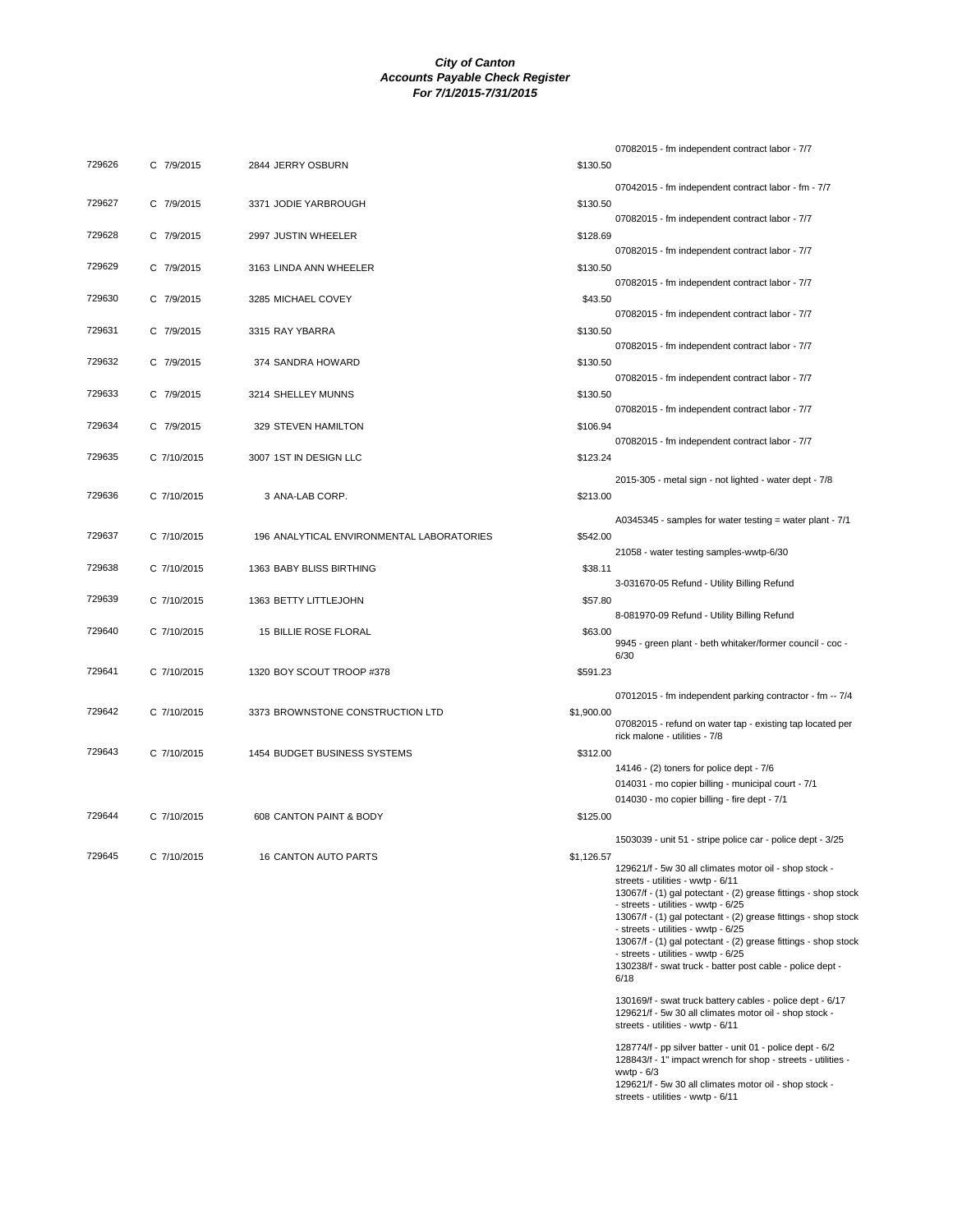|        |             |                                      |            | 128843/f - 1" impact wrench for shop - streets - utilities -<br>wwtp $-6/3$<br>128843/f - 1" impact wrench for shop - streets - utilities -                                                                                                                                                                 |
|--------|-------------|--------------------------------------|------------|-------------------------------------------------------------------------------------------------------------------------------------------------------------------------------------------------------------------------------------------------------------------------------------------------------------|
|        |             |                                      |            | wwtp $-6/3$<br>129862/f - unit 125 - battery pp gold - utilites - 6/15<br>130227/f - pp heavy truck battery - swat truck - police dept                                                                                                                                                                      |
|        |             |                                      |            | $-6/18$<br>128832/f - motorcraft 5w20qt oil - shop stock - police dept<br>6/3                                                                                                                                                                                                                               |
| 729646 | C 7/10/2015 | <b>19 CANTON VETERINARY CLINIC</b>   | \$264.35   |                                                                                                                                                                                                                                                                                                             |
|        |             |                                      |            | 399223 - canine maint dog food - police dept - 6/26<br>399502 - (4) rabies vaccinations - jk hope fund - animal<br>shelter - 6/30                                                                                                                                                                           |
|        |             |                                      |            | 396518 - heartgard and bravecto - dino - police dept -<br>5/29                                                                                                                                                                                                                                              |
| 729647 | C 7/10/2015 | 92 CARQUEST AUTO PARTS               | \$370.64   |                                                                                                                                                                                                                                                                                                             |
|        |             |                                      |            | 146723 - 5 gallon air tank - fm - 6/29<br>7979-146104 - pd shop stock - motor oil - police dept -<br>6/11                                                                                                                                                                                                   |
|        |             |                                      |            | 7979-146485 - dielectric grease - fm - 6/22<br>7979-146323 - clear rtv silicone seal - colf cart unit 70 -<br>$fm - 6/17$                                                                                                                                                                                   |
|        |             |                                      |            | 7979-146305 - unit 77 golf cart - fog bulbs - fm - 6/17                                                                                                                                                                                                                                                     |
|        |             |                                      |            | 7979-146556 - lub cq lithium 14oz - stock - fm - 6/24                                                                                                                                                                                                                                                       |
| 729648 | C 7/10/2015 | 1363 CASEY KELLER                    | \$32.84    | 7979-145711 - unit 62 - battery for golf cart - fm - 6/1                                                                                                                                                                                                                                                    |
|        |             |                                      |            | 7-071159-03 Refund - Utility Billing Refund                                                                                                                                                                                                                                                                 |
| 729649 | C 7/10/2015 | 1363 Charlotte or Jerry Johnson      | \$61.39    | 8-081360-07 Refund - Utility Billing Refund                                                                                                                                                                                                                                                                 |
| 729650 | C 7/10/2015 | <b>189 COMPLETE BUSINESS SYSTEMS</b> | \$500.86   |                                                                                                                                                                                                                                                                                                             |
|        |             |                                      |            | 493798 - copier contract base rate charge - overage<br>charge and lease charge - coc copier - 7/6<br>493798 - copier contract base rate charge - overage<br>charge and lease charge - coc copier - 7/6<br>493798 - copier contract base rate charge - overage<br>charge and lease charge - coc copier - 7/6 |
| 729651 | C 7/10/2015 | 1363 COURTNEY JOHNSON                | \$63.25    |                                                                                                                                                                                                                                                                                                             |
| 729652 | C 7/10/2015 | 33 CRANDALL TRUCKING CO., INC.       | \$1,601.86 | 1-013740-07 Refund - Utility Billing Refund                                                                                                                                                                                                                                                                 |
|        |             |                                      |            | C-4451 - delivered pea gravel to fm and crushed rock to<br>streets and sanitation<br>C-4451 - delivered pea gravel to fm and crushed rock to<br>streets and sanitation<br>C-4451 - delivered pea gravel to fm and crushed rock to<br>streets and sanitation                                                 |
| 729653 | C 7/10/2015 | 1363 DEBBIE GIBBS                    | \$54.63    |                                                                                                                                                                                                                                                                                                             |
| 729654 | C 7/10/2015 | 178 DEEN IMPLEMENT CO.               | \$194.98   | 5-051500-06 Refund - Utility Billing Refund                                                                                                                                                                                                                                                                 |
|        |             |                                      |            | 116618 - unit 49 - cross & bearing kit - grease fitting,<br>bondioli & pave - utilites brush hog - 6/25<br>1011793 - tire and wheel for unit 120 bat wing mower - fm<br>- 6/1                                                                                                                               |
| 729655 | C 7/10/2015 | 222 DIXIE PAPER CO. INC.             | \$5,629.18 | 587954 - Bathroom supplies and trash bags - fm                                                                                                                                                                                                                                                              |
| 729656 | C 7/10/2015 | 1038 DOUGLAS BELZER                  | \$1,200.00 |                                                                                                                                                                                                                                                                                                             |
|        |             |                                      |            | 07032015-117 - food service inspections - city - fm                                                                                                                                                                                                                                                         |
|        |             |                                      |            | 07032015-117 - food service inspections - city - fm                                                                                                                                                                                                                                                         |
|        |             |                                      |            | 07032015-117 - food service inspections - city - fm                                                                                                                                                                                                                                                         |
|        |             |                                      |            | 07032015-117 - food service inspections - city - fm                                                                                                                                                                                                                                                         |
|        |             |                                      |            | 07032015-117 - food service inspections - city - fm                                                                                                                                                                                                                                                         |
|        |             |                                      |            | 07032015-117 - food service inspections - city - fm                                                                                                                                                                                                                                                         |
| 729657 | C 7/10/2015 | 826 EAST TEXAS CABLE                 | \$107.89   |                                                                                                                                                                                                                                                                                                             |
|        |             |                                      |            | 7/15-003-005350 - mo stmt - survelliance acct - police<br>dept - 6/26                                                                                                                                                                                                                                       |
|        |             |                                      |            | 003-007109 - east texas cable mo stmt - survelliance acct<br>- police dept - 6/26                                                                                                                                                                                                                           |
| 729658 | C 7/10/2015 | 1166 ECS HOUSE INDUSTRIES            | \$625.97   |                                                                                                                                                                                                                                                                                                             |
|        |             |                                      |            | 7555 - 4" mooring arm bracket 1" pin for aerator rotors -<br>wwtp = $5/28$                                                                                                                                                                                                                                  |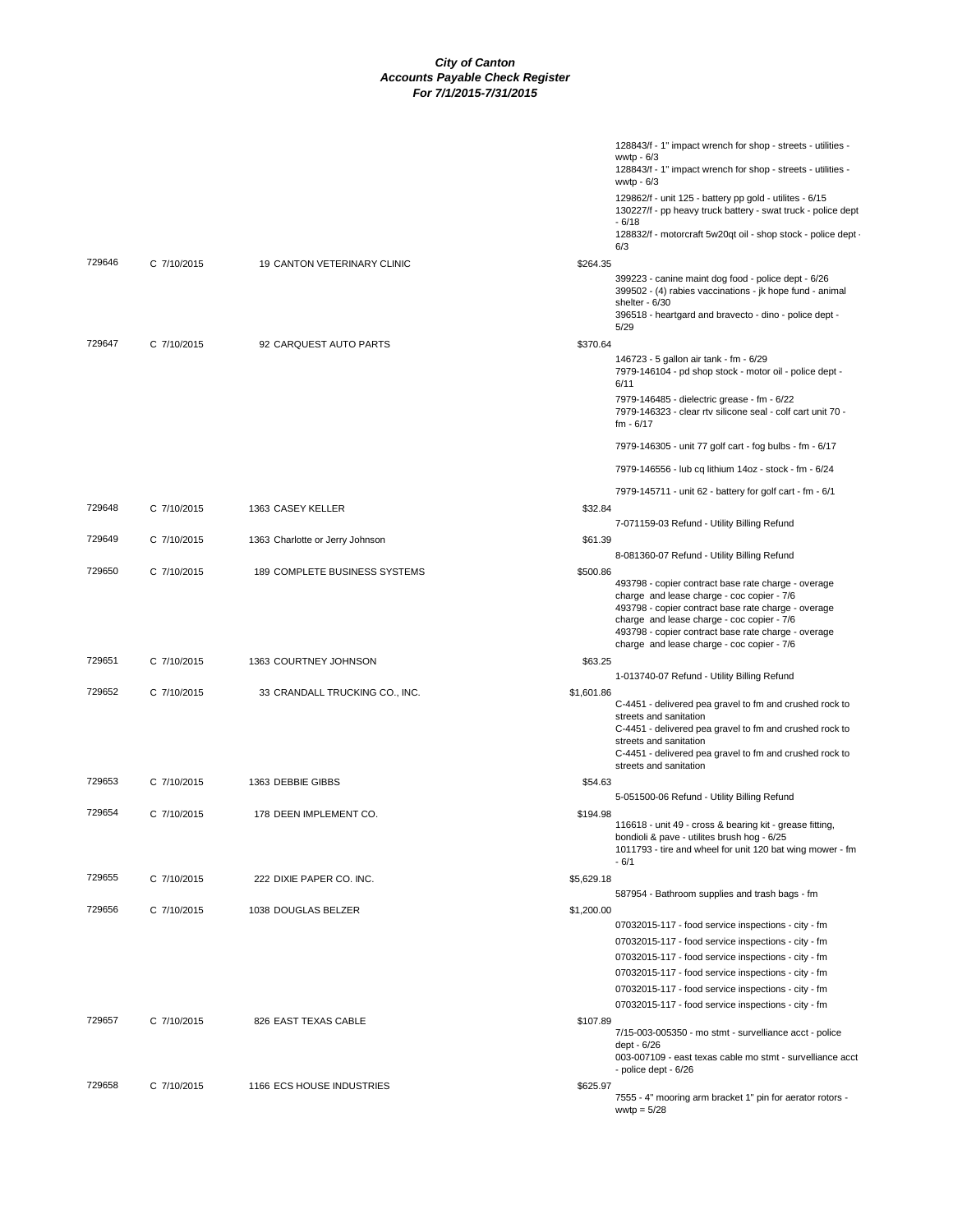|        |             |                               |            | 7588 - assy weld on or bolt on bridge mounting bracket -<br>for aerator rotors- wwtp - 6/25                                                                                                                                       |
|--------|-------------|-------------------------------|------------|-----------------------------------------------------------------------------------------------------------------------------------------------------------------------------------------------------------------------------------|
| 729659 | C 7/10/2015 | 1363 Eddie or Terry Yarbrough | \$56.47    |                                                                                                                                                                                                                                   |
|        |             |                               |            | 2-022460-03 Refund - Utility Billing Refund                                                                                                                                                                                       |
| 729660 | C 7/10/2015 | 2067 FOUR BROTHERS            | \$1,060.66 | C3139230 - idler and idler part - streets - j bolt - fm - all<br>mower parts - 6/24<br>C3138839 - unit 80 - assy dyn - replaced cable - utilites<br>grasshopper - 6/17<br>C3139009 - unit 23 - o ring - stock - oil filter - wwtp |
|        |             |                               |            | grasshopper - 6/17<br>C3139230 - idler and idler part - streets - j bolt - fm - all<br>mower parts - 6/24                                                                                                                         |
|        |             |                               |            | C3138428 - gearbox for unit 27 - wwtp - 6/11                                                                                                                                                                                      |
| 729661 | C 7/10/2015 | 2908 GRACE FAMILY CHURCH      | \$1,152.64 |                                                                                                                                                                                                                                   |
|        |             |                               |            | 07022015 - fm independent parking contractor - fm -- 7/2                                                                                                                                                                          |
|        |             |                               |            | 07012015 - fm independent parking contractor - fm -- 7/1                                                                                                                                                                          |
| 729662 | C 7/10/2015 | 2274 GRAPPLE PET PRODUCTS     | \$963.30   | 5972 - hunters friend, blue victor, shampoo, flea oil<br>treament - animal shelter - 7/1<br>5972 - hunters friend, blue victor, shampoo, flea oil                                                                                 |
|        |             |                               |            | treament - animal shelter - 7/1                                                                                                                                                                                                   |
| 729663 | C 7/10/2015 | 2709 HBC BUILDING CENTER      | \$5,898.95 |                                                                                                                                                                                                                                   |
|        |             |                               |            | 18277 - elect ballast - fm - 6/4                                                                                                                                                                                                  |
|        |             |                               |            | 18574 - washr redce - fm - 6/19                                                                                                                                                                                                   |
|        |             |                               |            | 18524 - hillman hardware, ultra oil - fm - 6/17<br>18642 - unit 79 trailor - staple coaxl - streets - 6/23                                                                                                                        |
|        |             |                               |            | 18623 - 16 2x6 treated lumber - unit 79 trailor - streets -<br>6/23                                                                                                                                                               |
|        |             |                               |            | 18639 - pvc pipe, coup, elbows, caps - fm - 6/23                                                                                                                                                                                  |
|        |             |                               |            | 18645 - purple pvc primer - fm - 6/23                                                                                                                                                                                             |
|        |             |                               |            | 18613 - 3/4" plywood - unit 79 trailor - streets - 6/22                                                                                                                                                                           |
|        |             |                               |            | 18609 - 2x6 treated lumber - unit 79 trailor - streets - 6/22                                                                                                                                                                     |
|        |             |                               |            | 18622 - chuck key - shop - streets - utilities - wwtp - 6/23                                                                                                                                                                      |
|        |             |                               |            | 18585 - paint for hydrants - fire dept - 6/20                                                                                                                                                                                     |
|        |             |                               |            | 18622 - chuck key - shop - streets - utilities - wwtp - 6/23                                                                                                                                                                      |
|        |             |                               |            | 18582 - body conduit pvc - pvc conduit - fm - 6/19<br>18573 - painters mitt - beaver pro brush - vocoilemn soft                                                                                                                   |
|        |             |                               |            | gel - fm - 6/19<br>18560 - black vinyl number kit - numbers for vehicles -<br>streets - 6/18                                                                                                                                      |
|        |             |                               |            | 18559 - crimp cutter tool - unit 41 - streets - 6/18                                                                                                                                                                              |
|        |             |                               |            | 18562 - treated lumber for fence repair - paks - 6/18                                                                                                                                                                             |
|        |             |                               |            | 18566 - furn filter - fm - 6/18                                                                                                                                                                                                   |
|        |             |                               |            | 18522 - elect ballast - light bulbs - fm - log cabin - 6/17<br>18538 - fibrglas laddr - fm tools - 6/17                                                                                                                           |
|        |             |                               |            | 18616 - never wet outdoor fabric treatment - fm - 6/22                                                                                                                                                                            |
|        |             |                               |            | 18587 - yellow air hose - water plant - 6/20                                                                                                                                                                                      |
|        |             |                               |            | 18477 - chain saw chains and loops - streets - 6/15                                                                                                                                                                               |
|        |             |                               |            | 18768 - 90 2" elbow - utilities - 6/30                                                                                                                                                                                            |
|        |             |                               |            | 18769 - pvc cement - all purpose cleaner - utilities - 6/30                                                                                                                                                                       |
|        |             |                               |            | 18499 - pest control spray for crickets - fire dept - 6/16<br>18668 - key hider Irg magntc - hillman hardware - animal<br>control - 6/24                                                                                          |
|        |             |                               |            | 18756 - 2 handle bathroom faucet - fm - 6/30                                                                                                                                                                                      |
|        |             |                               |            | 18539 - flt white paint - fm - 6/17                                                                                                                                                                                               |
|        |             |                               |            | 18622 - chuck key - shop - streets - utilities - wwtp - 6/23<br>18741 - household sprayer, pipe sealant, wheel brush -<br>fm $6/29$                                                                                               |
|        |             |                               |            | 18674 - mud boots for meter reader - utilities - 6/24<br>18493 - copper tube, liq wrnch oil, comp sleeve, comp<br>nut - water plant - 6/15                                                                                        |
|        |             |                               |            |                                                                                                                                                                                                                                   |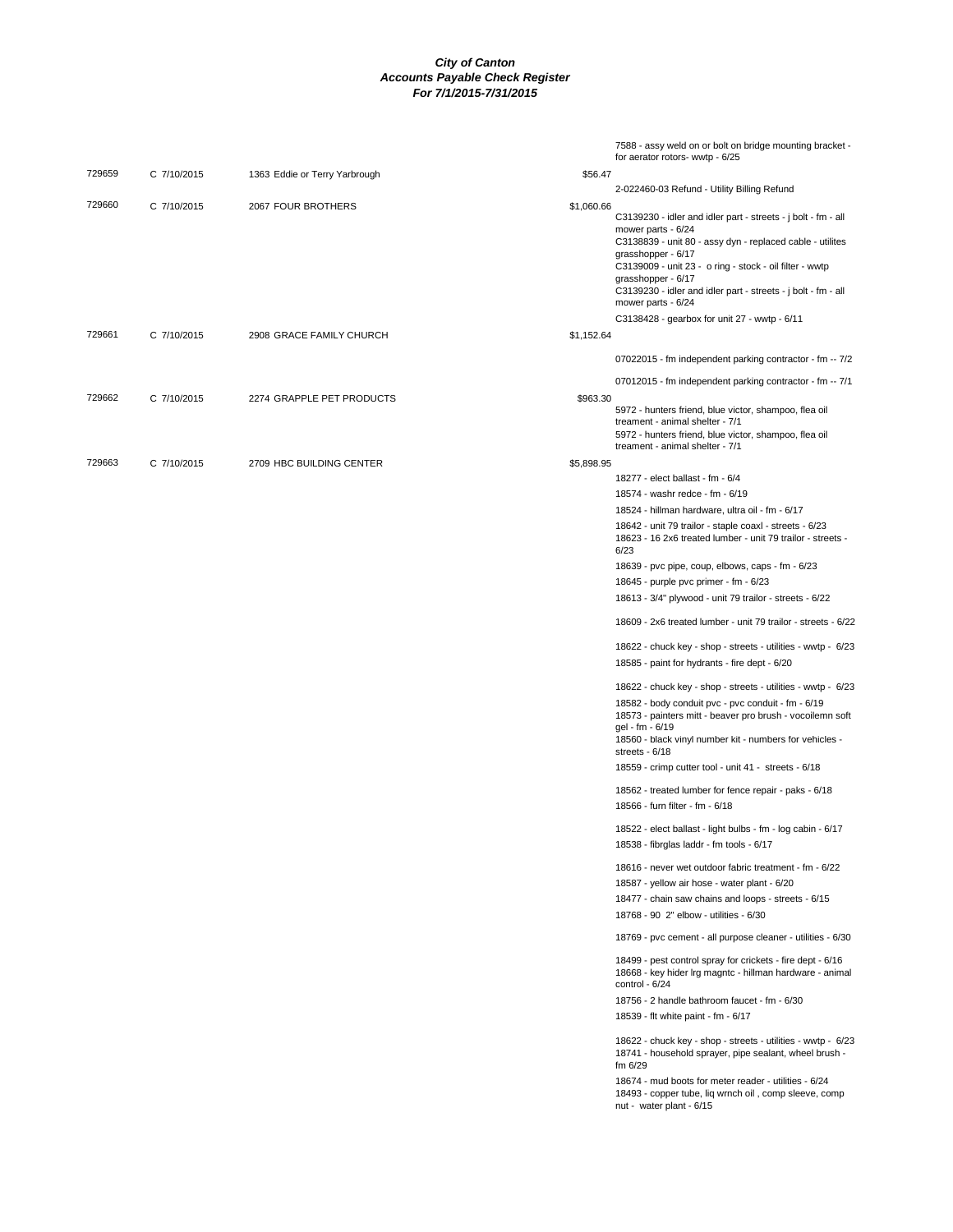18432 - gas bottle exchange - water plant - 6/11 18431 - vise grip poier, wrench, cd 701 compxmip , split key ring - water plant - 6/11 18264 - 150acl clr bulb - new bulbs for vent a hood - fire dept - 6/3 18679 - driver socket - fm tools - 6/25 18422 - elect tape , skt meter , concrete, treated lumber fm - 6/11 148671 - liqfire drain cleaner - fm - 6/24 18649 - unit 82 - 4x8 pine lumber - utilities - 6/24 18626 - elect ballast - fm - 6/23 18278 - elect ballast - fm - 6/4 18428 - hillman hardware - bolts - fm - 6/11 18364 - hillman hardware and all season hoses for shop fan - streets - utilities - wwtp - 6/9 18588 - air chuck - water plant tools - 6/20 18365 - strapping slot and poly tarp - fm - 6/9 18349 - garden hose for jet truck to run concrete saws streets-utilities-wwtp - 6/9 18349 - garden hose for jet truck to run concrete saws streets-utilities-wwtp - 6/9 18349 - garden hose for jet truck to run concrete saws streets-utilities-wwtp - 6/9 18427 - 6" treated pole - fm - 6/11 18283 - concrete mix - wwtp - 6/4 18364 - hillman hardware and all season hoses for shop fan - streets - utilities - wwtp - 6/9 18288 - clear drain liqfire - fm - civic center - 6/4 18260 - brass coupling, soap, nzzl, coupler and socket fm - 6/3 18267 - cement, pvc pipe, conduit, wire, outlet box, adaptrs, plastic cover, strap, pvc elvow - transfer station pd - incinerator - 6/3 18267 - cement, pvc pipe, conduit, wire, outlet box, adaptrs, plastic cover, strap, pvc elvow - transfer station pd - incinerator - 6/3 18210 - ultra oil , moto mix, orange 3lb line - fm - 6/01 18211 - 4 weedeaters-backpack blower-fm-6/1 18226 - (24) 59w light bulb - fm - 6/1 18518 - tarp - split looms - shop - utilities - sewer = 6/16 18324 - concen orange pwdr - parks - 6/8 18488 - pvc adapter terminal - elect tape - conduit locknut - fm - 6/15 18518 - tarp - split looms - shop - utilities - sewer = 6/16 18517 - angle brush - paint - fm - 6/16 18489 - cement chain - streets - 6/15 18476 - latch knob, hinge, level torpedo - hillman hardware - animal shelter - 6/15 18475 - concrete mix - fm - 6/15 18483 - 59w lit bulb - fm - 6/15 18369 - fuel for small engines - parts for station door maint - fire dept - 6/9 18482 - kohler h/c barrel w/seat - park plumming - 6/15 18429 - hillman hardware - nuts and bolts for E-2 - fire dept - 6/11 18491 - furn filter - fm - 6/15 18471 - pvc conduit - two hole strap - fm - 6/15 18436 - concrete mix - fm - 6/12 18442 - electr tape - station supplies - fire dept - 6/12 18452 - garden sprayer for spraying weed control - streets  $- 6/12$ 18435 - marking paint for locating and marking lines -

utilities - sewer dept - 6/12

18435 - marking paint for locating and marking lines utilities - sewer dept - 6/12

18411 - light bulbs and ballasts - fm log cabin - 6/11

18423 - copper grounding wire - fm - 6/11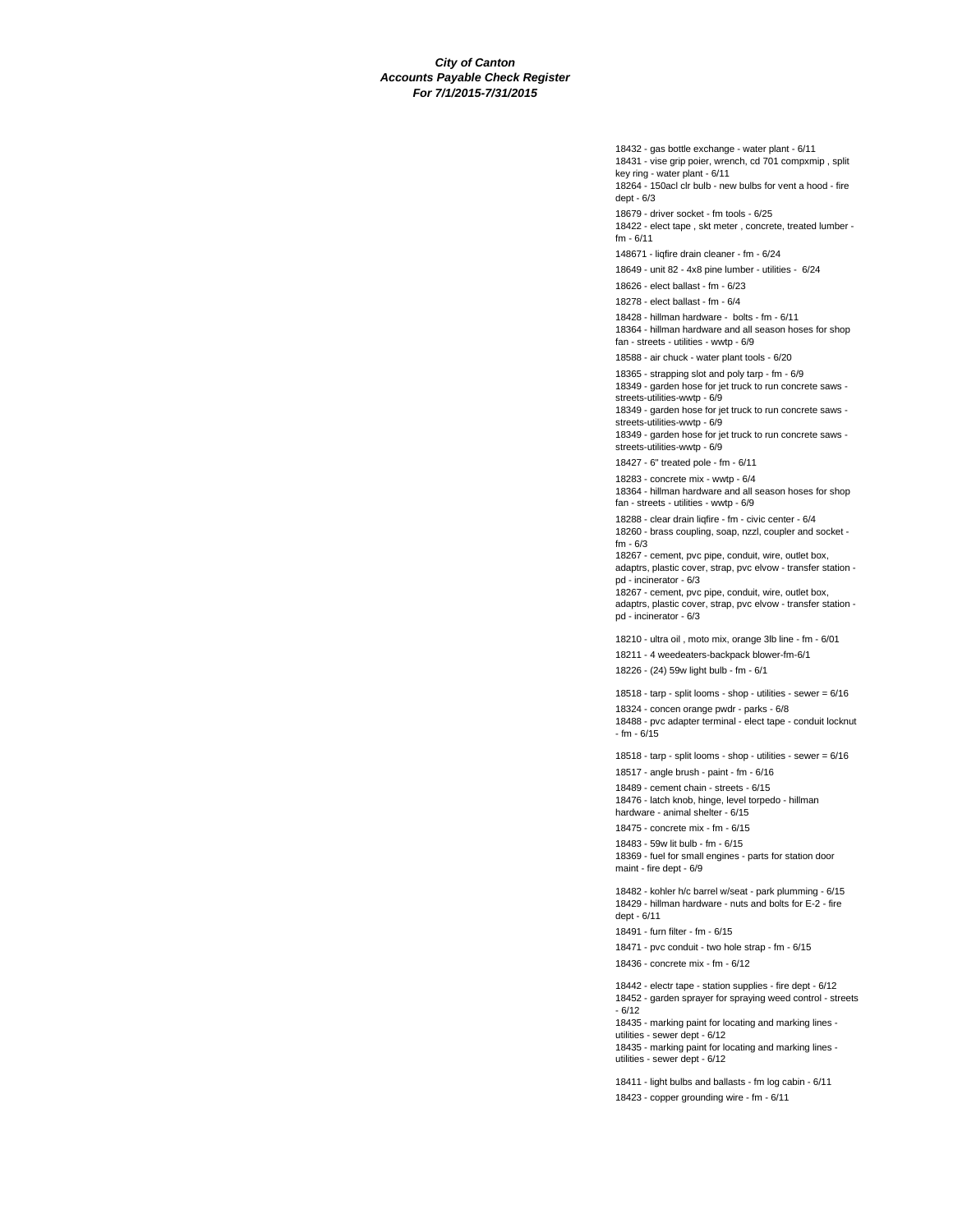|        |             |                                             |            | 18410 - studded post grn/wht - for marking prop line -<br>plaza museum - 6/11                                                                                                                                                             |
|--------|-------------|---------------------------------------------|------------|-------------------------------------------------------------------------------------------------------------------------------------------------------------------------------------------------------------------------------------------|
| 729664 | C 7/10/2015 | 2709 VOID FOR OVERFLOW                      | \$0.00     |                                                                                                                                                                                                                                           |
| 729665 |             |                                             |            |                                                                                                                                                                                                                                           |
|        | C 7/10/2015 | 2709 VOID FOR OVERFLOW                      | \$0.00     |                                                                                                                                                                                                                                           |
| 729666 | C 7/10/2015 | 2709 VOID FOR OVERFLOW                      | \$0.00     |                                                                                                                                                                                                                                           |
| 729667 | C 7/10/2015 | 2709 VOID FOR OVERFLOW                      | \$0.00     |                                                                                                                                                                                                                                           |
| 729668 | C 7/10/2015 | 46 HICKMAN ELECTRIC & PUMP                  | \$1,681.00 | 4163 - replace the motor protector and sumbmonitor on<br>well - water plant<br>4163 - replace the motor protector and sumbmonitor on<br>well - water plant<br>4163 - replace the motor protector and sumbmonitor on<br>well - water plant |
|        |             |                                             |            | 4163 - replace the motor protector and sumbmonitor on<br>well - water plant                                                                                                                                                               |
| 729669 | C 7/10/2015 | 1363 JAMES HALL                             | \$7.80     | 5-053410 Refund - Utility Billing Refund                                                                                                                                                                                                  |
| 729670 | C 7/10/2015 | 3275 JOHN W LEHMANN                         | \$82.23    | 07102015 - walt lehmann - mileage reimbursement - dam<br>safety meeting - kilgore - 7/8/2015                                                                                                                                              |
| 729671 | C 7/10/2015 | 1363 K & k Properties                       | \$74.04    |                                                                                                                                                                                                                                           |
| 729672 | C 7/10/2015 | 1635 LLOYD GOSSENLINK, ATTORNEYS AT LAW     | \$238.50   | 2-022150-011 Refund - Utility Billing Refund                                                                                                                                                                                              |
|        |             |                                             |            | 97465407 - professional services - water rights - coc =<br>6/29                                                                                                                                                                           |
| 729673 | C 7/10/2015 | 1526 LOWER COLORADO RIVER AUTHORITY         | \$413.11   | LAB-0001016 - samples for water testing - water plant -<br>6/30                                                                                                                                                                           |
| 729674 | C 7/10/2015 | 2831 M LEE THORNTON EXCAVATING & DEMOLITION | \$2,675.00 | 7146 - cut trees along milcreek city lake dam                                                                                                                                                                                             |
|        |             |                                             |            | 7146 - cut trees along milcreek city lake dam                                                                                                                                                                                             |
|        |             |                                             |            | 7146 - cut trees along milcreek city lake dam                                                                                                                                                                                             |
| 729675 | C 7/10/2015 | 1363 MADISON JOY PROPERTY                   | \$9.93     | 2-023000-01 Refund - Utility Billing Refund                                                                                                                                                                                               |
| 729676 | C 7/10/2015 | 199 MAULDIN MECHANICAL                      | \$149.50   | 4644 - replaced blower motor capacitor on a/c - civic<br>center - 6/26<br>4666 - removd water from overflow pan,- blew out drain<br>line - a/c unit - library - parks - 7/1                                                               |
| 729677 | C 7/10/2015 | 1068 MR D'S #1                              | \$168.44   |                                                                                                                                                                                                                                           |
|        |             |                                             |            | 596543 - unit 5 - 40.882 gal diesel @ 2.699 - utilites - 6/10<br>$455885$ - fuel for engine 2 - fire dept = $6/21$                                                                                                                        |
| 729678 | C 7/10/2015 | 2796 MR D'S 10 MINUTE OIL CHANGE            | \$28.00    | 28309 - state inspection unit 65 - police dept - 5/26<br>28322 - state inspection unit E-2 - fire dept - 5/26<br>29006 - state inspection unit 100 - utilities - 6/9<br>29143 - state inspection unit 102 - streets - 6/11                |
| 729679 | C 7/10/2015 | 124 MUFFLER & HITCH SHOP                    | \$100.00   | 100/2910 - muffler - applied rain cap and flange - unit 45 -<br>fm old jet machine - 6/24                                                                                                                                                 |
| 729680 | C 7/10/2015 | 256 NATIONAL SUPPLY CO., INC.               | \$783.59   | 85155 - 7- self closing If basin - freight - (door bars) - fm -<br>6/26<br>85017 - f basin self closing(single self closing bar) - fm -<br>6/19                                                                                           |
| 729681 | C 7/10/2015 | 3005 NEOFUNDS BY DEPOSIT                    | \$600.00   | 7/15-7900044051165367 - postage refill for meter - coc -                                                                                                                                                                                  |
| 729682 | C 7/10/2015 | 3240 NETWORK BILLING SYSTEMS LLC            | \$58.61    | 6/24                                                                                                                                                                                                                                      |
| 729683 | C 7/10/2015 | 1349 NORTHEAST TEXAS FARMERS CO-OP          | \$222.20   | 151820185 - phone svc - fire dept - 7/2                                                                                                                                                                                                   |
|        |             |                                             |            | 421294 - fix tire - unit 65 - police dept - 6/15<br>421400 - unit 72 tire repair - police dept - 6/17                                                                                                                                     |
|        |             |                                             |            |                                                                                                                                                                                                                                           |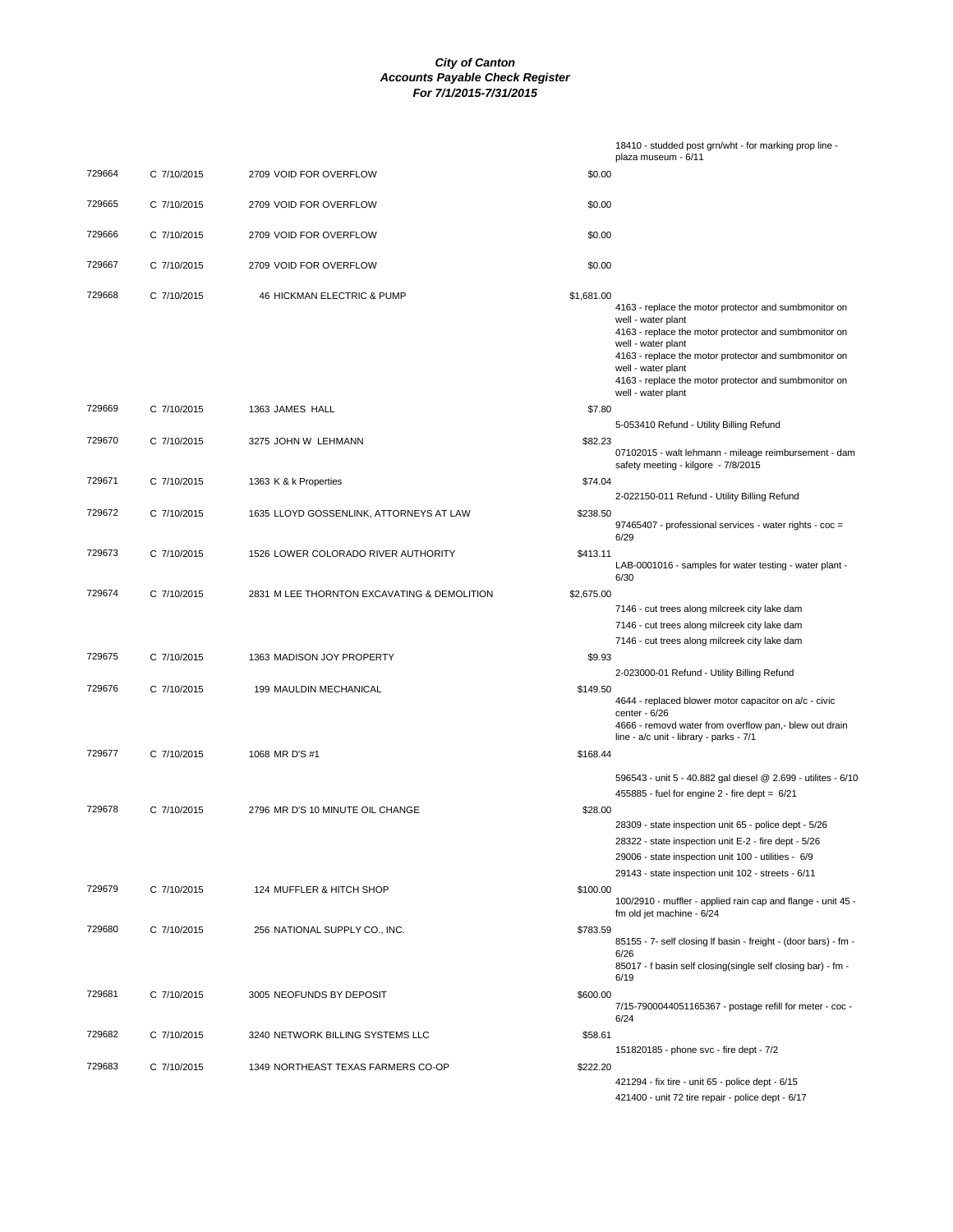|        |             |                                |            | 421919 - coal tar shampoo, sufodene shampoo, vetericyn<br>hydrogel for wound, vaccines, duramun, tempo ultra, fly<br>spray, fly bait, duramycin - animal shelter - 6/22                                   |
|--------|-------------|--------------------------------|------------|-----------------------------------------------------------------------------------------------------------------------------------------------------------------------------------------------------------|
|        |             |                                |            | 421919 - coal tar shampoo, sufodene shampoo, vetericyn<br>hydrogel for wound, vaccines, duramun, tempo ultra, fly<br>spray, fly bait, duramycin - animal shelter - 6/22                                   |
|        |             |                                |            | 421919 - coal tar shampoo, sufodene shampoo, vetericyn<br>hydrogel for wound, vaccines, duramun, tempo ultra, fly<br>spray, fly bait, duramycin - animal shelter - 6/22                                   |
| 729684 | C 7/10/2015 | 350 OMNIBASE SERVICES OF TEXAS | \$144.00   | OBS15200 238 - omnibase service fees - municipal court -<br>2nd quarter - 2015                                                                                                                            |
| 729685 | C 7/10/2015 | 294 O'REILLY AUTOMOTIVE INC.   | \$2,674.02 | 0891-160165 - unit 49 - performance tool fitting<br>assortment - utilities brush hog - 6/25                                                                                                               |
|        |             |                                |            | 0891-160225 - unit 45 - lock nut - fm - 6/25<br>0891-160214 - unit 45 - exhaust gasket - double end stud -<br>$fm - 6/25$                                                                                 |
|        |             |                                |            | 0891-159981 - unit 79 - marker light - streets - 6/24                                                                                                                                                     |
|        |             |                                |            | 0891-159780 - unit 79 - trailer lite - streets - 6/23                                                                                                                                                     |
|        |             |                                |            | 0891-159747 - unit 45 - 5 pc extract - fm - 6/23                                                                                                                                                          |
|        |             |                                |            | 0891-156957 - case of oil filters for police dept - 6/8<br>0891-159177 - unit 102 - antifreeze - wiper fluid - police                                                                                     |
|        |             |                                |            | $dept = 6/19$<br>0891-159119 - unit 102 - flush cleaner - unit 104 stop leak<br>- streets - 6/19                                                                                                          |
|        |             |                                |            | 0891-157168 - unit 125 - 22 oz flush cleaner - utilities -<br>6/9                                                                                                                                         |
|        |             |                                |            | 0891-156962 - wiper fluid - shop stock - utilties - streets -<br>wwtp $-6/8$                                                                                                                              |
|        |             |                                |            | 0891-156585 - unit 74 - alternator - micro v belt - police<br>dept - 6/6                                                                                                                                  |
|        |             |                                |            | 0891-15963 - E-2 - funnel and motor oil - fire dept - 6/22                                                                                                                                                |
|        |             |                                |            | 0891-159121 - unit 125 - anti freeze - utilities - 6/19<br>0891-157186 - returned - press - police dept - 6/9<br>0891-157547 - shop stock - (6) 1 gal motor oil - streets -<br>utilities - wwtp - 6/11    |
|        |             |                                |            | 0891-157767 - unit 102 - air filter - streets - 6/12                                                                                                                                                      |
|        |             |                                |            | 0891-157655 - unit 48 - oil pressure gauge - utilities - 6/11                                                                                                                                             |
|        |             |                                |            | 0891-158290 - unit 125 - air filter - utilities - 6/15<br>0891-156939 - unit 71 - ball joint - control arm - police<br>$dept - 6/8$                                                                       |
|        |             |                                |            | 0891-157266 - unit 71 - ctrl arm assem - police dept - 6/9<br>0891-157547 - shop stock - (6) 1 gal motor oil - streets -<br>utilities - wwtp - 6/11                                                       |
|        |             |                                |            | 0891-157020 - unit 71 - press - police dept - 6/8<br>0891-157493 - unit 1 - brakes and oil change - rotors -<br>police dept - 6/10                                                                        |
|        |             |                                |            | 0891-15843 - unit 107 lawn mower - spark plugs - utilities -<br>6/15                                                                                                                                      |
|        |             |                                |            | 0891-158536 - unit 22 - wiper blades - police dept - 6/16<br>0891-158677 - unit 104 - power steering dye - streets -<br>6/17                                                                              |
|        |             |                                |            | 0891-15878 - unit 74 - wiper blades - police dept - 6/16<br>0891-156962 - wiper fluid - shop stock - utilties - streets -<br>wwtp $-6/8$<br>0891-156962 - wiper fluid - shop stock - utilties - streets - |
|        |             |                                |            | wwtp - 6/8                                                                                                                                                                                                |
|        |             |                                |            | 0891-156997 - unit 71 - pliers - police dept - 6/8<br>0891-156047 - unit 13 and shop stock - water plant -<br>utilites - $6/3$                                                                            |
|        |             |                                |            | 0891-154973 - unit 116 - motor oil and filter - fm - 5/29                                                                                                                                                 |
|        |             |                                |            | 0891-155061 - unit 116 - motor oil - fm - 5/29<br>0891-154926 - unit 125 - fan clutch - utilities - 5/29                                                                                                  |
|        |             |                                |            | 0891-1555420 - control arm, sway link kit, sway bar bush -<br>shop stock for police dept - 6/1                                                                                                            |
|        |             |                                |            |                                                                                                                                                                                                           |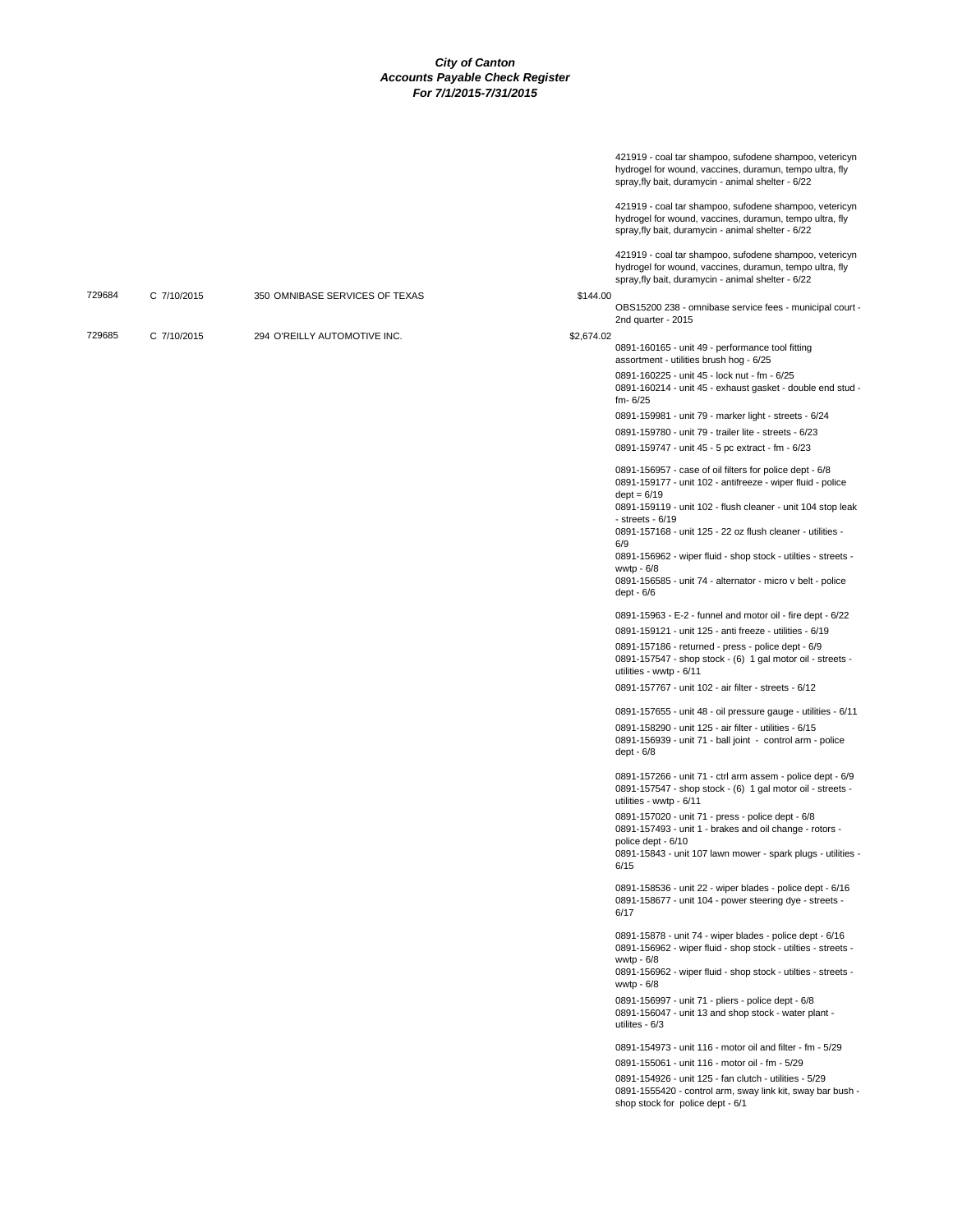|        |             |                           |             | 0891-155962 - unit 7 - 1 gal power steering fluid - utilities -<br>6/3<br>0891-157890 - unit 74 - gear lube - 11oz penetrnt - 15oz<br>engn cleaner - transf station - 6/12<br>0891-156047 - unit 13 and shop stock - water plant -<br>utilites - $6/3$<br>0891-157547 - shop stock - (6) 1 gal motor oil - streets -<br>utilities - wwtp - 6/11<br>0891-156109 - unit 6 - mini lamp - utilites - 6/4<br>0891-156129 - unit 125 - thermostate housing silicone -<br>wwtp $-6/4$<br>0891-156356 - unit 36 - qt stabilizer - fm - 6/5<br>0891-156627 - unit 18 and unit 20 - wiper fluid - wwtp -<br>6/6<br>0891-155997 - wash brushes for apparatus - fire dept -<br>6/3<br>0891-157635 - unit 20 - tie rod end - utilies - streets -<br>wwtp - 6/11<br>0891-157635 - unit 20 - tie rod end - utilies - streets -<br>wwtp - 6/11<br>0891-157635 - unit 20 - tie rod end - utilies - streets -<br>wwtp - 6/11<br>0891-156020 - unit 125 - thermostat - therm gasket - |
|--------|-------------|---------------------------|-------------|--------------------------------------------------------------------------------------------------------------------------------------------------------------------------------------------------------------------------------------------------------------------------------------------------------------------------------------------------------------------------------------------------------------------------------------------------------------------------------------------------------------------------------------------------------------------------------------------------------------------------------------------------------------------------------------------------------------------------------------------------------------------------------------------------------------------------------------------------------------------------------------------------------------------------------------------------------------------|
| 729686 | C 7/10/2015 | 294 VOID FOR OVERFLOW     | \$0.00      | utilities - 6/3                                                                                                                                                                                                                                                                                                                                                                                                                                                                                                                                                                                                                                                                                                                                                                                                                                                                                                                                                    |
| 729687 | C 7/10/2015 | 294 VOID FOR OVERFLOW     | \$0.00      |                                                                                                                                                                                                                                                                                                                                                                                                                                                                                                                                                                                                                                                                                                                                                                                                                                                                                                                                                                    |
| 729688 | C 7/10/2015 | 2936 PEOPLES              | \$2,172.52  | 7/15-104511 - fiber optic internet - coc - fm - 7/1<br>7/15-104511 - fiber optic internet - coc - fm - 7/1<br>7/15-104511 - fiber optic internet - coc - fm - 7/1                                                                                                                                                                                                                                                                                                                                                                                                                                                                                                                                                                                                                                                                                                                                                                                                  |
| 729689 | C 7/10/2015 | 84 POSTMASTER             | \$584.80    | 7/15-106726 - fiber optic internet - fire dept - 7/1<br>07082015 - permit # 1 utility billing postage replenishment<br>- utilies - 7/8                                                                                                                                                                                                                                                                                                                                                                                                                                                                                                                                                                                                                                                                                                                                                                                                                             |
| 729690 | C 7/10/2015 | 3311 PRO-VISION INC       | \$41.41     | 269826 - rotating camera mounting clip to hold body<br>camera - police dept - 5/22                                                                                                                                                                                                                                                                                                                                                                                                                                                                                                                                                                                                                                                                                                                                                                                                                                                                                 |
| 729691 | C 7/10/2015 | 1363 RON SANFORD          | \$70.25     | 6-062300-06 Refund - Utility Billing Refund                                                                                                                                                                                                                                                                                                                                                                                                                                                                                                                                                                                                                                                                                                                                                                                                                                                                                                                        |
| 729692 | C 7/10/2015 | 3372 SABRE INDUSTRIES     | \$1,750.00  | 159844 - New Cell Tower, P.E. Cerified Foundation<br>Design, P.E,. Certified Tower profile drawing, Final<br><b>Erection Drawings</b><br>159844 - New Cell Tower, P.E. Cerified Foundation<br>Design, P.E,. Certified Tower profile drawing, Final<br><b>Erection Drawings</b><br>159844 - New Cell Tower, P.E. Cerified Foundation<br>Design, P.E Certified Tower profile drawing, Final<br><b>Erection Drawings</b>                                                                                                                                                                                                                                                                                                                                                                                                                                                                                                                                              |
| 729693 | C 7/10/2015 | 2480 SAFETY-KLEEN         | \$394.30    | 67398555 - picked up (1) tote 275 gal poly bottle of used<br>oil - streets, utilites, wwtp - 6/29<br>67398555 - picked up (1) tote 275 gal poly bottle of used<br>oil - streets, utilites, wwtp - 6/29<br>67398555 - picked up (1) tote 275 gal poly bottle of used<br>oil - streets, utilites, wwtp - 6/29<br>67398554 - picked up for recycle 165 gal used oil -<br>streets, utilites, wwtp - 6/29<br>67398554 - picked up for recycle 165 gal used oil -<br>streets, utilites, wwtp - 6/29<br>67398554 - picked up for recycle 165 gal used oil -<br>streets, utilites, wwtp - 6/29                                                                                                                                                                                                                                                                                                                                                                             |
| 729694 | C 7/10/2015 | 2157 SANITATION SOLUTIONS | \$47,322.69 | 56X00188 - satitation solutions mo stmt - 6/30<br>56X00188 - satitation solutions mo stmt - 6/30<br>56X00188 - satitation solutions mo stmt - 6/30<br>56X00188 - satitation solutions mo stmt - 6/30<br>56X00188 - satitation solutions mo stmt - 6/30<br>56X00188 - satitation solutions mo stmt - 6/30<br>56X00188 - satitation solutions mo stmt - 6/30                                                                                                                                                                                                                                                                                                                                                                                                                                                                                                                                                                                                         |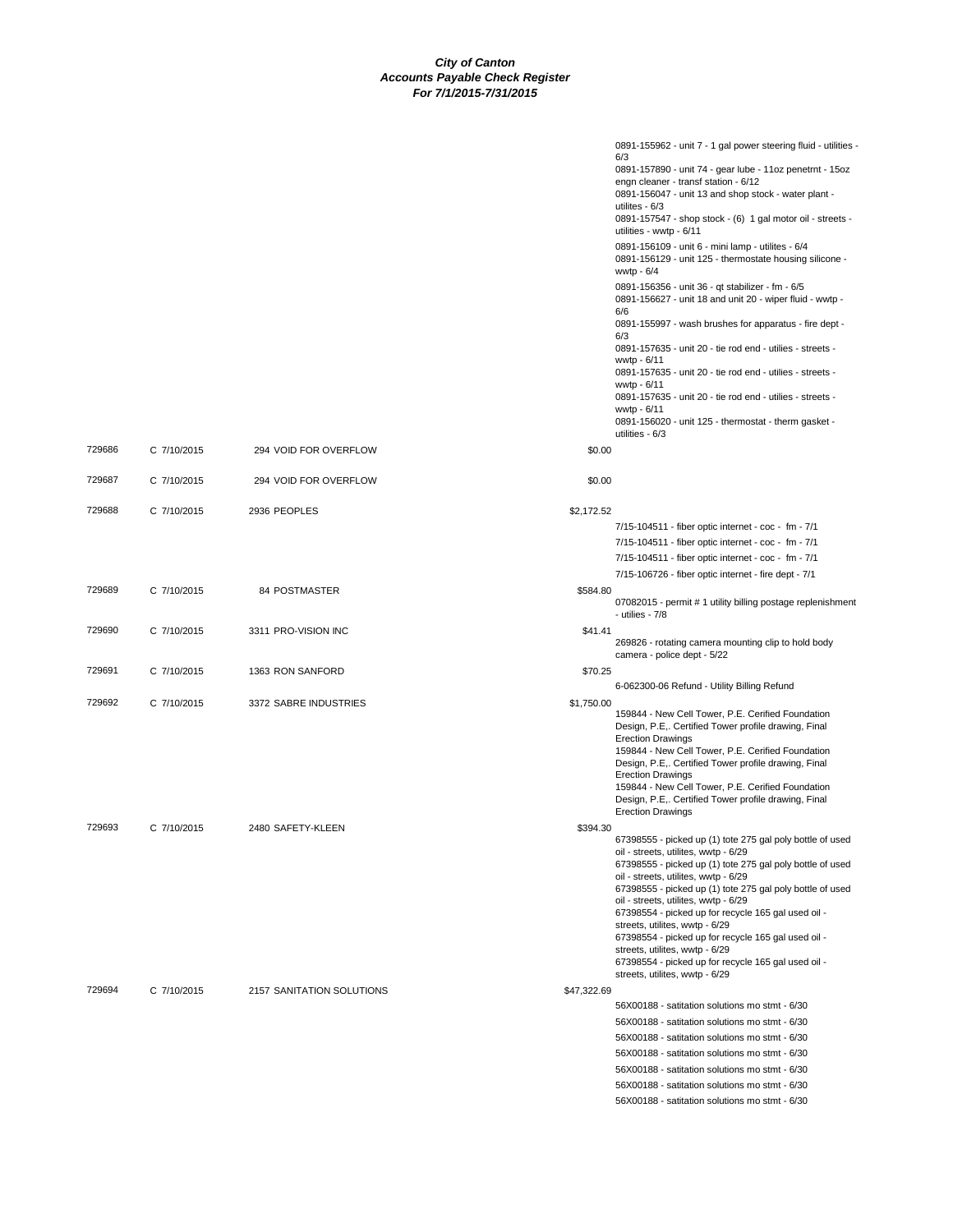|        |             |                                           |             | 56X00188 - satitation solutions mo stmt - 6/30                                            |
|--------|-------------|-------------------------------------------|-------------|-------------------------------------------------------------------------------------------|
|        |             |                                           |             | 56X00188 - satitation solutions mo stmt - 6/30                                            |
|        |             |                                           |             | 56X00188 - satitation solutions mo stmt - 6/30                                            |
|        |             |                                           |             | 56X00188 - satitation solutions mo stmt - 6/30                                            |
|        |             |                                           |             | 56X00188 - satitation solutions mo stmt - 6/30                                            |
|        |             |                                           |             | 56X00188 - satitation solutions mo stmt - 6/30                                            |
|        |             |                                           |             | 56X00188 - satitation solutions mo stmt - 6/30                                            |
|        |             |                                           |             | 56X00188 - satitation solutions mo stmt - 6/30                                            |
|        |             |                                           |             | 56X00188 - satitation solutions mo stmt - 6/30                                            |
| 729695 | C 7/10/2015 | 1363 STACI or GREGORY ARCE                | \$83.67     |                                                                                           |
|        |             |                                           |             | 2-022150-010 Refund - Utility Billing Refund                                              |
| 729696 | C 7/10/2015 | 3099 STATE COMPTROLLER OF PUBLIC ACCOUNTS | \$11,172.90 |                                                                                           |
|        |             |                                           |             | 1-75-6002932-8 - state crim cost & fees - quarterly report -                              |
|        |             |                                           |             | ending 6/30/2015                                                                          |
| 729697 | C 7/10/2015 | 2468 SYSLOGIC TECHNOLOGY SERVICES         | \$1,791.50  |                                                                                           |
|        |             |                                           |             | 6034 - rund tests and locate and remove virus from                                        |
|        |             |                                           |             | computer - police dept - 6/30<br>6015 - install and set up managed ups for video server - |
|        |             |                                           |             | police dept - 6/16                                                                        |
|        |             |                                           |             | 3005 - cleanup pc - set up onsite and assist I-3 for old                                  |
|        |             |                                           |             | server - police dept - 6/1<br>6016 - diagnose and install new power supply for m king -   |
|        |             |                                           |             | police dept - 6/16                                                                        |
|        |             |                                           |             | 6030 - configure radio broadcast - firewall & router maint -                              |
|        |             |                                           |             | relocate equip for city hall renv coc - 6/24                                              |
|        |             |                                           |             | 6029 - correct chief echols connections - police dept -<br>6/24                           |
|        |             |                                           |             |                                                                                           |
|        |             |                                           |             | 2706-c - computer and firewall maint - police dept - 6/8                                  |
|        |             |                                           |             | 6009 - server and firewall maint - coc - 6/10                                             |
|        |             |                                           |             | 6001 - batter back up for video server - police dept - 6/10                               |
|        |             |                                           |             | 6028 - move equip from city hall for renovations - coc -                                  |
|        |             |                                           |             | 6/24                                                                                      |
|        |             |                                           |             | 6027 - updated and maintain NAS server and firewall -<br>police dept - 6/24               |
|        |             |                                           |             | 6013 - server and firewall maint - coc - 6/16                                             |
|        |             |                                           |             | 2710-c - research and install mugshot cataloguing                                         |
|        |             |                                           |             | software - police dept - 6/8                                                              |
| 729698 | C 7/10/2015 | 58 TAYLOR AUTOMOTIVE                      | \$711.45    |                                                                                           |
|        |             |                                           |             | 45391 - unit 2 - a/c compressor and component kit - new                                   |
|        |             |                                           |             | clutch, fs10 cprss tube - utilities - 6/29                                                |
| 729699 | C 7/10/2015 | 1650 TEXAS MUNICIPAL COURTS ASSOCIATION   | \$120.00    | 07102015 - Michelle Richard membership dues Sep 2015                                      |
|        |             |                                           |             | - Aug 2016                                                                                |
|        |             |                                           |             | 071020152 - Judge Lilia Durham membership dues Sep                                        |
|        |             |                                           |             | 2015 - Aug 2016                                                                           |
| 729700 | C 7/10/2015 | 160 TEXAS MUNICIPAL RETIREMENT            | \$58,423.71 |                                                                                           |
|        |             |                                           |             | 07012015 - tmrs contributions for june 2015                                               |
|        |             |                                           |             | 07012015 - tmrs contributions for june 2015                                               |
|        |             |                                           |             | 07012015 - tmrs contributions for june 2015                                               |
|        |             |                                           |             | 07012015 - tmrs contributions for june 2015                                               |
|        |             |                                           |             | 07012015 - tmrs contributions for june 2015                                               |
|        |             |                                           |             | 07012015 - tmrs contributions for june 2015                                               |
|        |             |                                           |             | 07012015 - tmrs contributions for june 2015                                               |
|        |             |                                           |             | 07012015 - tmrs contributions for june 2015                                               |
|        |             |                                           |             | 07012015 - tmrs contributions for june 2015                                               |
|        |             |                                           |             | 07012015 - tmrs contributions for june 2015                                               |
| 729701 | C 7/10/2015 | 2556 TRINITY MATERIALS, INC.              | \$560.18    |                                                                                           |
|        |             |                                           |             | 7140413643 - 53.35 tons of 1 3/4" flex base - streets<br>maint - 6/26                     |
|        |             |                                           |             |                                                                                           |
| 729702 | C 7/10/2015 | 208 TYLER MORNING TELEGRAPH               | \$121.56    | 7/15-5085600 - tyler paper legal notice - auditors - coc -                                |
|        |             |                                           |             | 6/30                                                                                      |
|        |             |                                           |             | 7/15-5085600 - tyler paper legal notice - auditors - coc -                                |
|        |             |                                           |             | 6/30                                                                                      |
| 729703 | C 7/10/2015 | 2475 UNDERGROUND UTILITY SUPPLY           | \$1,821.74  |                                                                                           |
|        |             |                                           |             | 97626 - 2" rw ib threaded gate valve - utilities - 6/19                                   |
|        |             |                                           |             | 96559 - 14" dr18 c905 pvc pipe - utilities - 6/8                                          |
|        |             |                                           |             |                                                                                           |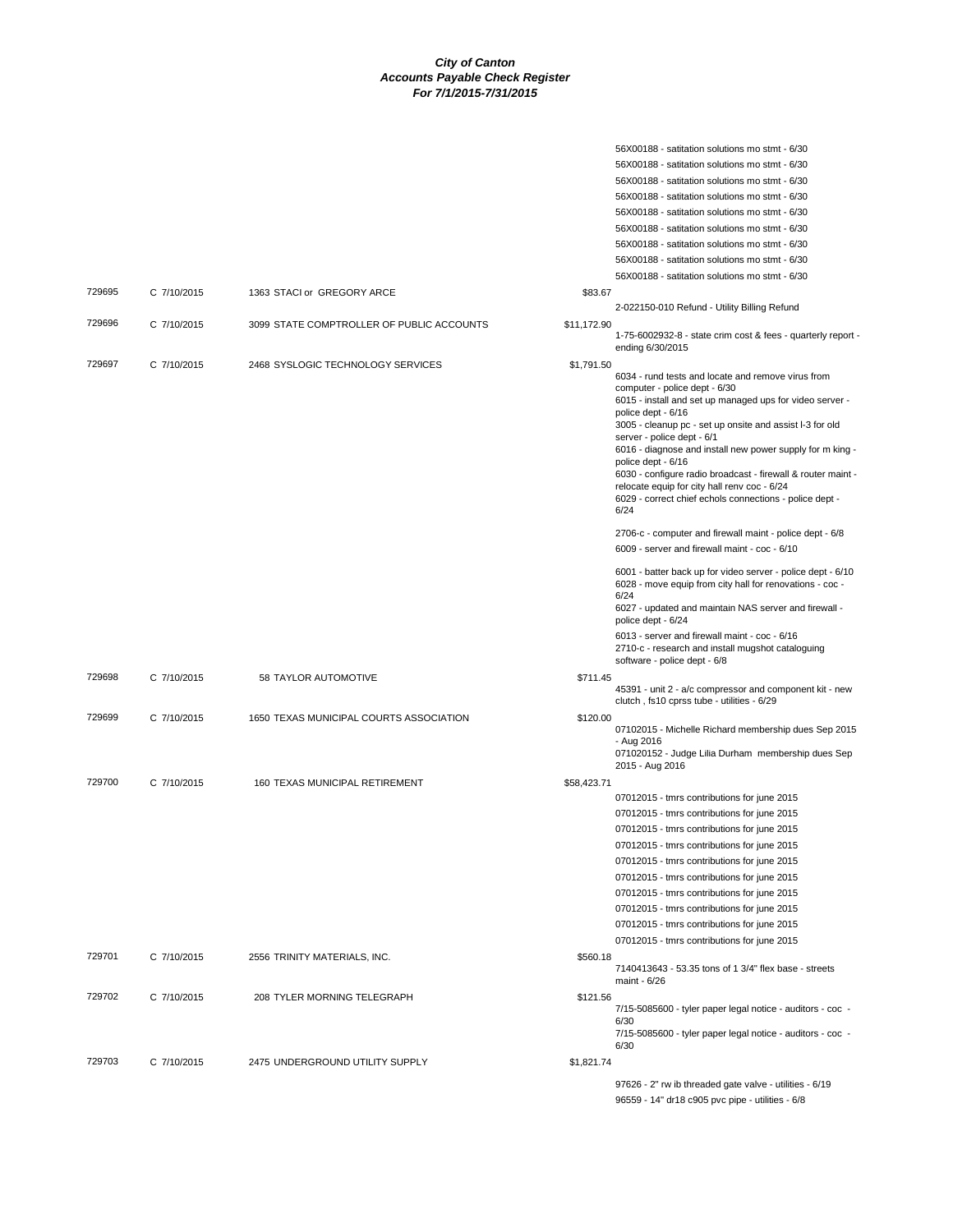|        |             |                                        |            | 6/4 - 6" sewer solvent weld - 8" clay pvc strong back<br>repair - 6" sewer solvent - wwtp - 6/4<br>97542 - 1 1/2 master meter threaded - bronze oval meter                                                             |
|--------|-------------|----------------------------------------|------------|------------------------------------------------------------------------------------------------------------------------------------------------------------------------------------------------------------------------|
|        |             |                                        |            | flange set - complete - utilities - 6/15                                                                                                                                                                               |
| 729704 | C 7/10/2015 | 2973 UNITED RENTALS                    | \$852.53   | 129345870-001 - forklift rental - wwtp - 6/26                                                                                                                                                                          |
| 729705 | C 7/10/2015 | 200 UNITED SYSTEMS TECHNOLOGY INC      | \$38.96    |                                                                                                                                                                                                                        |
|        |             |                                        |            | 83853 - ebills - utility billing - utilities - 6/30                                                                                                                                                                    |
| 729706 | C 7/10/2015 | 139 VERIZON SOUTHWEST                  | \$926.69   |                                                                                                                                                                                                                        |
|        |             |                                        |            | 7/15-140129 - .verizon mo stmt - transfer station - 6/28                                                                                                                                                               |
|        |             |                                        |            | 7/15-950823 - verizon mo stmt - city hall line 7 - 6/25<br>7/15-2832014992 - verizon mo stmt - fm emergency alert -<br>6/28                                                                                            |
|        |             |                                        |            | 7/15-030109 - verizon mo stmt -muni court - 6/28                                                                                                                                                                       |
|        |             |                                        |            | 7/15-060530 - verizon mo stmt - city hall line 4 - 6/28                                                                                                                                                                |
|        |             |                                        |            | 7/15-061211 - verizon mo stmt - animal shelter - 6/28<br>7/15-2889384048 - verizon mo stmt - fm cc machine line -<br>6/28                                                                                              |
|        |             |                                        |            | 7/15-840126 - verizon mo stmt -senior citz bldg - parks -<br>6/28                                                                                                                                                      |
|        |             |                                        |            | 7/15-060621 - verizon mo stmt -plaza museum - parks -<br>6/28                                                                                                                                                          |
|        |             |                                        |            | 7/15-800602 - verizon mo stmt - fm data line - 6/28                                                                                                                                                                    |
|        |             |                                        |            | 7/15-960906 - verizon mo stmt - fm data line - 6/28                                                                                                                                                                    |
| 729707 | C 7/10/2015 | 100 WALLACE & MURRAY                   | \$50.00    |                                                                                                                                                                                                                        |
|        |             |                                        | \$181.06   | 1512 - super heavy bond renewal - coc - 7/2                                                                                                                                                                            |
| 729708 | C 7/10/2015 | 3046 XEROX CORPORATION                 |            | 80186603 - monthly copier billing - police dept - 7/1                                                                                                                                                                  |
| 729709 | C 7/14/2015 | 1593 COLLEEN M BROWN                   | \$69.23    | 07142015 - CAUSE-94211-COLLEEN BROWN/JOEL<br>BROWN--AG CASE#-4591592561                                                                                                                                                |
| 729710 | C 7/14/2015 | 2896 KANDICE RYAN DURHAM-LITTLE        | \$103.26   | 07142015 - Kandice Ryan Durham-Little/Brandon K Little-<br>cause 10-00819                                                                                                                                              |
| 729711 | C 7/14/2015 | 3365 MINDY S PROCK                     | \$184.62   | 07142015 - cause - 0012826284 - Mindy Suzanne Prock /                                                                                                                                                                  |
| 729712 | C 7/14/2015 | 134 MY CREDIT UNION                    | \$175.00   | Steven Lee Prock - 0012826284FM13                                                                                                                                                                                      |
|        |             |                                        |            | 07142015 - EMPLOYEE DIRECT SAVINGS DEPOSIT                                                                                                                                                                             |
|        |             |                                        |            | 07142015 - EMPLOYEE DIRECT SAVINGS DEPOSIT                                                                                                                                                                             |
|        |             |                                        |            | 07142015 - EMPLOYEE DIRECT SAVINGS DEPOSIT                                                                                                                                                                             |
| 729713 | C 7/14/2015 | 1918 ROBIN MICHELLE ALLISON            | \$230.77   |                                                                                                                                                                                                                        |
|        |             |                                        |            | 07142015 - CASE-09-00132-ROBIN ALLISON/BRAD<br><b>ALLISON</b>                                                                                                                                                          |
| 729714 | C 7/14/2015 | 2736 State Disbursement Unit           | \$138.46   |                                                                                                                                                                                                                        |
| 729715 | C 7/21/2015 |                                        | \$147.00   | 07142015 - cause #CV38856/dana/j phillips                                                                                                                                                                              |
|        |             | 3007 1ST IN DESIGN LLC                 |            | 2015-304 - unit 125 and unit 41 - decals for patch truck<br>and utility truck - streets - utilities - 7/8<br>2015-304 - unit 125 and unit 41 - decals for patch truck<br>and utility truck - streets - utilities - 7/8 |
| 729716 | C 7/21/2015 | 3107 AV Capture All, Inc.              | \$2,149.20 | 928 - webcast of council meetings - annual fees - sep<br>2015 - aug 2016                                                                                                                                               |
| 729717 | C 7/21/2015 | 1264 BLAIR COMMUNICATIONS              | \$35.00    |                                                                                                                                                                                                                        |
| 729718 | C 7/21/2015 | 211 BORDERS & LONG OIL, INC.           | \$379.39   | 087670 - repaired 2 way radio - fm - 7/8                                                                                                                                                                               |
|        |             |                                        |            | 46453 - 152 gal diesel @ 2.49 - fire dept - 7/13                                                                                                                                                                       |
| 729719 | C 7/21/2015 | 3060 BRIAN MCATEER                     | \$195.00   | 07162015 - per diem for meals - b mcater - texas a&m fire<br>school 7/20-7/24 - fire dept - 7/16                                                                                                                       |
| 729720 | C 7/21/2015 | 1496 CARD SERVICES-CITY OF CANTON-0093 | \$7,315.78 |                                                                                                                                                                                                                        |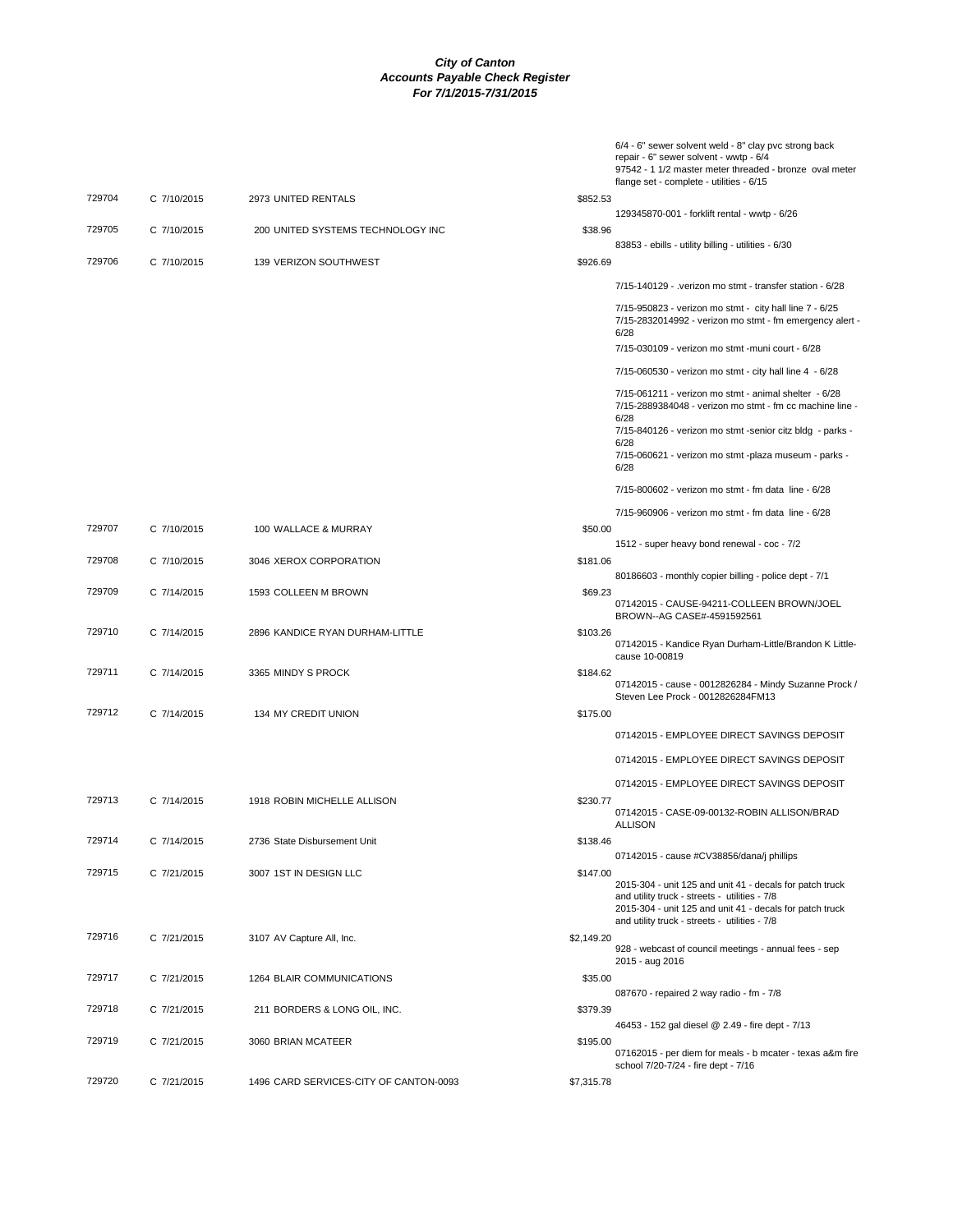24692164z00m1s6hf - foster smith mail ordr - canisters , deshedding tool, pet meds - animal shelter - 6/5

24164075MQ5E12SN2 - usps - sent pkg - bement lawsuit pkg - admin - 6/30

24164075NQ5E13372 - usps - returned lighting package fire dept - 7/1

24108385N2DKARRKJ - shoplet - copy paper - fire dept police dept - coc - 6/30

24108385N2DKARRKJ - shoplet - copy paper - fire dept police dept - coc - 6/30

24108385N2DKARRKJ - shoplet - copy paper - fire dept police dept - coc - 6/30

24453885N000ED3J5 - van zandt county tax - veh reg utilities - fire dept - 6/30

24453885N000ED3J5 - van zandt county tax - veh reg utilities - fire dept - 6/30

24453885N000ED3J5 - van zandt county tax - veh reg utilities - fire dept - 6/30

24453885N000ED3J5 - van zandt county tax - veh reg utilities - fire dept - 6/30

24453885N000ED3J5 - van zandt county tax - veh reg utilities - fire dept - 6/30

2443105545S8FE459 - best western inn - willis tx -

budget, audit, tax workshop - 6/11-6/12 - k kroha - coc - 6/12

24692164z00m1s6hf - foster smith mail ordr - canisters , deshedding tool, pet meds - animal shelter - 6/5 74692165N00QZ32K - omni austin southpark - m richard juv case mangr conf - muni court - 6/28 24692165H003HPJ96 - confort suites - waco - b allison critical incident sem - police dept - 6/26

24692165F005T272G - amazon.com - 2006 mechanic code book - d lancaster - dev svc - 6/24

24164075PQ5E13LF9 - usps - bement lawsuit pakg to attorney -  $\csc = 7/2$ 

24316055HFYKPZE7R - shell oil - waco -unit 1020 fuel b allison - critcl incidnt sem waco - police dept - 6/25 24610435409FM3H1V - home depot - screen door and key - animal control - 6/12

2410838512DYVPJK - shoplet - file folders, fasteners, paper, banker box - muni court - 6/9

24453885N000ED3J5 - van zandt county tax - veh reg utilities - fire dept - 6/30

24692165G00M8B9N9 - amazon.com - 2006 interntnl prop maint code - 2006 interntl bldg code - d lancaster dev serv - 6/24

241640758Q5DPHWRS - usps - mailed calendars for advertisement - fm - 6/17

241640752Q5DPHKB9 - usps - shipment of radios to blair comm to be repaired - fm - 6/11

74692165N00QZL32K - omni austin - credit - m richard hotel deposit refund - juv case mangr conf - muni court - 6/28

246921657009S9KXT - amazon mktplace - safety flag, wooden staff - fm - 6/2

24717055G4D4X9FRG - vistaprint - business cards - s prock - l moulton - policed dept - 6/24

24226385R2LR5DAQ6 - walmart - water for community service workers & our workers - fm - 7/2

24692165G00MB3MKS - amazon.com - nec 2005 Handbook NFPA 70 - national elec code - d lancaster dev serv -6/24

24692165G00GJG1AE - amazon.com - 2006 international plumbing code - d lancaster - dev serv -6/24 24692165H00VK7MS1 - amazon.com - 2006 interntnl building code volume 2 - d lancaster - dev serv -6/24 24692165G00M8B9N9 - amazon.com - 2006 interntnl prop maint code - 2006 interntl bldg code - d lancaster dev serv - 6/24

24692165G009TV8GS - amazon.com - 2006 internationl building code - d lancaster - dev svc - 6/24 24445004S8PRD0P6X - cdw government - brother 4x6

thermal paper - police dept - 6/3

745645051ARKD9NL1 - dog food - wormout for cats and dogs - internatnal trans fee - animal shelter - 6/9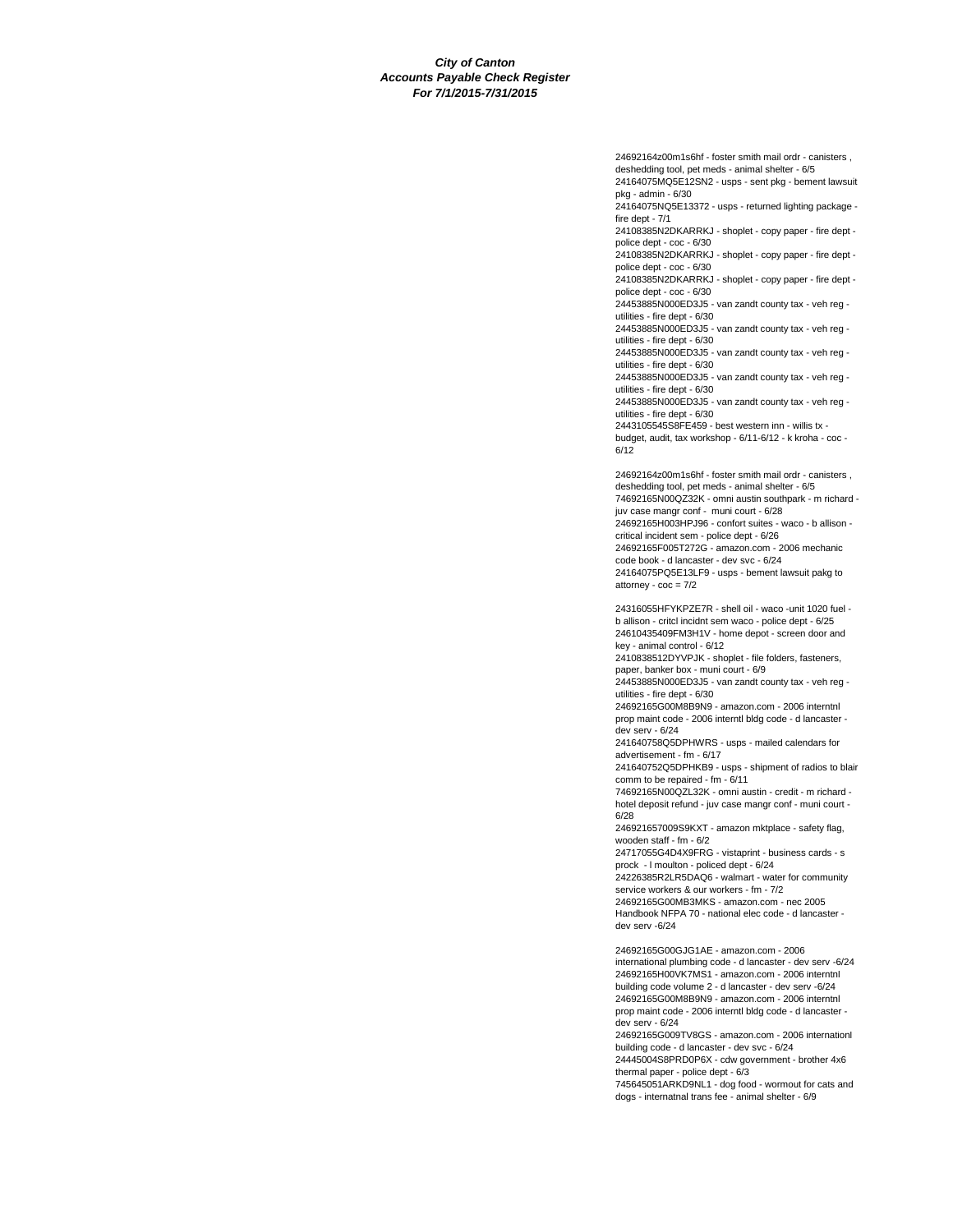9002175827 - jk hope fund - alpha white shampoo animal shelter - 6/12

24692165100AKXDS3 - petedge - nail clippers , glocoat kit, bent scraper, grooming loop 15 & 19 in", suction cup, waste bag holders, groom tool case - animal shelter - 7/15

24692165100AKXDS3 - petedge - nail clippers , glocoat kit, bent scraper, grooming loop 15 & 19 in", suction cup, waste bag holders, groom tool case - animal shelter -7/15

24692165100AKXDS3 - petedge - nail clippers , glocoat kit, bent scraper, grooming loop 15 & 19 in", suction cup, waste bag holders, groom tool case - animal shelter - 7/15

24692165100AKXDS3 - petedge - nail clippers , glocoat kit, bent scraper, grooming loop 15 & 19 in", suction cup, waste bag holders, groom tool case - animal shelter - 7/15

24692165F005GYF5E - azon.com - 2006 internationl fuel gas code - d lancaster - dev svc - 6/24

24692165G00GNYHDG - azon.com - 2006 internationl residential code - d lancaster - dev svc - 6/24

24692165F005HYB8E - amazon.com - 2006 international fire code - d lancaster - dev serv -6/24

24692164W00VVSRE - texas municipal league - newly electd official nathan moore - orientation - admin - 6/4 24692165300E1SM3E - amazon mkt place - vinyl signs -

no pets allowed - fm - 6/10 244310654SXF4PTVY - motel 6 - abilene - r hammock -

vender recruiting - fm - 6/12 24692164W0074LRJK - amazon mktplace - yellow

caution tape - fm - 6/5 2431654XFYHJBN6A - shell oil - unit 32 r hammock -

recruiting venders - dripping spings - fm - 6/5 2411034XG5ZDKLLM - kkus pm radio inc - safe drive program - fm - 6/28

24207855P4MY6YN4D - (12) code violation signs - code enforcement - 6/12

24628015400466KH7 - pilot - big spring - unit 32 fuel - r hammock - vender recruiting - fm - 6/13

24692164W00VVSRXH - texas municipal league - newly electd official Lou Ann Everett - orientation - admin - 6/4 24323035A5S8XLTV6 - palacio del rio hilton san antonio - Connie Odic -councel training - admin - 6/4

24427334S3FRB4BX0 - mr ds 1 - unit C 1 fuel - fire dept - 6/2

2443106588AH303PB - pizza hut - fireworks show - fire dept - 6/16

244921553JH8BMGYN - sp cut rate batteries - motorola xts1500 battery for two way radio - fire dept - 6/12 24323005P7BW3YVZR - ole west bean and burger - city

manager lunch - coc - 7/2 24445005NHF1F9KLW - chuy's tyler - lonny & bud meeting - 6/30

24610435503V1SR62 - marriott hotel - l cluck - tcma conference - 6/11/15-6/13/15 - coc - 6/11

240731457S66J51XN - brushy mountain bee farm - hat & veil - plastic helmet - streets - 6/15

24323035A5S8XLTVE - palacio del rio hilton san antonio - Connie Odic -councel training - admin - 6/4

24164075GQ5E12S8B - usps - returned lights for B-1 fire dept - 6/25

24323034X5S8XKEHF - palacio del rio hilton san antonio - Nathan Moore -councel training - admin - 6/4

24316055QFYK14QAF - shell - unit 32 fuel - cisco - r hammock - vender recruiting - fm - 6/20

244310555RQEBJ70P - murphy usa - forney - unit 32 fuel - r hammock - vender recruiting - fm - 6/13 24692165800NEQEES - Anderson Family Drug - rabies

vaccines - animal shelter

246921659002mappe - texas municipal league - newly elct offic orientation - connie odic - admin - 6/15 24692164W00WV5PH2 - uline - consumer conf report mailing lables - coc - 6/3

2444500522XG4LVPJ - dollar general - trail mix, gold fish crakers, pretzels - charlie brown party - coc -= 6/6 24638184YWGN98Z97 - party bazaar inc - whistles, confetti, mini flags, banner - charly brwn party - coc - 6/6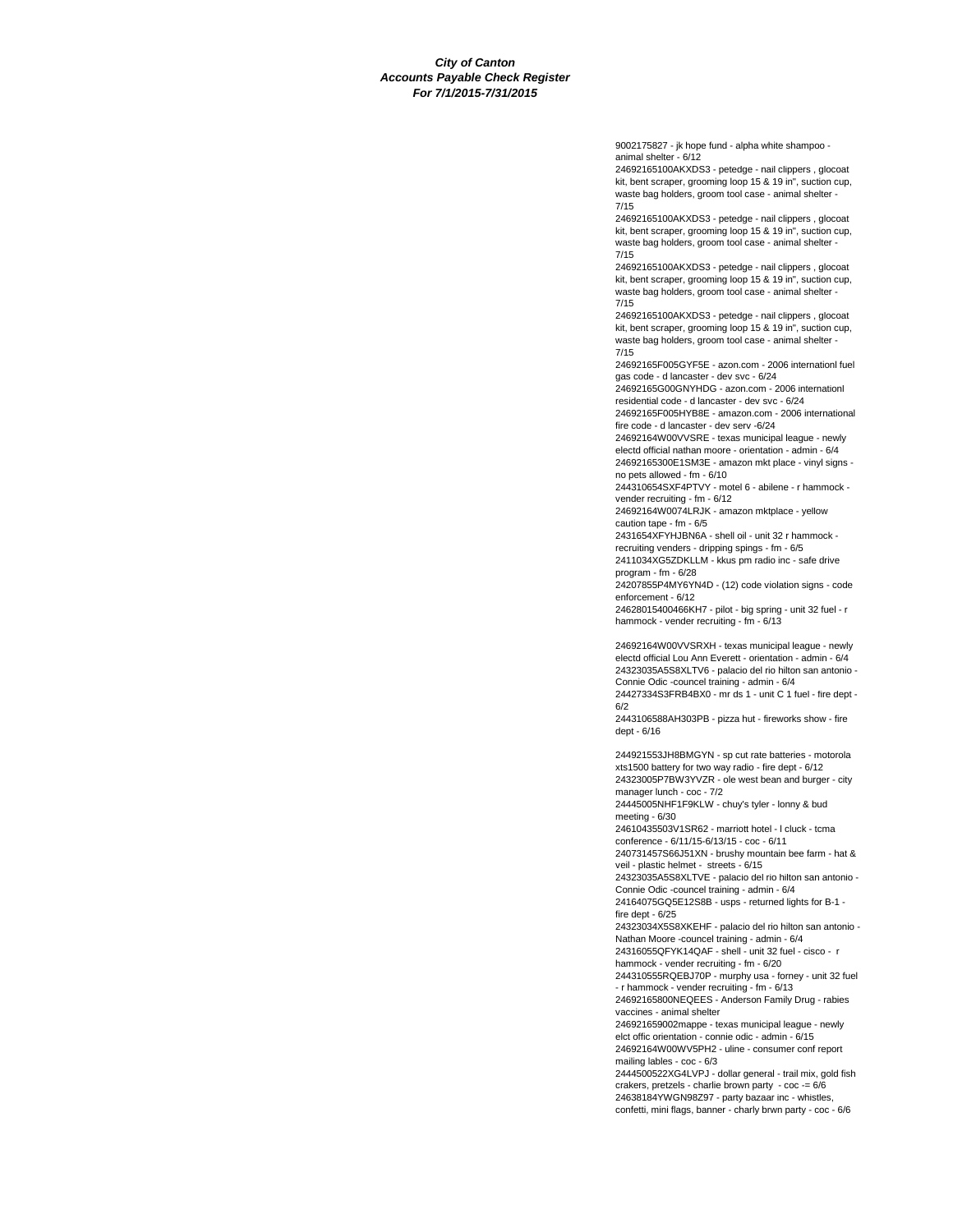|        |             |                                |            | 24164074XT8QPQN14 - dollar tree - cups and napkins -<br>charlie brown party - coc - 6/5<br>24767254X0000D1R1 - card & party factory - charlie<br>brown party - cups, plates, and napkins - coc - 6/5<br>2422443512Y2H5JJV - brookshires - ginger ale - whip<br>topping - jello - charlie brown party - coc - 6/9            |
|--------|-------------|--------------------------------|------------|-----------------------------------------------------------------------------------------------------------------------------------------------------------------------------------------------------------------------------------------------------------------------------------------------------------------------------|
|        |             |                                |            | 24108384w2dzny1v1 - shoplet - copy paper - coc- 6/4<br>24427335B3FR9VDVE - corner store - waco - s hall k-9<br>training - police dept - 6/19<br>243160559FYDMEWAS - shell oil - liberty hill - s hall k-9<br>training - police dept - $6/17$<br>24226385A2LR17706 - walmart - enr alk aa16 battery -<br>broom - $fm - 6/18$ |
|        |             |                                |            | 24455015H43A4XJFH - walmart - mini blinds - fm - 6/26<br>24455015F43A4SGAA - walmart - window shades - water<br>- vaccume cleaners - fm - 6/24                                                                                                                                                                              |
| 729721 | C 7/21/2015 | 1496 VOID FOR OVERFLOW         | \$0.00     |                                                                                                                                                                                                                                                                                                                             |
| 729722 | C 7/21/2015 | 1496 VOID FOR OVERFLOW         | \$0.00     |                                                                                                                                                                                                                                                                                                                             |
| 729723 | C 7/21/2015 | 1496 VOID FOR OVERFLOW         | \$0.00     |                                                                                                                                                                                                                                                                                                                             |
| 729724 | C 7/21/2015 | 135 CARTER EQUIPMENT           | \$3,313.66 |                                                                                                                                                                                                                                                                                                                             |
|        |             |                                |            | 7908 - oil for belt press - wwtp - 7/9<br>7904 - VFD Drive for belt press and labor and shipping -<br>wwtp<br>7898 - valve repair kits, cylenoids, labor and shipping                                                                                                                                                       |
| 729725 | C 7/21/2015 | 1732 CERIDIAN BENEFIT SERVICES | \$96.16    | costs - sewer plant maint - 7/10                                                                                                                                                                                                                                                                                            |
| 729726 | C 7/21/2015 | 3376 CHARLES P ROBERTS         | \$450.00   | 332889983 - cobra - admin = 7/1                                                                                                                                                                                                                                                                                             |
|        |             |                                |            | 928151 - repaired storm door @ blackwell house - parks -<br>7/17                                                                                                                                                                                                                                                            |
| 729727 | C 7/21/2015 | 3361 DAVIS STIPING SERVICES    | \$2,371.00 | 104 - striping civic center parking lot - fm - 7/13                                                                                                                                                                                                                                                                         |
| 729728 | C 7/21/2015 | 622 DEBRA JOHNSON              | \$58.48    | 07172015 - d johnson - mileage reimb - echols reception -                                                                                                                                                                                                                                                                   |
| 729729 | C 7/21/2015 | 178 DEEN IMPLEMENT CO.         | \$75.72    | hibbs hallmark                                                                                                                                                                                                                                                                                                              |
| 729730 | C 7/21/2015 | 32 DPC INDUSTRIES, INC.        | \$1,100.24 | 117256 - unit 49 12ft mower - outer tube - utilities - 7/16                                                                                                                                                                                                                                                                 |
|        |             |                                |            | 797001930-15 - chlorine, 150# cylender - water plant - 7/6                                                                                                                                                                                                                                                                  |
| 729731 | C 7/21/2015 | 319 EAGER BEAVER               | \$875.00   | 966835 - tree removal - tree in creek by The Porch - fm -<br>7/16                                                                                                                                                                                                                                                           |
| 729732 | C 7/21/2015 | 826 EAST TEXAS CABLE           | \$47.25    | 7/15-003-005299 - east texas cable mo stmt - fire dept -<br>7/10                                                                                                                                                                                                                                                            |
| 729733 | C 7/21/2015 | 411 EAST TEXAS RADIATOR        | \$643.00   | 07152015 - unit 48 tractor - replace radiator and                                                                                                                                                                                                                                                                           |
| 729734 | C 7/21/2015 | 155 FEDEX                      | \$24.46    | antifreeze - streets - 7/15<br>5-097-33948 - check and paperwork sent to gunn                                                                                                                                                                                                                                               |
| 729735 | C 7/21/2015 | 2861 GARRETT ROSE              | \$195.00   | chevrolet unit 41 - utilites - 7/16<br>07162015 - per diem for meals - g rose - texas a&m fire                                                                                                                                                                                                                              |
| 729736 | C 7/21/2015 | 2992 GAS AND SUPPLY            | \$230.00   | school 7/20-7/24 - fire dept - 7/16                                                                                                                                                                                                                                                                                         |
| 729737 | C 7/21/2015 | 891 GT DISTRIBUTORS INC.       | \$726.00   |                                                                                                                                                                                                                                                                                                                             |
| 729738 | C 7/21/2015 | 42 GW OIL COMPANY              | \$525.00   | 0541406 - ammo-police dept-2/19                                                                                                                                                                                                                                                                                             |
| 729739 | C 7/21/2015 | 44 HACH COMPANY                | \$69.15    | 07152015 - 250 gal diesel @ 2.10 - fm - 7/15                                                                                                                                                                                                                                                                                |
| 729740 | C 7/21/2015 | 2809 INGRAM HEALTH CARE PC     | \$50.00    | 9464531 - formazin turb std 500ml - water plant - 7/9                                                                                                                                                                                                                                                                       |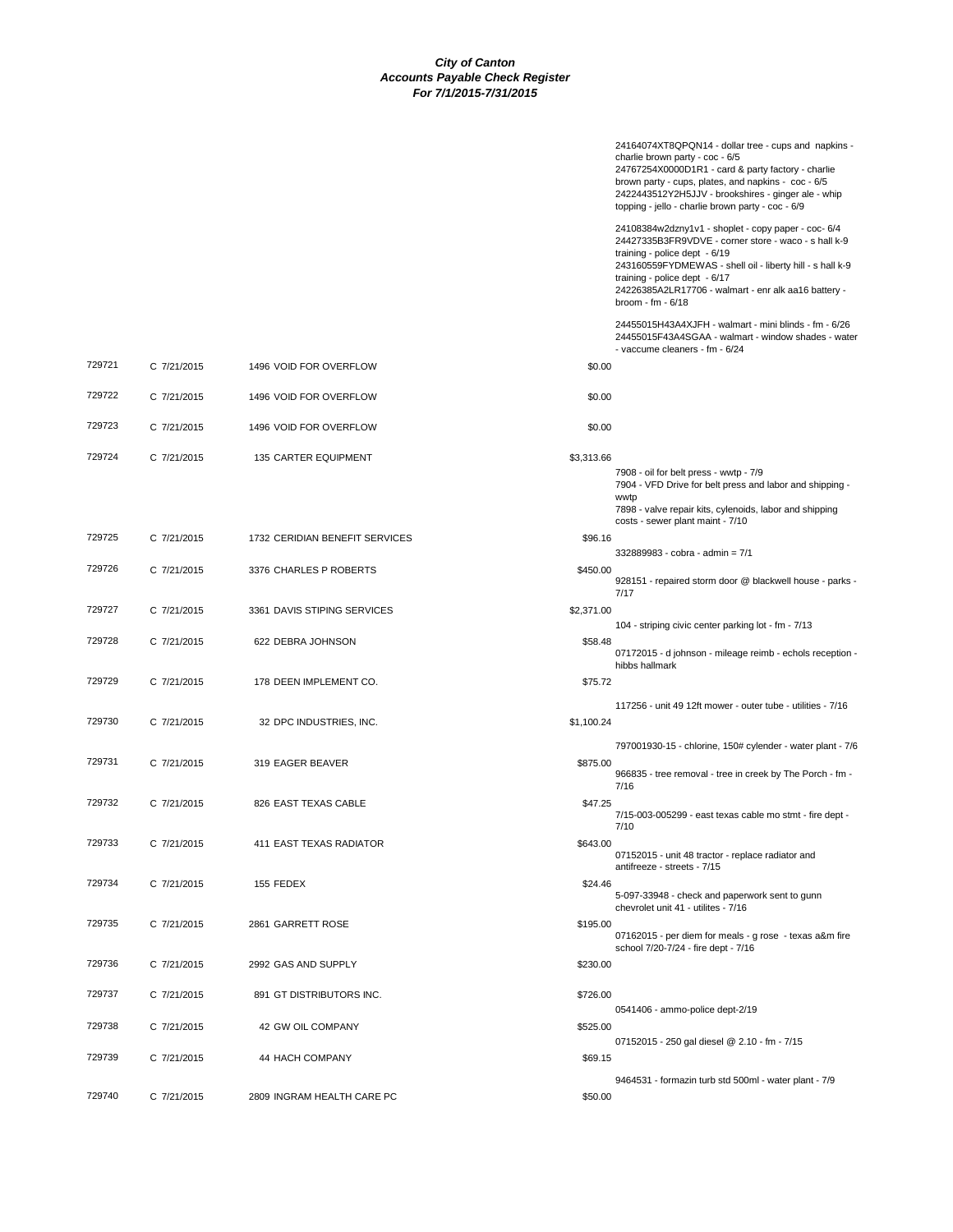|        |             |                                         |            | 7/15-11214 - pre emplnt drug screen - d childers - police                                                     |
|--------|-------------|-----------------------------------------|------------|---------------------------------------------------------------------------------------------------------------|
|        |             |                                         |            | dept - 7/15                                                                                                   |
| 729741 | C 7/21/2015 | 3226 KARL SMITH                         | \$195.00   | 07162015 - per diem for meals - k smith - texas a&m fire<br>school 7/20-7/24 - fire dept - 7/16               |
| 729742 | C 7/21/2015 | 3225 LATHAM AKINS                       | \$195.00   | 07162015 - per diem for meals - I akins - texas a&m fire                                                      |
| 729743 | C 7/21/2015 | 3209 LOCKE LORD LLP                     | \$1,181.25 | school 7/20-7/24 - fire dept - 7/16                                                                           |
|        |             |                                         |            | 1146140 - trademark - filing - first Monday class 35 - 7/6                                                    |
| 729744 | C 7/21/2015 | 199 MAULDIN MECHANICAL                  | \$450.00   | 4646 - cleaned a/c drain line - repl insulation - police dept -                                               |
|        |             |                                         |            | 7/7<br>4654 - repl capacitor on #1 unit - add 2lb to unit 2&4 -                                               |
|        |             |                                         |            | civic center a/c repair - fm - 7/10                                                                           |
| 729745 | C 7/21/2015 | 794 MID AMERICAN RESEARCH CHEMICAL CORP | \$248.25   |                                                                                                               |
| 729746 | C 7/21/2015 | 216 PAETEC COMMUNICATIONS INC           |            | 0556381-IN - 10 boxes black nitrile gloves - wwtp - 7/10                                                      |
|        |             |                                         | \$1,322.51 | 58586722 - paetec mo stmt - 7/10                                                                              |
|        |             |                                         |            |                                                                                                               |
|        |             |                                         |            | 58586722 - paetec mo stmt - 7/10                                                                              |
|        |             |                                         |            | 58586722 - paetec mo stmt - 7/10                                                                              |
|        |             |                                         |            | 58586722 - paetec mo stmt - 7/10                                                                              |
|        |             |                                         |            | 58586722 - paetec mo stmt - 7/10                                                                              |
|        |             |                                         |            | 58586722 - paetec mo stmt - 7/10                                                                              |
|        |             |                                         |            | 58586722 - paetec mo stmt - 7/10                                                                              |
|        |             |                                         |            | 58586722 - paetec mo stmt - 7/10                                                                              |
| 729747 | C 7/21/2015 | 108 PETTY CASH-CITY OF CANTON           | \$383.59   |                                                                                                               |
|        |             |                                         |            | 07202015 - replenish petty cash                                                                               |
|        |             |                                         |            | 07202015 - replenish petty cash                                                                               |
|        |             |                                         |            | 07202015 - replenish petty cash                                                                               |
|        |             |                                         |            | 07202015 - replenish petty cash                                                                               |
|        |             |                                         |            | 07202015 - replenish petty cash                                                                               |
|        |             |                                         |            | 07202015 - replenish petty cash                                                                               |
|        |             |                                         |            | 07202015 - replenish petty cash                                                                               |
| 729748 | C 7/21/2015 | 2938 POTTER MINTON PC                   | \$5,092.53 |                                                                                                               |
|        |             |                                         |            | 09233.1029313 - legal fees mo stmt - 6/30                                                                     |
|        |             |                                         |            | 09233.1029313 - legal fees mo stmt - 6/30                                                                     |
|        |             |                                         |            | 09233.1029313 - legal fees mo stmt - 6/30                                                                     |
|        |             |                                         |            | 09233.1029313 - legal fees mo stmt - 6/30                                                                     |
| 729749 | C 7/21/2015 | 3174 RICK'S WELDING SERVICE             | \$9,779.00 |                                                                                                               |
|        |             |                                         |            | 07172015 - perimerter pipe fence around first Monday -<br>100% complete                                       |
| 729750 | C 7/21/2015 | 3050 RYAN ANDERSON                      | \$2,000.00 |                                                                                                               |
|        |             |                                         |            | 07142015 - First Monday Scholarship - installments 3 & 4 ·<br>fm - 7/14                                       |
| 729751 | C 7/21/2015 | 3077 SANCHEZ CONCRETE                   | \$2,850.00 |                                                                                                               |
|        |             |                                         |            | 2273 - concrete floor for gazebo @ blackwell house -<br>parks - 7/15                                          |
|        |             |                                         |            | 2273 - concrete floor for gazebo @ blackwell house -<br>parks - 7/15                                          |
| 729752 | C 7/21/2015 | 66 SITE SANITATION SERVICE              | \$1,340.00 |                                                                                                               |
|        |             |                                         |            |                                                                                                               |
|        |             |                                         |            | 7/15-100-7 - portable toilets for parks, baseball fields, and<br>water tower construction june and july - 7/1 |
|        |             |                                         |            | 7/15-100-7 - portable toilets for parks, baseball fields, and                                                 |
|        |             |                                         |            | water tower construction june and july - 7/1                                                                  |
|        |             |                                         |            | 7/15-100-7 - portable toilets for parks, baseball fields, and                                                 |
|        |             |                                         |            | water tower construction june and july - 7/1<br>7/15-100-7 - portable toilets for parks, baseball fields, and |
|        |             |                                         |            | water tower construction june and july - 7/1                                                                  |
| 729753 | C 7/21/2015 | 3230 STAPLES ADVANTAGE                  | \$102.99   |                                                                                                               |
|        |             |                                         |            | 8035098447 - toner for rita's printer - utilities - 7/9                                                       |
| 729754 | C 7/21/2015 | 2988 TEXAS BANK & TRUST                 | \$3,574.20 |                                                                                                               |
|        |             |                                         |            | 7/15-828593500 - monthly loan payment - hwy 64 prop -                                                         |
|        |             |                                         |            | 7/14                                                                                                          |
|        |             |                                         |            | 7/15-828593500 - monthly loan payment - hwy 64 prop -<br>7/14                                                 |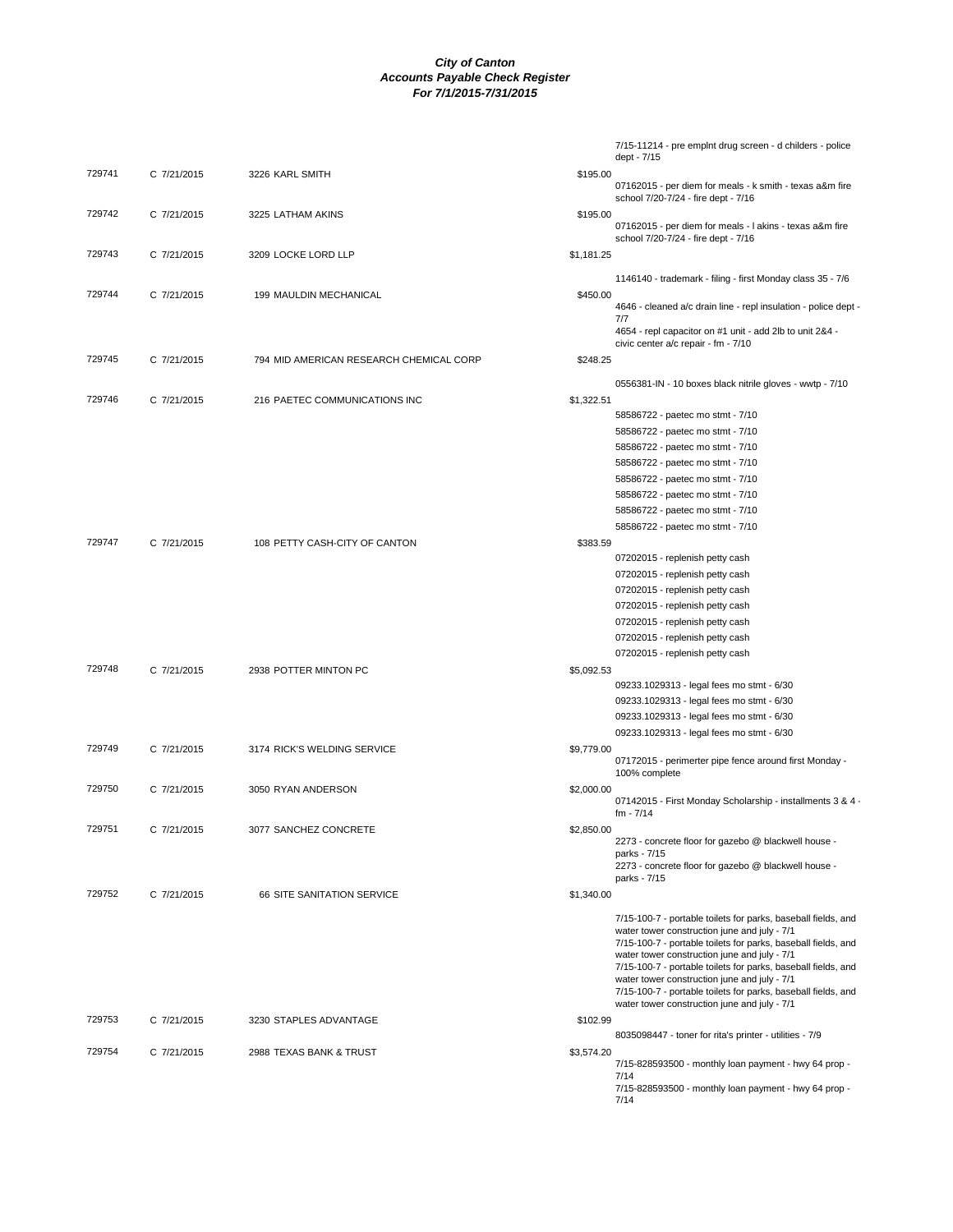| 729755 | C 7/21/2015 | 13 TEXAS WATER UTILITIES ASSOC. | \$50.00    | 07172015 - ron fields membership twua 2015 year (at<br>large) - water plant - 7/17                                                                                                                                                                  |
|--------|-------------|---------------------------------|------------|-----------------------------------------------------------------------------------------------------------------------------------------------------------------------------------------------------------------------------------------------------|
| 729756 | C 7/21/2015 | 1126 TEXAS WHOLESALE TIRES      | \$12.00    |                                                                                                                                                                                                                                                     |
| 729757 | C 7/21/2015 | 91 TEXAS WORKFORCE COMMISSION   | \$955.14   | 890171 - flat repair unit 31 - police dept - 7/1<br>7/15-99-994080-3 - k travis - claim date 5/31/15 - twc<br>reimb unemployment benefits - 7/13                                                                                                    |
| 729758 | C 7/21/2015 | 79 TRINITY VALLEY ELEC COOP     | \$88.65    | 7/15-30043297004 - tvec mo stmt - burnet trl - water well -<br>water plant - 7/9<br>7/15-30043297002 - tvec mo stmt - artesian well - water<br>plant - 7/9                                                                                          |
| 729759 | C 7/21/2015 | 96 TYLER UNIFORM CO.            | \$443.50   |                                                                                                                                                                                                                                                     |
| 729760 | C 7/21/2015 | 3070 UNIFIRST                   | \$1,000.68 | 83369-01 - uniforms - steven prock - police dept = 6/5                                                                                                                                                                                              |
|        |             |                                 |            | 828 3275408 - unifirst weekly inv - wwtp - 6/11                                                                                                                                                                                                     |
|        |             |                                 |            | 828 3279919 - unifirst weekly inv - streets - utilities - 6/25<br>828 3277657 - unifirst weekly inv - wwtp - 6/18<br>828 3275407 - unifirst weekly inv - water plant - utilities -<br>6/11<br>828 3275404 - unifirst weekly inv - fm - parks - 6/11 |
|        |             |                                 |            | 828 3275407 - unifirst weekly inv - water plant - utilities -<br>6/11                                                                                                                                                                               |
|        |             |                                 |            | 828 3277653 - unifirst weekly inv - fm - parks - 6/18                                                                                                                                                                                               |
|        |             |                                 |            | 828 3277653 - unifirst weekly inv - fm - parks - 6/18<br>828 3275404 - unifirst weekly inv - fm - parks - 6/11                                                                                                                                      |
|        |             |                                 |            | 828 3275408 - unifirst weekly inv - wwtp - 6/11                                                                                                                                                                                                     |
|        |             |                                 |            | 828 3275406 - unifirst weekly inv - city hall - 6/11                                                                                                                                                                                                |
|        |             |                                 |            | 828 3279919 - unifirst weekly inv - streets - utilities - 6/25                                                                                                                                                                                      |
|        |             |                                 |            | 828 3277657 - unifirst weekly inv - wwtp - 6/18                                                                                                                                                                                                     |
|        |             |                                 |            | 828 3279922 - unifirst weekly inv - city hall - coc = 6/25                                                                                                                                                                                          |
|        |             |                                 |            | 828 3277655 - unifirst weekly inv - city hall - 6/18                                                                                                                                                                                                |
|        |             |                                 |            | 828 3273152 - unifirst weekly inv - civic center - 6/4                                                                                                                                                                                              |
|        |             |                                 |            | 828 3277654 - unifirst weekly inv - civic center - 6/18<br>828 3273154 - unifirst weekly inv - water plant - utilities -<br>6/4                                                                                                                     |
|        |             |                                 |            | 828 3273154 - unifirst weekly inv - water plant - utilities -<br>6/4                                                                                                                                                                                |
|        |             |                                 |            | 828 3273154 - unifirst weekly inv - water plant - utilities -<br>6/4                                                                                                                                                                                |
|        |             |                                 |            | 828 3277652 - unifirst weekly inv - streets - utilities - 6/18                                                                                                                                                                                      |
|        |             |                                 |            | 828 3277652 - unifirst weekly inv - streets - utilities - 6/18                                                                                                                                                                                      |
|        |             |                                 |            | 828 3273153 - unifirst weekly inv - city hall - 6/4<br>828 3279923 - unifirst weekly inv - water plant - utilities -<br>6/25                                                                                                                        |
|        |             |                                 |            | 828 3273155 - unifirst weekly inv - wwtp - 6/25                                                                                                                                                                                                     |
|        |             |                                 |            | 828 3273155 - unifirst weekly inv - wwtp - 6/25                                                                                                                                                                                                     |
|        |             |                                 |            | 828 3279924 - unifirst weekly inv - wwtp - 6/4                                                                                                                                                                                                      |
|        |             |                                 |            | 828 3279924 - unifirst weekly inv - wwtp - 6/4<br>828 3277656 - unifirst weekly inv - water plant - utilities -<br>6/4                                                                                                                              |
|        |             |                                 |            | 828 3277656 - unifirst weekly inv - water plant - utilities -<br>6/4                                                                                                                                                                                |
|        |             |                                 |            | 828 3277656 - unifirst weekly inv - water plant - utilities -<br>6/4                                                                                                                                                                                |
|        |             |                                 |            | 828 3275407 - unifirst weekly inv - water plant - utilities -<br>6/11                                                                                                                                                                               |
|        |             |                                 |            | 828 3279923 - unifirst weekly inv - water plant - utilities -<br>6/25                                                                                                                                                                               |
|        |             |                                 |            | 828 3275405 - unifirst weekly inv - civic center - 6/11                                                                                                                                                                                             |
|        |             |                                 |            | 828 3279921 - unifirst weekly inv - civic center - 6/25<br>828 3273151 - unifirst weekly inv - first Monday - parks -<br>6/4                                                                                                                        |
|        |             |                                 |            |                                                                                                                                                                                                                                                     |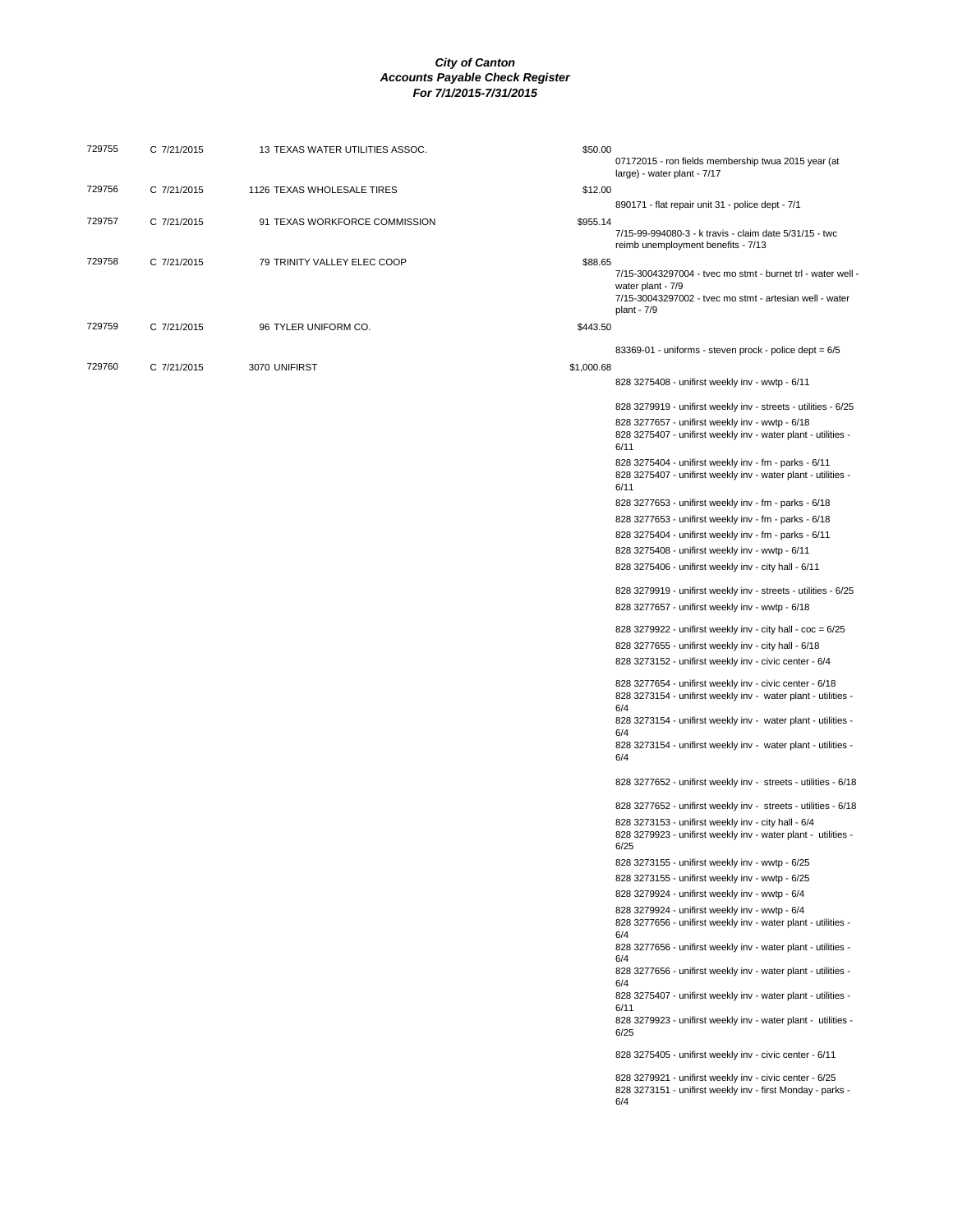|        |             |                                 |            | 828 3273150 - unifirst weekly inv - streets - utilities - 6/4                                                                          |
|--------|-------------|---------------------------------|------------|----------------------------------------------------------------------------------------------------------------------------------------|
|        |             |                                 |            | 828 3273150 - unifirst weekly inv - streets - utilities - 6/4<br>828 3279920 - unifirst weekly inv - first Monday - parks -<br>6/25    |
|        |             |                                 |            | 828 3279920 - unifirst weekly inv - first Monday - parks -<br>6/25                                                                     |
|        |             |                                 |            | 828 3275403 - unifirst weekly inv -utilities - streets - 6/11                                                                          |
|        |             |                                 |            | 828 3275403 - unifirst weekly inv -utilities - streets - 6/11<br>828 3279923 - unifirst weekly inv - water plant - utilities -<br>6/25 |
| 729761 | C 7/21/2015 | 3070 VOID FOR OVERFLOW          | \$0.00     |                                                                                                                                        |
| 729762 | C 7/21/2015 | 3065 US BANK EQUIPMENT FINANCE  | \$227.87   |                                                                                                                                        |
| 729763 | C 7/21/2015 | 1531 UTILITY DATA SYSTEMS INC   | \$1,551.00 | 282873132 - mo copier lease payment - fm - 7/14                                                                                        |
|        |             |                                 |            | 12286 - software support for mcrs - 8/13/2015-8/12/2016 -<br>muni court - 7/1                                                          |
| 729764 | C 7/21/2015 | 3182 VAN ZANDT COUNTY TREASURER | \$7.89     |                                                                                                                                        |
|        |             |                                 |            | 07162015 - library donations for june 2015                                                                                             |
| 729765 | C 7/21/2015 | 139 VERIZON SOUTHWEST           | \$432.74   |                                                                                                                                        |
|        |             |                                 |            | 7/15-090213 - verizon mo stmt - coc - 7/1                                                                                              |
|        |             |                                 |            | 7/15-130709 - verizon mo stmt - fire dept - 7/1<br>7/15-2867559669 - verizon mo stmt - 903-567-0484 - fm -<br>7/10                     |
| 729766 | C 7/21/2015 | 3241 VERIZON WIRELESS           | \$1,218.18 |                                                                                                                                        |
|        |             |                                 |            | 9748191840 - verizon wireless mo stmt - 7/1                                                                                            |
|        |             |                                 |            | 9748191840 - verizon wireless mo stmt - 7/1                                                                                            |
|        |             |                                 |            | 9748191840 - verizon wireless mo stmt - 7/1                                                                                            |
|        |             |                                 |            | 9748191840 - verizon wireless mo stmt - 7/1                                                                                            |
|        |             |                                 |            | 9748191840 - verizon wireless mo stmt - 7/1                                                                                            |
|        |             |                                 |            | 9748191840 - verizon wireless mo stmt - 7/1                                                                                            |
|        |             |                                 |            | 9748191840 - verizon wireless mo stmt - 7/1                                                                                            |
|        |             |                                 |            | 9748191840 - verizon wireless mo stmt - 7/1                                                                                            |
|        |             |                                 |            | 9748191840 - verizon wireless mo stmt - 7/1                                                                                            |
|        |             |                                 |            | 9748191840 - verizon wireless mo stmt - 7/1                                                                                            |
|        |             |                                 |            | 9748191840 - verizon wireless mo stmt - 7/1                                                                                            |
|        |             |                                 |            | 9748191840 - verizon wireless mo stmt - 7/1                                                                                            |
|        |             |                                 |            | 9748191840 - verizon wireless mo stmt - 7/1                                                                                            |
|        |             |                                 |            | 9748191840 - verizon wireless mo stmt - 7/1                                                                                            |
|        |             |                                 |            | 9748191840 - verizon wireless mo stmt - 7/1                                                                                            |
|        |             |                                 |            |                                                                                                                                        |
|        |             |                                 |            | 9748191840 - verizon wireless mo stmt - 7/1                                                                                            |
|        |             |                                 |            | 9748191840 - verizon wireless mo stmt - 7/1                                                                                            |
|        |             |                                 |            | 9748191840 - verizon wireless mo stmt - 7/1                                                                                            |
|        |             |                                 |            | 9748191840 - verizon wireless mo stmt - 7/1                                                                                            |
|        |             |                                 |            | 9748191840 - verizon wireless mo stmt - 7/1                                                                                            |
|        |             |                                 |            | 9748191840 - verizon wireless mo stmt - 7/1                                                                                            |
|        |             |                                 |            | 9748191840 - verizon wireless mo stmt - 7/1                                                                                            |
|        |             |                                 |            | 9748191840 - verizon wireless mo stmt - 7/1                                                                                            |
| 729767 | C 7/21/2015 | 3081 BICI LLC                   | \$468.20   |                                                                                                                                        |
|        |             |                                 |            | 1572 - oxygen stabilizer - wwtp - 7/1                                                                                                  |
| 729768 | C 7/21/2015 | 135 CARTER EQUIPMENT            | \$3,267.50 |                                                                                                                                        |
|        |             |                                 |            | 7824 - 8 inch check valve-wwtp-4/16                                                                                                    |
| 729769 | C 7/21/2015 | 3351 PURSUIT SAFETY             | \$385.00   | 29182 - unit 31-control for overhead light-lonnys truck-                                                                               |
|        |             |                                 |            | 5/14                                                                                                                                   |
| 729770 | C 7/21/2015 | 3065 US BANK EQUIPMENT FINANCE  | \$199.91   |                                                                                                                                        |
|        |             |                                 |            | 282873132 - mo copier lease payment - fm - 7/14                                                                                        |
| 729771 | C 7/28/2015 | 3245 CHERYL ADAMS               | \$152.31   | 07282015 - child support-remit id 00124529561000384-<br>joe adams/cheryl adams                                                         |
| 729772 | C 7/28/2015 | 1593 COLLEEN M BROWN            | \$69.23    |                                                                                                                                        |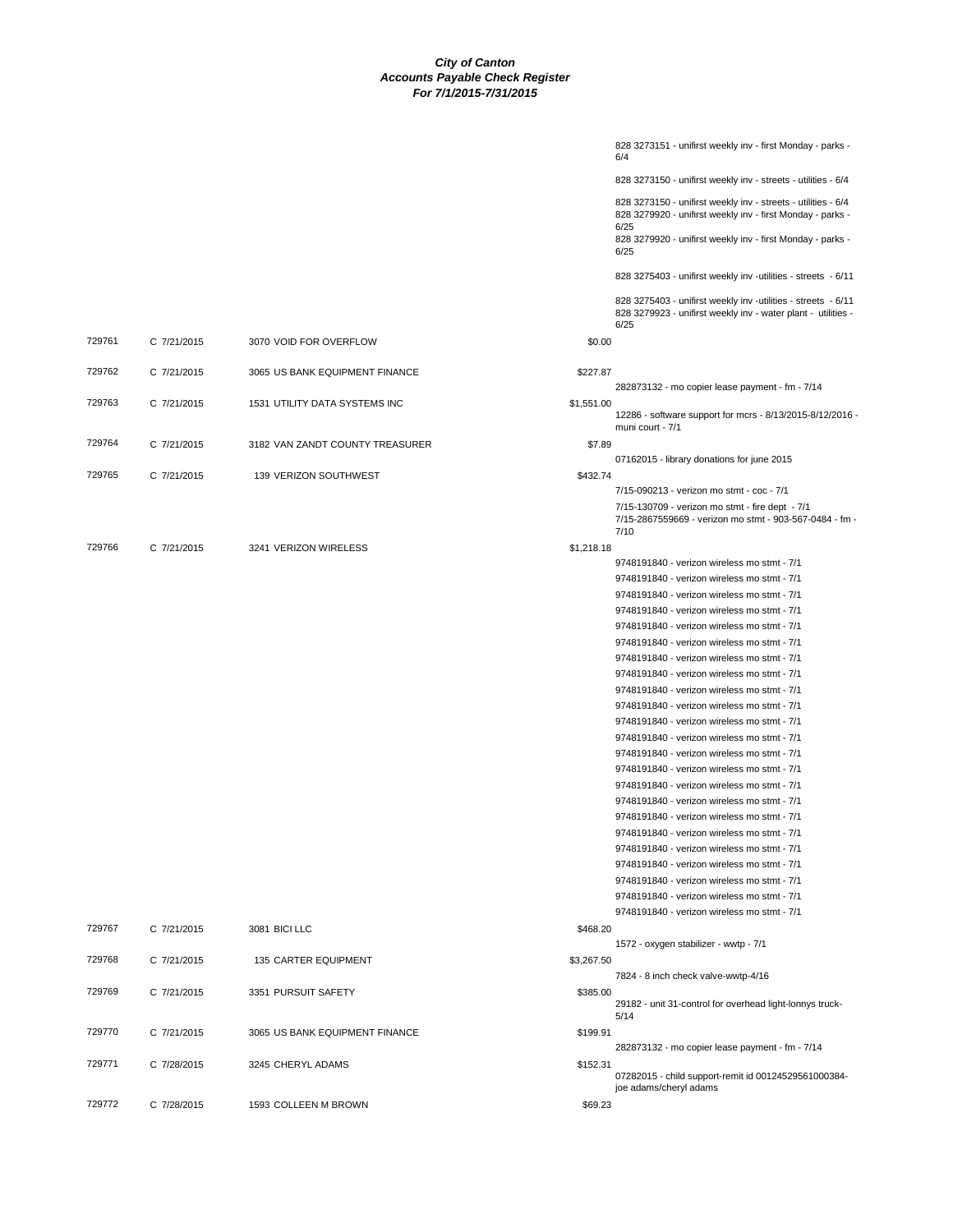|        |             |                                    |             | 07282015 - CAUSE-94211-COLLEEN BROWN/JOEL<br>BROWN--AG CASE#-4591592561                                                                                                                                    |
|--------|-------------|------------------------------------|-------------|------------------------------------------------------------------------------------------------------------------------------------------------------------------------------------------------------------|
| 729773 | C 7/28/2015 | 2896 KANDICE RYAN DURHAM-LITTLE    | \$103.26    | 07282015 - Kandice Ryan Durham-Little/Brandon K Little-<br>cause 10-00819                                                                                                                                  |
| 729774 | C 7/28/2015 | 3365 MINDY S PROCK                 | \$184.62    | 7/28/2015 - cause - 0012826284 - Mindy Suzanne Prock /<br>Steven Lee Prock - 0012826284FM13                                                                                                                |
| 729775 | C 7/28/2015 | 134 MY CREDIT UNION                | \$175.00    |                                                                                                                                                                                                            |
|        |             |                                    |             | 7/28/2015 - EMPLOYEE DIRECT SAVINGS DEPOSIT                                                                                                                                                                |
|        |             |                                    |             | 7/28/2015 - EMPLOYEE DIRECT SAVINGS DEPOSIT                                                                                                                                                                |
|        |             |                                    |             | 7/28/2015 - EMPLOYEE DIRECT SAVINGS DEPOSIT                                                                                                                                                                |
| 729776 | C 7/28/2015 | 1918 ROBIN MICHELLE ALLISON        | \$230.77    | 07282015 - CASE-09-00132-ROBIN ALLISON/BRAD                                                                                                                                                                |
|        |             |                                    |             | <b>ALLISON</b>                                                                                                                                                                                             |
| 729777 | C 7/28/2015 | 2736 State Disbursement Unit       | \$138.46    | 7/28/2015 - cause #CV38856/dana/j phillips                                                                                                                                                                 |
| 729778 | C 7/31/2015 | 2654 4M CONSTRUCTION SERVICES INC. | \$81,435.34 |                                                                                                                                                                                                            |
|        |             |                                    |             | 07292015 - Utilities and site work on New City Hall - 68%<br>complete<br>072920152 - Wynn 10" water replacement - 100%                                                                                     |
|        |             |                                    |             | complete                                                                                                                                                                                                   |
| 729779 | C 7/31/2015 | 3337 ABLES LAND INC                | \$1,633.54  |                                                                                                                                                                                                            |
|        |             |                                    |             | 897549-0 - coc address stamp - coc - 7/22<br>896943-0 - pencils, toner, pens, legal pad - coc - meter<br>reader - 7/17                                                                                     |
|        |             |                                    |             | 896943-0 - pencils, toner, pens, legal pad - coc - meter<br>reader - 7/17                                                                                                                                  |
|        |             |                                    |             | 896867-0 - hanging folders - ink - highlighters - fm - 7/17<br>61902-0 - fire prevention inspection survey forms - fire<br>dept - 7/8                                                                      |
|        |             |                                    |             | 896157-0 - magenta dell toner - fm - 7/10                                                                                                                                                                  |
|        |             |                                    |             | 895449-1 - blue dell toner - fm - 7/6                                                                                                                                                                      |
|        |             |                                    |             | 895459-0 - pens - coc - 7/6                                                                                                                                                                                |
|        |             |                                    |             | 895449-0 - pens, note paper, toner - fm - 7/6                                                                                                                                                              |
|        |             |                                    |             | 61837-0 - business cards - r hammack - fm - 7/1<br>894761-0 - paper - key ring for tanya - desktop file for<br>debra - coc - 6/26                                                                          |
|        |             |                                    |             | C 894802-0 - only one received - 3" rec dividers for kim -<br>coc - 6/26                                                                                                                                   |
|        |             |                                    |             | 894802-0 - 3" rec dividers for kim - coc - 6/26                                                                                                                                                            |
|        |             |                                    |             | 897741-0 - toner for printer - r ragsdale - utilities - 7/24<br>896094-0 - file folderd, paper, ink, pens, legal pad, file<br>folders, file jackets- coc - 7/10                                            |
|        |             |                                    |             | 895615-0 - classix notary stamp - d johnson - 7/6                                                                                                                                                          |
| 729780 | C 7/31/2015 | 158 ACTION CLEANING SYSTEMS, INC.  | \$352.95    |                                                                                                                                                                                                            |
|        |             |                                    |             | T29930 SVC - 55 gal - cleaner - police - utilites - fm - 7/13<br>T29929 SVC - replace float valve - police dept - utilities -<br>fm - 7/13<br>T29929 SVC - replace float valve - police dept - utilities - |
|        |             |                                    |             | fm - 7/13                                                                                                                                                                                                  |
|        |             |                                    |             | T29930 SVC - 55 gal - cleaner - police - utilites - fm - 7/13                                                                                                                                              |
|        |             |                                    |             | T29930 SVC - 55 gal - cleaner - police - utilites - fm - 7/13<br>T29929 SVC - replace float valve - police dept - utilities -<br>fm - 7/13                                                                 |
| 729781 | C 7/31/2015 | 3380 AGAPE ELECTRICAL SERVICES LLC | \$11,000.00 | 0727 - install generac generator @ fire dept-etcog reimb-<br>7/27                                                                                                                                          |
| 729782 | C 7/31/2015 | 2995 ALL STAR FORD CANTON          | \$171.16    | 5003322 - unit 116 jet scan booster - sender assym - fuel<br>- utilities - 7/20                                                                                                                            |
| 729783 | C 7/31/2015 | 422 AMERICAN HERITAGE LIFE INS CO  | \$106.20    |                                                                                                                                                                                                            |
|        |             |                                    |             | 8/15-89687 - cancer policy billing - July 2015 - 7/13                                                                                                                                                      |
|        |             |                                    |             | 8/15-89687 - cancer policy billing - July 2015 - 7/13                                                                                                                                                      |
|        |             |                                    |             | 8/15-89687 - cancer policy billing - July 2015 - 7/13                                                                                                                                                      |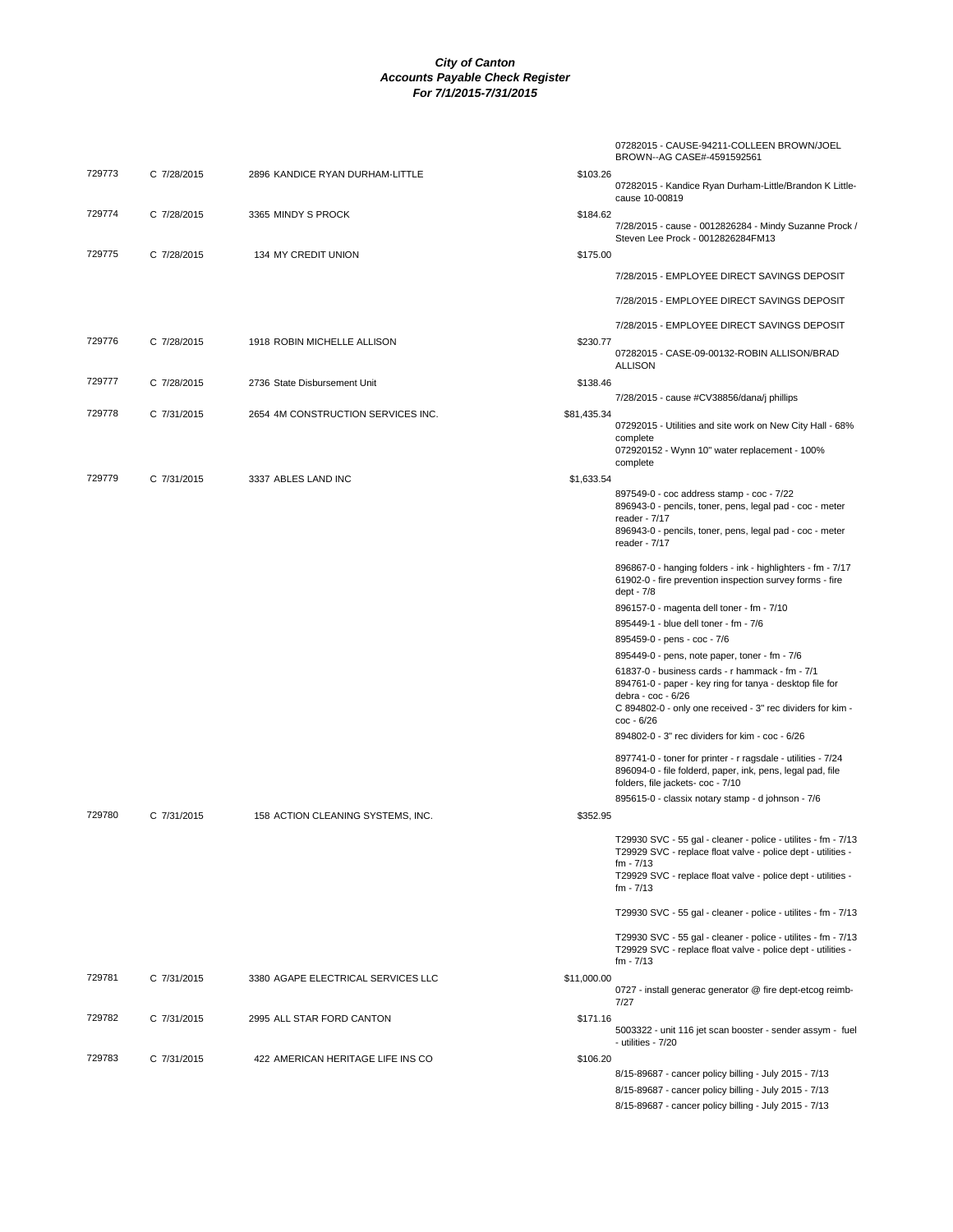|        |             |                                           |             | 8/15-89687 - cancer policy billing - July 2015 - 7/13<br>8/15-89687 - cancer policy billing - July 2015 - 7/13                                                                                                                                                                                                                                                                                                                                                                                                                                                                                                                                                                                                                                                                                                                                                                                                                                                                                                                                                                                                                                                                                                                                                                                                                                                                                         |
|--------|-------------|-------------------------------------------|-------------|--------------------------------------------------------------------------------------------------------------------------------------------------------------------------------------------------------------------------------------------------------------------------------------------------------------------------------------------------------------------------------------------------------------------------------------------------------------------------------------------------------------------------------------------------------------------------------------------------------------------------------------------------------------------------------------------------------------------------------------------------------------------------------------------------------------------------------------------------------------------------------------------------------------------------------------------------------------------------------------------------------------------------------------------------------------------------------------------------------------------------------------------------------------------------------------------------------------------------------------------------------------------------------------------------------------------------------------------------------------------------------------------------------|
| 729784 | C 7/31/2015 | 196 ANALYTICAL ENVIRONMENTAL LABORATORIES | \$767.00    | 21120 - water testing samples-wwtp- 7/20                                                                                                                                                                                                                                                                                                                                                                                                                                                                                                                                                                                                                                                                                                                                                                                                                                                                                                                                                                                                                                                                                                                                                                                                                                                                                                                                                               |
| 729785 | C 7/31/2015 | 53 ATMOS ENERGY                           | \$450.86    | 21120 - water testing samples-wwtp- 7/20                                                                                                                                                                                                                                                                                                                                                                                                                                                                                                                                                                                                                                                                                                                                                                                                                                                                                                                                                                                                                                                                                                                                                                                                                                                                                                                                                               |
|        |             |                                           |             | 3036424448 - atmos energy mo stmt - city hall - 7/18<br>8/15-3036424751 - atmos energy mo stmt -fire dept -<br>7/22<br>8/15-3036423645 - atmos energy mo stmt - log cabin -<br>7/23<br>8/15-3043867902 - atmos energy mo stmt - sr citz bldg -<br>7/23<br>8/15-3036825541 - atmos energy mo stmt - plaza<br>museum - 7/23<br>8/15-3036424171 - atmos energy mo stmt - police dept -<br>7/22                                                                                                                                                                                                                                                                                                                                                                                                                                                                                                                                                                                                                                                                                                                                                                                                                                                                                                                                                                                                            |
| 729786 | C 7/31/2015 | 665 BARCO MUNICIPAL PRODUCTS INC          | \$979.64    | IN-216518 - paint for marking water and sewer lines -<br>streets - utilities- sewer - 7/17<br>IN-216518 - paint for marking water and sewer lines -<br>streets - utilities- sewer - 7/17<br>IN-216518 - paint for marking water and sewer lines -<br>streets - utilities- sewer - 7/17                                                                                                                                                                                                                                                                                                                                                                                                                                                                                                                                                                                                                                                                                                                                                                                                                                                                                                                                                                                                                                                                                                                 |
| 729787 | C 7/31/2015 | 3335 BELT CONSTRUCTION INC                | \$4,945.89  | 07202015 - po 2439 - 14: water main - plant to hwy 243 -                                                                                                                                                                                                                                                                                                                                                                                                                                                                                                                                                                                                                                                                                                                                                                                                                                                                                                                                                                                                                                                                                                                                                                                                                                                                                                                                               |
| 729788 | C 7/31/2015 | 31 BILLY J & LUCIA DEEN                   | \$5,000.00  | 100% complete - Retainage                                                                                                                                                                                                                                                                                                                                                                                                                                                                                                                                                                                                                                                                                                                                                                                                                                                                                                                                                                                                                                                                                                                                                                                                                                                                                                                                                                              |
| 729789 | C 7/31/2015 | 3073 BRANCE IRBY                          | \$900.00    | 08012015 - MO RENT FM RV PARK                                                                                                                                                                                                                                                                                                                                                                                                                                                                                                                                                                                                                                                                                                                                                                                                                                                                                                                                                                                                                                                                                                                                                                                                                                                                                                                                                                          |
|        |             |                                           |             | 1015 - cert of occ insp - Sweet Frog - code enfort - 7/22<br>1013 - cert of occup inspec - dollar tree - code<br>enforcement - 7/22<br>10152 - cert of occ insp - Duke's Sports Grill - hood<br>supprssn test - fire alarm test - fdc under grnd sprklr test -<br>code enfort - 7/22<br>10152 - cert of occ insp - Duke's Sports Grill - hood<br>supprssn test - fire alarm test - fdc under grnd sprklr test -<br>code enfort - 7/22<br>10152 - cert of occ insp - Duke's Sports Grill - hood<br>supprssn test - fire alarm test - fdc under grnd sprklr test -<br>code enfort - 7/22<br>1014 - cerfificate of occupancy inspection - hood<br>suppression test - taco bell - conde enforcement - 7/22<br>1011 - cert of occ insp - The Bearded Barber Shop -<br>code enfort - 7/22op - code enforcement - 7/22<br>1010 - certificate of occupancy inspection - 3D's Pizza -<br>code enforcement - 7/22<br>1009 - certi of occu inspn - henry lewis chevrolet - code<br>enfor - 7/22<br>1014 - cerfificate of occupancy inspection - hood<br>suppression test - taco bell - conde enforcement - 7/22<br>10152 - cert of occ insp - Duke's Sports Grill - hood<br>supprssn test - fire alarm test - fdc under grnd sprklr test -<br>code enfort - 7/22<br>10152 - cert of occ insp - Duke's Sports Grill - hood<br>supprssn test - fire alarm test - fdc under grnd sprklr test -<br>code enfort - 7/22 |
| 729790 | C 7/31/2015 | 1741 BRENT STEWART                        | \$42.00     | 08012015 - cell reimbursement                                                                                                                                                                                                                                                                                                                                                                                                                                                                                                                                                                                                                                                                                                                                                                                                                                                                                                                                                                                                                                                                                                                                                                                                                                                                                                                                                                          |
| 729791 | C 7/31/2015 | 3280 BRUMLEY PROFESSIONAL SERVICES        | \$20,520.00 | 8/15-001 - I-20 10" water main-engineering- final design<br>comp - 7/29<br>8/15-004 - Trade Center 4 Extention - bid phs 40%<br>complete<br>8/15-0010 - east outfall san sewer phs 8-eng- bid phs<br>comp - 7/29<br>8/15-001 - I-20 10" water main-engineering- final design<br>comp - 7/29<br>8/15-0010 - east outfall san sewer phs 8-eng- bid phs<br>comp - 7/29                                                                                                                                                                                                                                                                                                                                                                                                                                                                                                                                                                                                                                                                                                                                                                                                                                                                                                                                                                                                                                    |
| 729792 | C 7/31/2015 | 1454 BUDGET BUSINESS SYSTEMS              | \$43.72     | 14290 - mo copier billing - fm - 7/30                                                                                                                                                                                                                                                                                                                                                                                                                                                                                                                                                                                                                                                                                                                                                                                                                                                                                                                                                                                                                                                                                                                                                                                                                                                                                                                                                                  |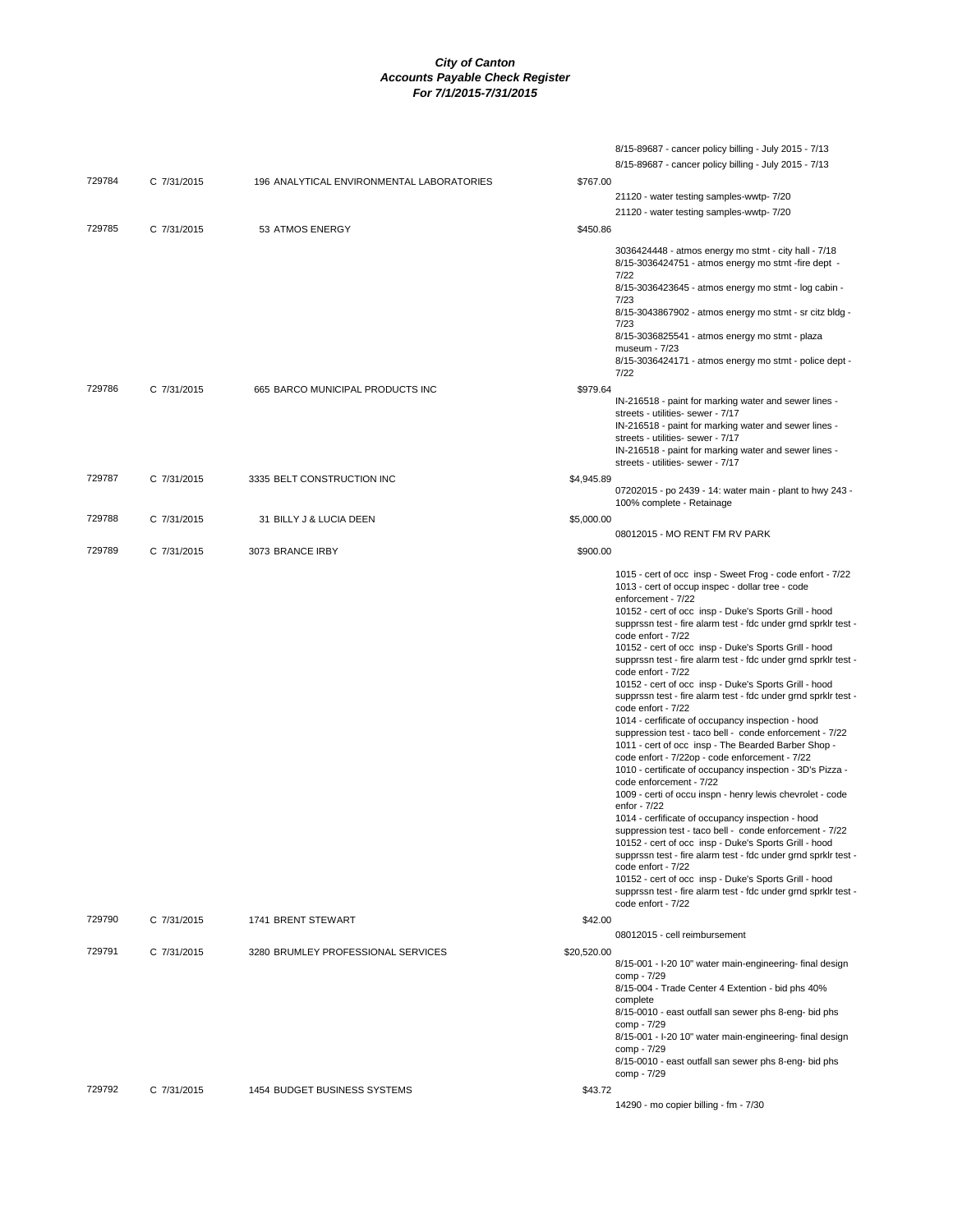| 729793 | C 7/31/2015 | 110 CANTON SENIOR CITIZENS                            | \$200.00    |                                                                                                                                                                                                                                                                                                                                                                                                                                                                                                                 |
|--------|-------------|-------------------------------------------------------|-------------|-----------------------------------------------------------------------------------------------------------------------------------------------------------------------------------------------------------------------------------------------------------------------------------------------------------------------------------------------------------------------------------------------------------------------------------------------------------------------------------------------------------------|
|        |             |                                                       |             | 07232015 - MO SR CITIZEN BOARD                                                                                                                                                                                                                                                                                                                                                                                                                                                                                  |
| 729794 | C 7/31/2015 | 20 CANTON VOLUNTEER FIRE                              | \$1,530.00  | 07232015 - MOSTIPEND                                                                                                                                                                                                                                                                                                                                                                                                                                                                                            |
| 729795 | C 7/31/2015 | 22 CASCO INDUSTRIES INC                               | \$59.00     |                                                                                                                                                                                                                                                                                                                                                                                                                                                                                                                 |
|        |             |                                                       |             | 157839 - hanging letter patches - fire dept - 7/17                                                                                                                                                                                                                                                                                                                                                                                                                                                              |
| 729796 | C 7/31/2015 | 2928 CHAMPION EMS                                     | \$2,950.00  |                                                                                                                                                                                                                                                                                                                                                                                                                                                                                                                 |
|        |             |                                                       |             | 07232015 - MO AMBULANCE AGREEMENT                                                                                                                                                                                                                                                                                                                                                                                                                                                                               |
| 729797 | C 7/31/2015 | 115 CLYDE THOMAS                                      | \$25.00     |                                                                                                                                                                                                                                                                                                                                                                                                                                                                                                                 |
|        |             |                                                       |             | 07232015 - FIREMAN'S PENSION                                                                                                                                                                                                                                                                                                                                                                                                                                                                                    |
| 729798 | C 7/31/2015 | 1579 CONNIE ODIC                                      | \$548.85    | 08012015 - reimburse mieage - per diem - parking - c<br>odic - tml seminar - july 23-july25<br>08012015 - reimburse mieage - per diem - parking - c<br>odic - tml seminar - july 23-july25<br>08012015 - reimburse mieage - per diem - parking - c<br>odic - tml seminar - july 23-july25                                                                                                                                                                                                                       |
| 729799 | C 7/31/2015 | 680 COURTNEY & JOHNSON                                | \$660.00    | 558993 - survey - utilitie easement - j stockwell - billy jack<br>deen easement - 7/20                                                                                                                                                                                                                                                                                                                                                                                                                          |
| 729800 | C 7/31/2015 | 622 DEBRA JOHNSON                                     | \$42.00     |                                                                                                                                                                                                                                                                                                                                                                                                                                                                                                                 |
|        |             |                                                       |             | 08012015 - Monthly Cell Reimburrsement                                                                                                                                                                                                                                                                                                                                                                                                                                                                          |
| 729801 | C 7/31/2015 | 2937 DFW COMMUNICATIONS INC                           | \$667.65    |                                                                                                                                                                                                                                                                                                                                                                                                                                                                                                                 |
|        |             |                                                       |             | 141000302-1 - moble spk/mic & xponder - cable for xtl -<br>apx - antenna magn mount - police dept - 7/15                                                                                                                                                                                                                                                                                                                                                                                                        |
| 729802 | C 7/31/2015 | 213 DUKO                                              | \$11,567.00 |                                                                                                                                                                                                                                                                                                                                                                                                                                                                                                                 |
|        |             |                                                       |             | 171632 - 4300 gallons non etherol fuel @ 2.6983                                                                                                                                                                                                                                                                                                                                                                                                                                                                 |
|        |             |                                                       |             | 171632 - 4300 gallons non etherol fuel @ 2.6983                                                                                                                                                                                                                                                                                                                                                                                                                                                                 |
|        |             |                                                       |             | 171632 - 4300 gallons non etherol fuel @ 2.6983                                                                                                                                                                                                                                                                                                                                                                                                                                                                 |
|        |             |                                                       |             | 171632 - 4300 gallons non etherol fuel @ 2.6983                                                                                                                                                                                                                                                                                                                                                                                                                                                                 |
|        |             |                                                       |             | 171632 - 4300 gallons non etherol fuel @ 2.6983                                                                                                                                                                                                                                                                                                                                                                                                                                                                 |
|        |             |                                                       |             | 171632 - 4300 gallons non etherol fuel @ 2.6983                                                                                                                                                                                                                                                                                                                                                                                                                                                                 |
|        |             |                                                       |             | 171632 - 4300 gallons non etherol fuel @ 2.6983                                                                                                                                                                                                                                                                                                                                                                                                                                                                 |
|        |             |                                                       |             | 171632 - 4300 gallons non etherol fuel @ 2.6983                                                                                                                                                                                                                                                                                                                                                                                                                                                                 |
|        |             |                                                       |             | 171632 - 4300 gallons non etherol fuel @ 2.6983                                                                                                                                                                                                                                                                                                                                                                                                                                                                 |
|        |             |                                                       |             | 171632 - 4300 gallons non etherol fuel @ 2.6983                                                                                                                                                                                                                                                                                                                                                                                                                                                                 |
|        |             |                                                       |             | 171632 - 4300 gallons non etherol fuel @ 2.6983                                                                                                                                                                                                                                                                                                                                                                                                                                                                 |
| 729803 | C 7/31/2015 | 2059 EAST TEXAS WIFI                                  | \$64.00     |                                                                                                                                                                                                                                                                                                                                                                                                                                                                                                                 |
|        |             |                                                       |             | 113487 - mo high speed wireless internet svc - aug 2015 -<br>wwtp - 7/25                                                                                                                                                                                                                                                                                                                                                                                                                                        |
| 729804 | C 7/31/2015 | 1013 E-SOFTSYS LLC                                    | \$710.00    |                                                                                                                                                                                                                                                                                                                                                                                                                                                                                                                 |
|        |             |                                                       |             | 26263 - booth tracker monthly support - fm - 7/31                                                                                                                                                                                                                                                                                                                                                                                                                                                               |
| 729805 | C 7/31/2015 | 3276 FERGUSON WATERWORKS                              | \$4,870.84  |                                                                                                                                                                                                                                                                                                                                                                                                                                                                                                                 |
|        |             |                                                       |             | 0725692 - 6x12 quantum coup - utilities - 7/15<br>0728762 - 2 fire hydrants, 2 valves, 2 anchor cupplings, 2<br>jm anchor t's - utilities - 7/16                                                                                                                                                                                                                                                                                                                                                                |
| 729806 | C 7/31/2015 | 2992 GAS AND SUPPLY                                   | \$223.65    |                                                                                                                                                                                                                                                                                                                                                                                                                                                                                                                 |
|        |             |                                                       |             | 41723 - 106.5 gall porpane @ 2.10 - animal shelter - 7/24                                                                                                                                                                                                                                                                                                                                                                                                                                                       |
| 729807 | C 7/31/2015 | 1443 GOVERNMENT FINANCE OFFICERS ASSOCIATION OF TEXAS | \$123.00    | 57786 - k kroha - GFOAT membership renewal - coc -<br>7/17                                                                                                                                                                                                                                                                                                                                                                                                                                                      |
| 729808 | C 7/31/2015 | 3375 GUN BARRELL TRANSMISSION                         | \$1,300.00  |                                                                                                                                                                                                                                                                                                                                                                                                                                                                                                                 |
|        |             |                                                       |             | 975 - unit pd 74 - replace transmission - police dept - 7/14                                                                                                                                                                                                                                                                                                                                                                                                                                                    |
| 729809 | C 7/31/2015 | 42 GW OIL COMPANY                                     | \$632.50    | 07272015 - 250 gallons diesel @ 2.10 - streets - utilites -<br>sewer collections - transfer station - 7/27<br>07202015 - 50 gallons diesel @ 2.15 - streets - utilites -<br>sewer collections - transfer station - 7/27<br>07202015 - 50 gallons diesel @ 2.15 - streets - utilites -<br>sewer collections - transfer station - 7/27<br>07202015 - 50 gallons diesel @ 2.15 - streets - utilites -<br>sewer collections - transfer station - 7/27<br>07202015 - 50 gallons diesel @ 2.15 - streets - utilites - |

07202015 - 50 gallons diesel @ 2.15 - streets - utilites - sewer collections - transfer station - 7/27 07272015 - 250 gallons diesel @ 2.10 - streets - utilites - sewer collections - transfer station - 7/27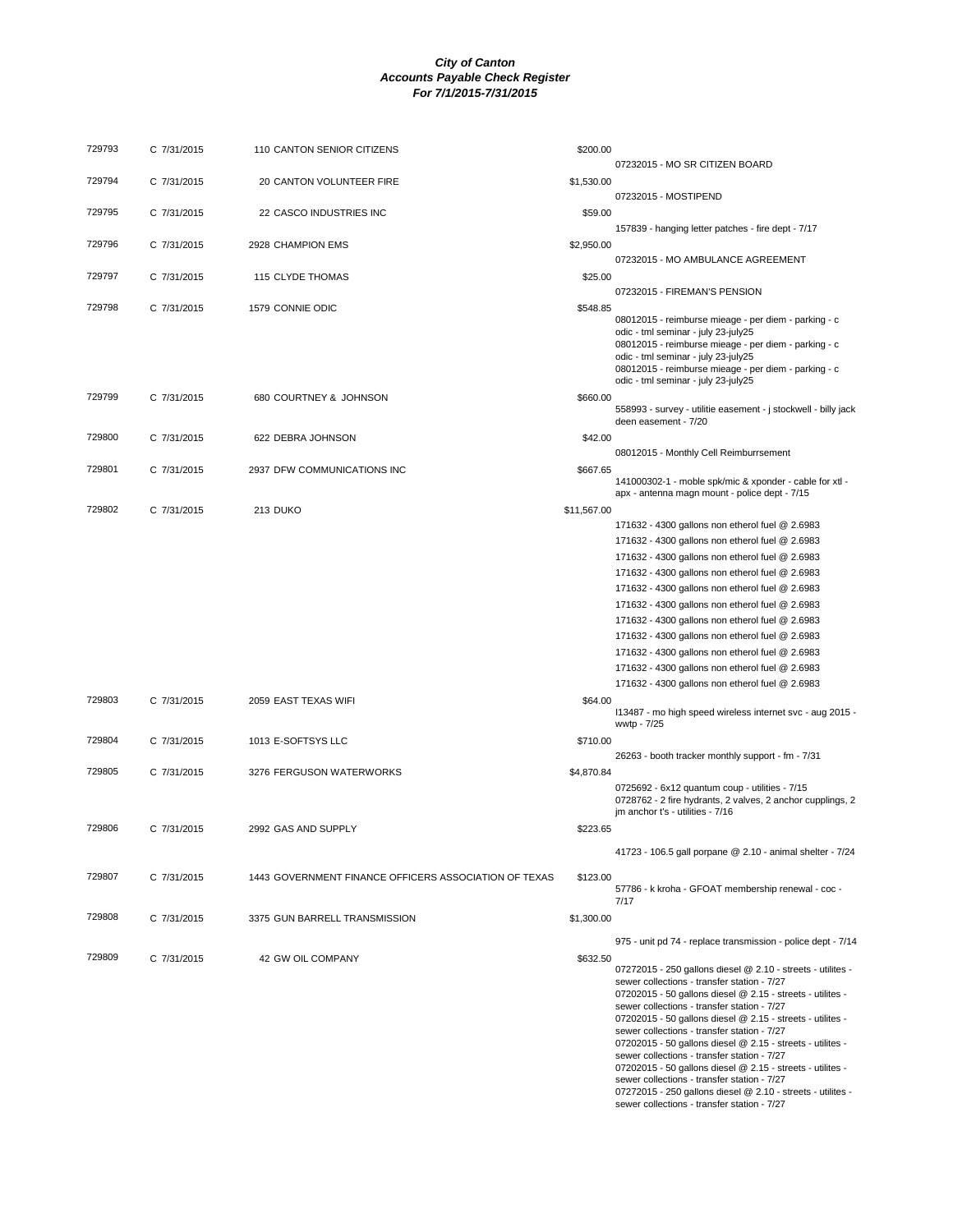|        |             |                               | 07272015 - 250 gallons diesel @ 2.10 - streets - utilites -<br>sewer collections - transfer station - 7/27<br>07272015 - 250 gallons diesel @ 2.10 - streets - utilites -<br>sewer collections - transfer station - 7/27                                                                                                                                                |
|--------|-------------|-------------------------------|-------------------------------------------------------------------------------------------------------------------------------------------------------------------------------------------------------------------------------------------------------------------------------------------------------------------------------------------------------------------------|
| 729810 | C 7/31/2015 | 858 H AND H CLEANING SERVICE  | \$585.00                                                                                                                                                                                                                                                                                                                                                                |
|        |             |                               | 13372 - office cleaning-coc-city hall - sr citz bldg - parks                                                                                                                                                                                                                                                                                                            |
|        |             |                               | 13372 - office cleaning-coc-city hall - sr citz bldg - parks                                                                                                                                                                                                                                                                                                            |
| 729811 | C 7/31/2015 | 1671 HEALTH CARE SERVICE CORP | \$40,105.14                                                                                                                                                                                                                                                                                                                                                             |
|        |             |                               | 8/15-26693 - bcbs mo stmt Aug 2015 - 7/17                                                                                                                                                                                                                                                                                                                               |
|        |             |                               | 8/15-26693 - bcbs mo stmt Aug 2015 - 7/17                                                                                                                                                                                                                                                                                                                               |
|        |             |                               | 8/15-26693 - bcbs mo stmt Aug 2015 - 7/17                                                                                                                                                                                                                                                                                                                               |
|        |             |                               | 8/15-26693 - bcbs mo stmt Aug 2015 - 7/17                                                                                                                                                                                                                                                                                                                               |
|        |             |                               | 8/15-26693 - bcbs mo stmt Aug 2015 - 7/17                                                                                                                                                                                                                                                                                                                               |
|        |             |                               | 8/15-26693 - bcbs mo stmt Aug 2015 - 7/17<br>8/15-26693 - bcbs mo stmt Aug 2015 - 7/17                                                                                                                                                                                                                                                                                  |
|        |             |                               |                                                                                                                                                                                                                                                                                                                                                                         |
|        |             |                               | 8/15-26693 - bcbs mo stmt Aug 2015 - 7/17<br>8/15-26693 - bcbs mo stmt Aug 2015 - 7/17                                                                                                                                                                                                                                                                                  |
|        |             |                               | 8/15-26693 - bcbs mo stmt Aug 2015 - 7/17                                                                                                                                                                                                                                                                                                                               |
|        |             |                               | 8/15-26693 - bcbs mo stmt Aug 2015 - 7/17                                                                                                                                                                                                                                                                                                                               |
|        |             |                               | 8/15-26693 - bcbs mo stmt Aug 2015 - 7/17                                                                                                                                                                                                                                                                                                                               |
|        |             |                               | 8/15-26693 - bcbs mo stmt Aug 2015 - 7/17                                                                                                                                                                                                                                                                                                                               |
|        |             |                               | 8/15-26693 - bcbs mo stmt Aug 2015 - 7/17                                                                                                                                                                                                                                                                                                                               |
|        |             |                               | 8/15-26693 - bcbs mo stmt Aug 2015 - 7/17                                                                                                                                                                                                                                                                                                                               |
|        |             |                               | 8/15-26693 - bcbs mo stmt Aug 2015 - 7/17                                                                                                                                                                                                                                                                                                                               |
|        |             |                               | 8/15-26693 - bcbs mo stmt Aug 2015 - 7/17                                                                                                                                                                                                                                                                                                                               |
|        |             |                               | 8/15-26693 - bcbs mo stmt Aug 2015 - 7/17                                                                                                                                                                                                                                                                                                                               |
|        |             |                               | 8/15-26693 - bcbs mo stmt Aug 2015 - 7/17                                                                                                                                                                                                                                                                                                                               |
|        |             |                               | 8/15-26693 - bcbs mo stmt Aug 2015 - 7/17                                                                                                                                                                                                                                                                                                                               |
|        |             |                               | 8/15-26693 - bcbs mo stmt Aug 2015 - 7/17                                                                                                                                                                                                                                                                                                                               |
|        |             |                               | 8/15-26693 - bcbs mo stmt Aug 2015 - 7/17                                                                                                                                                                                                                                                                                                                               |
|        |             |                               | 8/15-26693 - bcbs mo stmt Aug 2015 - 7/17                                                                                                                                                                                                                                                                                                                               |
| 729812 | C 7/31/2015 | 121 HOWARD PAUL STEGALL       | \$25.00                                                                                                                                                                                                                                                                                                                                                                 |
|        |             |                               | 07232015 - MO FIREMAN'S PENSION                                                                                                                                                                                                                                                                                                                                         |
| 729813 | C 7/31/2015 | 113 J L PEACE                 | \$25.00                                                                                                                                                                                                                                                                                                                                                                 |
|        |             |                               | 7/23/2015 - MO FIREMAN'S PENSION                                                                                                                                                                                                                                                                                                                                        |
| 729814 | C 7/31/2015 | 1495 JERRY DEES               | \$66.00                                                                                                                                                                                                                                                                                                                                                                 |
|        |             |                               | 12462 - 6 talbes and 36 chairs - trade center IV - fm - 7/4                                                                                                                                                                                                                                                                                                             |
| 729815 | C 7/31/2015 | 168 JIMMY PEACE               | \$25.00                                                                                                                                                                                                                                                                                                                                                                 |
|        |             |                               | 07232015 - MO FIREMANS PENSION                                                                                                                                                                                                                                                                                                                                          |
| 729816 | C 7/31/2015 | 302 JOEY PEACE                | \$25.00                                                                                                                                                                                                                                                                                                                                                                 |
|        |             |                               | 7/23/2015 - MO FIREMANS PENSION                                                                                                                                                                                                                                                                                                                                         |
| 729817 | C 7/31/2015 | 2874 JP MARSH                 | \$42.00                                                                                                                                                                                                                                                                                                                                                                 |
|        |             |                               | 07232015 - monthly cell phone reimbursement                                                                                                                                                                                                                                                                                                                             |
| 729818 | C 7/31/2015 | 1726 LA DEANIA JONES          | \$42.00                                                                                                                                                                                                                                                                                                                                                                 |
|        |             |                               | 7/23/2015 - monthly cell phone reimbursement                                                                                                                                                                                                                                                                                                                            |
| 729819 | C 7/31/2015 | 292 LILIA V DURHAM            | \$103.75                                                                                                                                                                                                                                                                                                                                                                |
|        |             |                               | 080120152 - judge paid extnd breakfast - I durham - legi<br>update Aug 16-17 - Dallas - muni court<br>08012015 - reimburse per diem and mileage - I durham -<br>legislative update Aug 16-17 - Dallas - muni court<br>08012015 - reimburse per diem and mileage - I durham -<br>legislative update Aug 16-17 - Dallas - muni court<br>7/23/2015 - MO CELL REIMBURSEMENT |
| 729820 | C 7/31/2015 | 356 LINDA BOSTON              | \$42.00                                                                                                                                                                                                                                                                                                                                                                 |
|        |             |                               | 7/23/2015 - MO CELL REIMBURSEMENT                                                                                                                                                                                                                                                                                                                                       |
| 729821 | C 7/31/2015 | 199 MAULDIN MECHANICAL        | \$195.00                                                                                                                                                                                                                                                                                                                                                                |
|        |             |                               | 4675 - replaced thermostat to #2 a/c unit - animal shelter -<br>7/22                                                                                                                                                                                                                                                                                                    |
|        |             |                               | 4678 - repaired control wire on a/c unit - animal shelter -<br>7/24                                                                                                                                                                                                                                                                                                     |
| 729822 | C 7/31/2015 | 3281 METLIFE - GROUP BENEFITS | \$8,617.05                                                                                                                                                                                                                                                                                                                                                              |
|        |             |                               | TS05921579 - metlife mo stmt - Aug 2015 - 7/15                                                                                                                                                                                                                                                                                                                          |
|        |             |                               |                                                                                                                                                                                                                                                                                                                                                                         |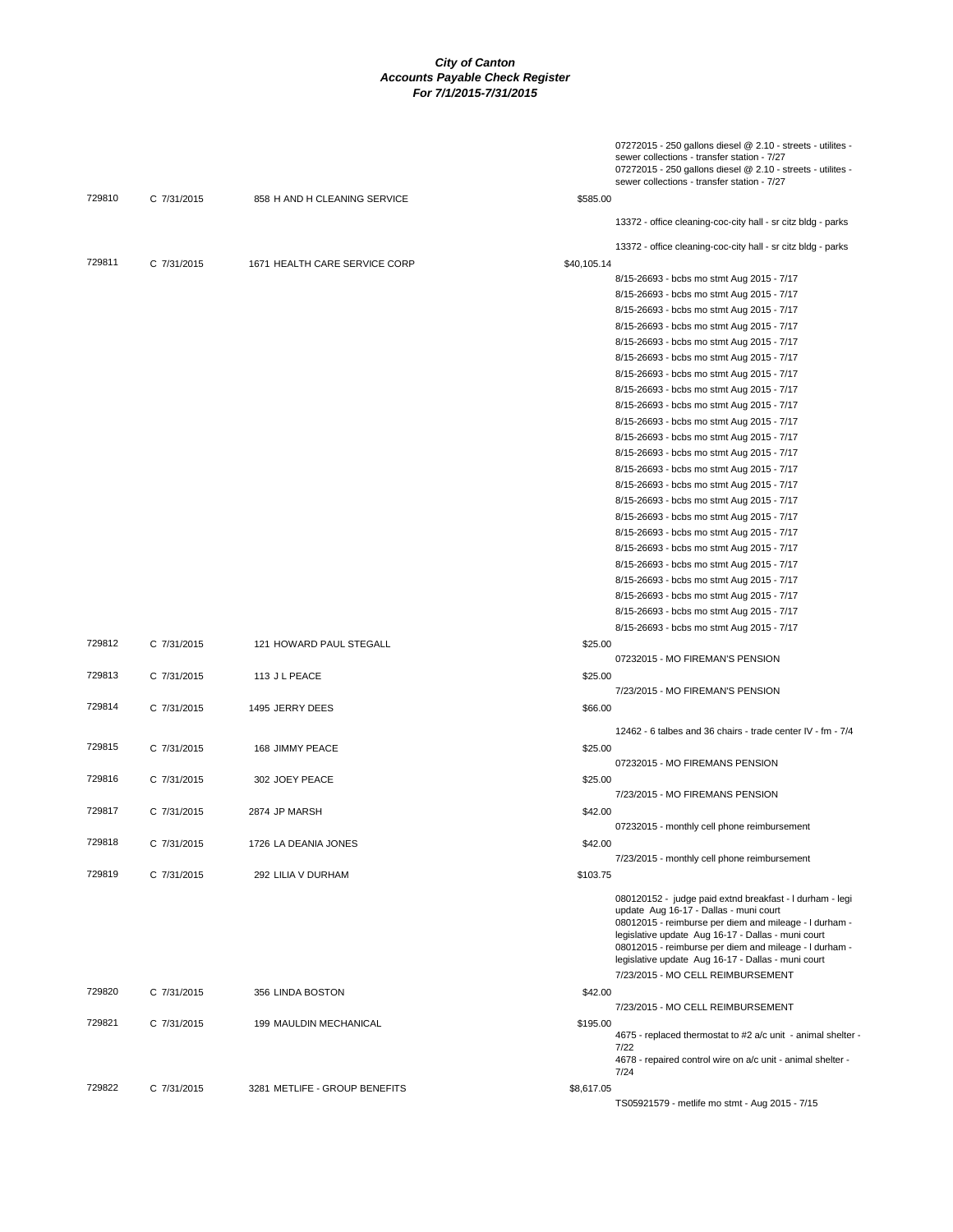|    | TS05921579 - metlife mo stmt - Aug 2015 - 7/15                                                       |
|----|------------------------------------------------------------------------------------------------------|
|    | TS05921579 - metlife mo stmt - Aug 2015 - 7/15                                                       |
|    | TS05921579 - metlife mo stmt - Aug 2015 - 7/15                                                       |
|    | TS05921579 - metlife mo stmt - Aug 2015 - 7/15                                                       |
|    | TS05921579 - metlife mo stmt - Aug 2015 - 7/15                                                       |
|    | TS05921579 - metlife mo stmt - Aug 2015 - 7/15                                                       |
|    | TS05921579 - metlife mo stmt - Aug 2015 - 7/15                                                       |
|    | TS05921579 - metlife mo stmt - Aug 2015 - 7/15                                                       |
|    | TS05921579 - metlife mo stmt - Aug 2015 - 7/15                                                       |
|    | TS05921579 - metlife mo stmt - Aug 2015 - 7/15                                                       |
|    | TS05921579 - metlife mo stmt - Aug 2015 - 7/15                                                       |
|    | TS05921579 - metlife mo stmt - Aug 2015 - 7/15                                                       |
|    | TS05921579 - metlife mo stmt - Aug 2015 - 7/15                                                       |
|    | TS05921579 - metlife mo stmt - Aug 2015 - 7/15                                                       |
|    | 6/11/2015 - metlife mo stmt - June - 2015 - 6/11                                                     |
|    | TS05921579 - metlife mo stmt - Aug 2015 - 7/15                                                       |
|    | TS05921579 - metlife mo stmt - Aug 2015 - 7/15                                                       |
|    | TS05921579 - metlife mo stmt - Aug 2015 - 7/15                                                       |
|    | TS05921579 - metlife mo stmt - Aug 2015 - 7/15                                                       |
|    | TS05921579 - metlife mo stmt - Aug 2015 - 7/15                                                       |
|    | TS05921579 - metlife mo stmt - Aug 2015 - 7/15                                                       |
|    | TS05921579 - metlife mo stmt - Aug 2015 - 7/15                                                       |
|    | TS05921579 - metlife mo stmt - Aug 2015 - 7/15                                                       |
|    | TS05921579 - metlife mo stmt - Aug 2015 - 7/15                                                       |
|    | TS05921579 - metlife mo stmt - Aug 2015 - 7/15                                                       |
|    | TS05921579 - metlife mo stmt - Aug 2015 - 7/15                                                       |
|    | TS05921579 - metlife mo stmt - Aug 2015 - 7/15                                                       |
|    | 6/11/2015 - metlife mo stmt - June - 2015 - 6/11                                                     |
|    | 6/11/2015 - metlife mo stmt - June - 2015 - 6/11                                                     |
|    | 6/11/2015 - metlife mo stmt - June - 2015 - 6/11                                                     |
|    | 6/11/2015 - metlife mo stmt - June - 2015 - 6/11                                                     |
|    | 6/11/2015 - metlife mo stmt - June - 2015 - 6/11                                                     |
|    | 6/11/2015 - metlife mo stmt - June - 2015 - 6/11                                                     |
|    | 6/11/2015 - metlife mo stmt - June - 2015 - 6/11                                                     |
|    | 6/11/2015 - metlife mo stmt - June - 2015 - 6/11                                                     |
|    | 6/11/2015 - metlife mo stmt - June - 2015 - 6/11                                                     |
|    | 6/11/2015 - metlife mo stmt - June - 2015 - 6/11                                                     |
|    | 6/11/2015 - metlife mo stmt - June - 2015 - 6/11                                                     |
|    | TS05921579 - metlife mo stmt - Aug 2015 - 7/15                                                       |
|    | 6/11/2015 - metlife mo stmt - June - 2015 - 6/11                                                     |
|    | 6/11/2015 - metlife mo stmt - June - 2015 - 6/11                                                     |
|    | 6/11/2015 - metlife mo stmt - June - 2015 - 6/11                                                     |
|    | 6/11/2015 - metlife mo stmt - June - 2015 - 6/11                                                     |
|    | 6/11/2015 - metlife mo stmt - June - 2015 - 6/11                                                     |
|    | 6/11/2015 - metlife mo stmt - June - 2015 - 6/11                                                     |
|    | 6/11/2015 - metlife mo stmt - June - 2015 - 6/11                                                     |
|    | 6/11/2015 - metlife mo stmt - June - 2015 - 6/11                                                     |
|    |                                                                                                      |
|    | 6/11/2015 - metlife mo stmt - June - 2015 - 6/11<br>6/11/2015 - metlife mo stmt - June - 2015 - 6/11 |
|    | 6/11/2015 - metlife mo stmt - June - 2015 - 6/11                                                     |
|    | 6/11/2015 - metlife mo stmt - June - 2015 - 6/11                                                     |
|    |                                                                                                      |
|    | 6/11/2015 - metlife mo stmt - June - 2015 - 6/11<br>6/11/2015 - metlife mo stmt - June - 2015 - 6/11 |
|    |                                                                                                      |
|    | 6/11/2015 - metlife mo stmt - June - 2015 - 6/11<br>6/11/2015 - metlife mo stmt - June - 2015 - 6/11 |
|    |                                                                                                      |
| 00 |                                                                                                      |

729823 C 7/31/2015 1132 MIKE KING 1999 12:00 12:00 12:00 12:00 13:00 14:00 14:00 15:00 17:00 17:00 17:00 17:00

729824 C 7/31/2015 59 MITCHELL WELDING SUPPLY

07232015 - MONTHLY CELL REIMBURSEMENT

R806 - mo rental stmt - oxygen cylenders for welding - streets - utilities - ww collection - 7/25 R806 - mo rental stmt - oxygen cylenders for welding - streets - utilities - ww collection - 7/25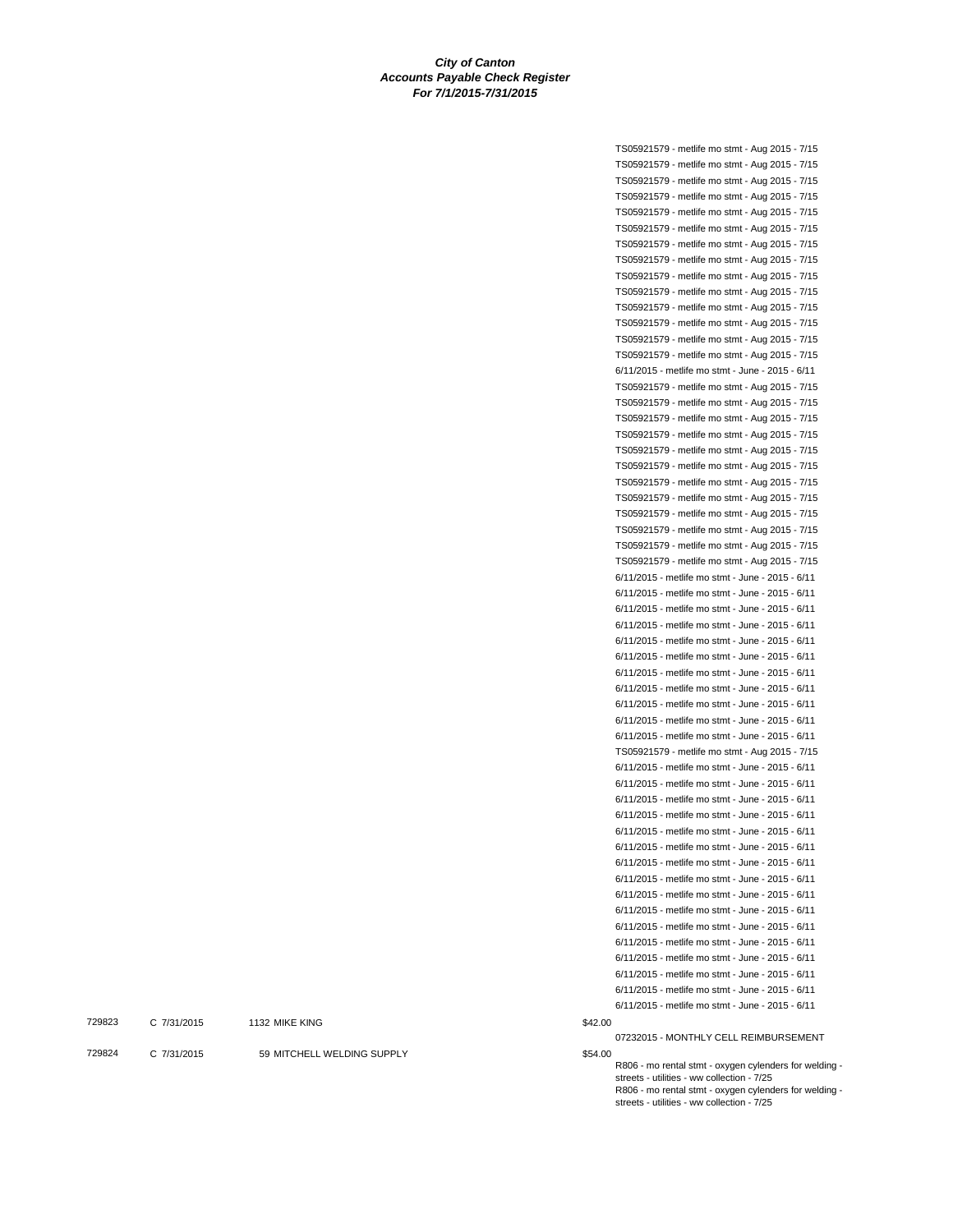| 729825 | C 7/31/2015 | 2796 MR D'S 10 MINUTE OIL CHANGE       | \$7.00      |                                                                                                                                                                                                                                                                                                                                              |
|--------|-------------|----------------------------------------|-------------|----------------------------------------------------------------------------------------------------------------------------------------------------------------------------------------------------------------------------------------------------------------------------------------------------------------------------------------------|
| 729826 | C 7/31/2015 | 3379 NATHAN MOORE                      | \$821.90    | 29968 - state inspection - unit 2 - utilities - 6/30                                                                                                                                                                                                                                                                                         |
|        |             |                                        |             | 08012015 - reimburs per diem, mileage and hotel - n<br>moore - tml orientation - san antonio - 7/23-7/25<br>08012015 - reimburs per diem, mileage and hotel - n<br>moore - tml orientation - san antonio - 7/23-7/25<br>08012015 - reimburs per diem, mileage and hotel - n<br>moore - tml orientation - san antonio - 7/23-7/25             |
| 729827 | C 7/31/2015 | 2979 PATTERSON VETERINARY SUPPLY INC   | \$152.00    |                                                                                                                                                                                                                                                                                                                                              |
|        |             |                                        |             | 886/2265219 - cephalexin caps - animal shelter - 7/6<br>869/1452601 - dog snacks - terramycin - syringe -<br>cephalexin caps - animal shelter - 7/6                                                                                                                                                                                          |
| 729828 | C 7/31/2015 | 3238 PROFESSIONAL COATING TECHNOLOGIES | \$261.82    |                                                                                                                                                                                                                                                                                                                                              |
| 729829 |             |                                        | \$8.43      | 12537 - liqud geo - teck for potholes - streets - 7/16                                                                                                                                                                                                                                                                                       |
|        | C 7/31/2015 | <b>188 PURCHASE POWER</b>              |             | 8/15-8000-9090-0521-1474 - postage for machine - fm -<br>7/12                                                                                                                                                                                                                                                                                |
| 729830 | C 7/31/2015 | 1867 QUILL CORPORATION                 | \$274.98    | 5939576 - lexmark 501H black toner - d phillips - utilites -<br>7/15                                                                                                                                                                                                                                                                         |
| 729831 | C 7/31/2015 | 2525 RAY RIDINGS BUICK GMC             | \$40.00     | 111805 - unit 31 - key - admin - 12/14                                                                                                                                                                                                                                                                                                       |
|        |             |                                        |             | 63863 - unit 14 state inspection - water plant - 10/10                                                                                                                                                                                                                                                                                       |
| 729832 | C 7/31/2015 | 2958 RESCUED PET ADOPTION LEAGUE       | \$62.71     | 08012015 - jk hope - oatmeal soda wipes - hot spot foam -<br>tea tree wipes - healthy joints - wormer - animal shelter -<br>7/19                                                                                                                                                                                                             |
|        |             |                                        |             | 08012015 - jk hope - oatmeal soda wipes - hot spot foam -<br>tea tree wipes - healthy joints - wormer - animal shelter -<br>7/19                                                                                                                                                                                                             |
|        |             |                                        |             | 08012015 - jk hope - oatmeal soda wipes - hot spot foam -<br>tea tree wipes - healthy joints - wormer - animal shelter -<br>7/19                                                                                                                                                                                                             |
|        |             |                                        |             | 08012015 - jk hope - oatmeal soda wipes - hot spot foam -<br>tea tree wipes - healthy joints - wormer - animal shelter -<br>7/19<br>08012015 - jk hope - oatmeal soda wipes - hot spot foam -<br>tea tree wipes - healthy joints - wormer - animal shelter -                                                                                 |
| 729833 | C 7/31/2015 | 3135 RICK'S MOWING SERVICE             | \$800.00    | 7/19                                                                                                                                                                                                                                                                                                                                         |
|        |             |                                        |             | 07232015 - mowing services-hillcrest cemetery                                                                                                                                                                                                                                                                                                |
| 729834 | C 7/31/2015 | 2751 RON HAMMACK                       | \$57.00     |                                                                                                                                                                                                                                                                                                                                              |
|        |             |                                        |             | 07232015 - ticket, toll fee and per diem reimbursement - r<br>hammock - tulsa ok - vendor recruite - 7/11/15<br>07232015 - ticket, toll fee and per diem reimbursement - r<br>hammock - tulsa ok - vendor recruite - 7/11/15<br>07232015 - ticket, toll fee and per diem reimbursement - r<br>hammock - tulsa ok - vendor recruite - 7/11/15 |
| 729835 | C 7/31/2015 | 322 RUBY NORMAN                        | \$16.67     |                                                                                                                                                                                                                                                                                                                                              |
| 729836 | C 7/31/2015 | 3378 SABINE RIVER GUN SHOP LLC         | \$689.00    | 07232015 - FIREMAN'S PENSION                                                                                                                                                                                                                                                                                                                 |
|        |             |                                        |             | 2807 - henry new golden boy 44mag gun - chief echols<br>retirement gift - police dept - 7/23                                                                                                                                                                                                                                                 |
| 729837 | C 7/31/2015 | 3082 SHARE CORPORATION                 | \$115.48    |                                                                                                                                                                                                                                                                                                                                              |
|        |             |                                        |             | 918769 - safety glasses - streets - utilities - wwtp - 7/17                                                                                                                                                                                                                                                                                  |
|        |             |                                        |             | 918769 - safety glasses - streets - utilities - wwtp - 7/17                                                                                                                                                                                                                                                                                  |
| 729838 | C 7/31/2015 | 3369 SOUTH TEXAS ILLUMINATION, LLC     | \$14,914.00 | 918769 - safety glasses - streets - utilities - wwtp - 7/17                                                                                                                                                                                                                                                                                  |
|        |             |                                        |             | 07232015 - Dallas Street Sidewalk Project @ Buffalo &<br>Grand Saline ST<br>07232015 - Dallas Street Sidewalk Project @ Buffalo &                                                                                                                                                                                                            |
| 729839 | C 7/31/2015 | 1336 STANGER SURVEYING                 | \$800.00    | Grand Saline ST                                                                                                                                                                                                                                                                                                                              |
|        |             |                                        |             | C150103 - new city hall construction staking                                                                                                                                                                                                                                                                                                 |
| 729840 | C 7/31/2015 | 2468 SYSLOGIC TECHNOLOGY SERVICES      | \$390.00    | 6049 - servcer firewall and lan maint - fm - 7/6                                                                                                                                                                                                                                                                                             |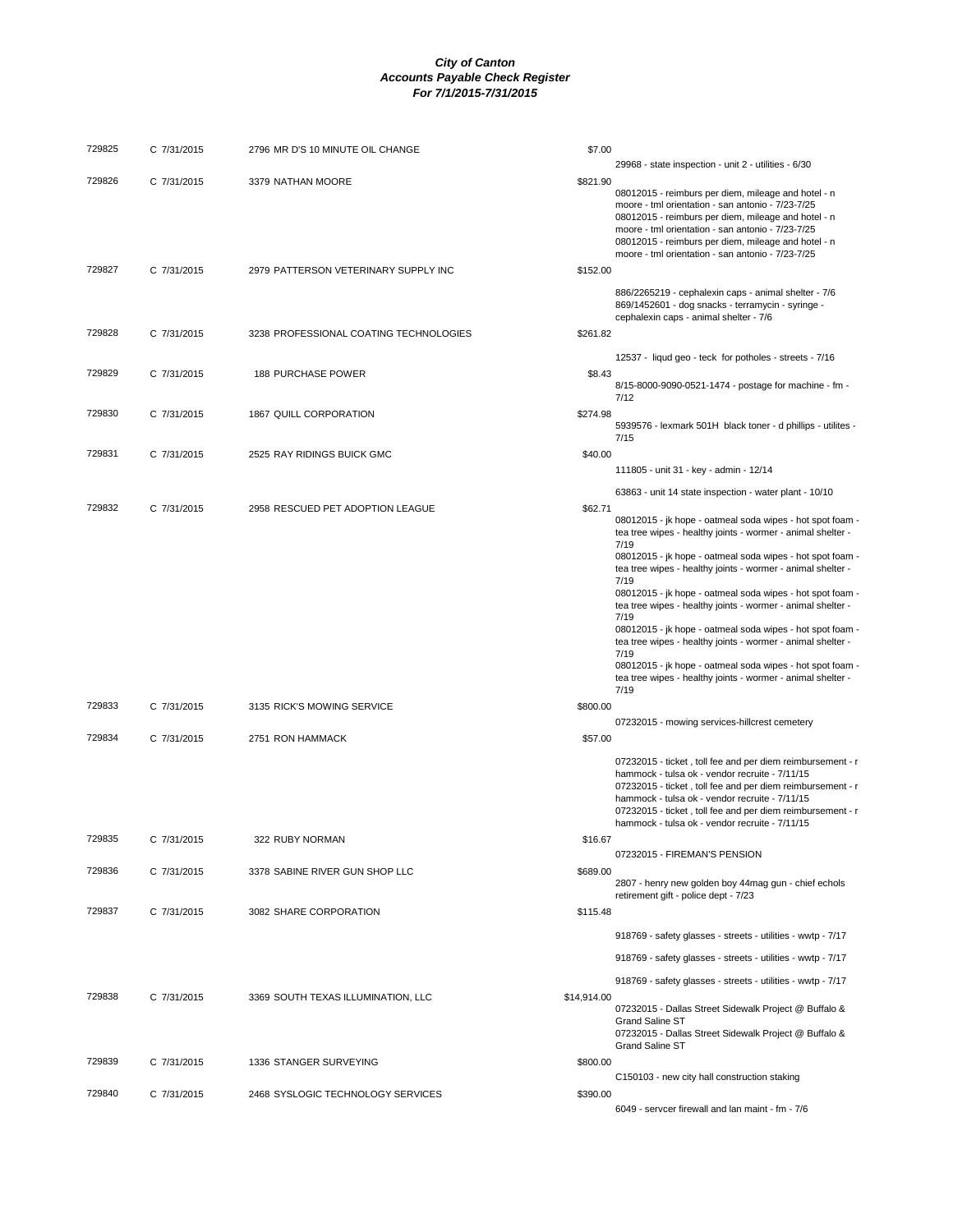| 729841 | C 7/31/2015 | 2206 TERRIT ELLIS                        | \$375.00    |                                                                                                                                                                                                                                                                                                                                                                                                                                                                                                                                                                                                                                                                                                                                                                                                                                                                                                   |
|--------|-------------|------------------------------------------|-------------|---------------------------------------------------------------------------------------------------------------------------------------------------------------------------------------------------------------------------------------------------------------------------------------------------------------------------------------------------------------------------------------------------------------------------------------------------------------------------------------------------------------------------------------------------------------------------------------------------------------------------------------------------------------------------------------------------------------------------------------------------------------------------------------------------------------------------------------------------------------------------------------------------|
|        |             |                                          |             | 08012015 - cleaning services- july 2015 - police dept                                                                                                                                                                                                                                                                                                                                                                                                                                                                                                                                                                                                                                                                                                                                                                                                                                             |
|        |             |                                          |             | 08012015 - cleaning services- july 2015 - police dept                                                                                                                                                                                                                                                                                                                                                                                                                                                                                                                                                                                                                                                                                                                                                                                                                                             |
| 729842 | C 7/31/2015 | 2505 TEXAS COMMISSION ON FIRE PROTECTION | \$85.00     | 07232015 - anthony bates - structure fire protec -<br>intermediate - fire dept - 7/2                                                                                                                                                                                                                                                                                                                                                                                                                                                                                                                                                                                                                                                                                                                                                                                                              |
| 729843 | C 7/31/2015 | 2505 TEXAS COMMISSION ON FIRE PROTECTION | \$85.00     |                                                                                                                                                                                                                                                                                                                                                                                                                                                                                                                                                                                                                                                                                                                                                                                                                                                                                                   |
|        |             |                                          |             | 072320152 - anthony bates - fire inspector - fire dept - 7/2                                                                                                                                                                                                                                                                                                                                                                                                                                                                                                                                                                                                                                                                                                                                                                                                                                      |
| 729844 | C 7/31/2015 | 2505 TEXAS COMMISSION ON FIRE PROTECTION | \$85.00     | 072320153 - bryan mc ateer - fire inspector - fire dept -<br>7/2                                                                                                                                                                                                                                                                                                                                                                                                                                                                                                                                                                                                                                                                                                                                                                                                                                  |
| 729845 | C 7/31/2015 | 3243 TEXAS DEPT OF STATE HEALTH SERVICES | \$106.00    | 07232015 - renewal for code enforcement officer license<br>4372 - d lancaster -                                                                                                                                                                                                                                                                                                                                                                                                                                                                                                                                                                                                                                                                                                                                                                                                                   |
| 729846 | C 7/31/2015 | 1650 TEXAS MUNICIPAL COURTS ASSOCIATION  | \$60.00     | 08012015 - I durham - membership dues - 2015-2016 -<br>muni court - 7/1                                                                                                                                                                                                                                                                                                                                                                                                                                                                                                                                                                                                                                                                                                                                                                                                                           |
| 729847 | C 7/31/2015 | 740 TOM PERRY                            | \$42.00     | 07232015 - MONTHLY CELL PHONE<br><b>REIMBURSEMENT</b>                                                                                                                                                                                                                                                                                                                                                                                                                                                                                                                                                                                                                                                                                                                                                                                                                                             |
| 729848 | C 7/31/2015 | 241 TRACTOR SUPPLY CREDIT PLAN           | \$1,615.85  | 305798 - pet door - plastic scoop - dog trainer - trim line -<br>bug block - veg control - water faucet - cat food - wasp<br>spray - animal shelter - 7/7                                                                                                                                                                                                                                                                                                                                                                                                                                                                                                                                                                                                                                                                                                                                         |
|        |             |                                          |             | 339914 - pet food - trufuel 32 oz - animal shelter - 7/9<br>305798 - pet door - plastic scoop - dog trainer - trim line -<br>bug block - veg control - water faucet - cat food - wasp<br>spray - animal shelter - 7/7<br>305798 - pet door - plastic scoop - dog trainer - trim line -<br>bug block - veg control - water faucet - cat food - wasp<br>spray - animal shelter - 7/7<br>305798 - pet door - plastic scoop - dog trainer - trim line -<br>bug block - veg control - water faucet - cat food - wasp<br>spray - animal shelter - 7/7                                                                                                                                                                                                                                                                                                                                                   |
|        |             |                                          |             | 339678 - weed grass killer - wwtp - 7/8<br>335420 - soft chews med - bug spray - rubber matts -<br>inground fense - dog food - animal control - 6/23<br>335420 - soft chews med - bug spray - rubber matts -<br>inground fense - dog food - animal control - 6/23<br>335420 - soft chews med - bug spray - rubber matts -<br>inground fense - dog food - animal control - 6/23<br>335161 - fire hydrant paint - 1/2 gauge clycerin - utilities -<br>6/22                                                                                                                                                                                                                                                                                                                                                                                                                                          |
| 729849 | C 7/31/2015 | 117 TROYCE CASEY                         | \$25.00     | 339914 - pet food - trufuel 32 oz - animal shelter - 7/9                                                                                                                                                                                                                                                                                                                                                                                                                                                                                                                                                                                                                                                                                                                                                                                                                                          |
|        |             |                                          |             | 07232015 - MO FIREMAN'S PENSION                                                                                                                                                                                                                                                                                                                                                                                                                                                                                                                                                                                                                                                                                                                                                                                                                                                                   |
| 729850 | C 7/31/2015 | 89 TXU ENERGY                            | \$47,378.77 | 8/15-100033633062 - txu energy mo stmt - fm - water<br>plant - 7/23<br>8/15-100033633084 - txu energy mo stmt - coc - streets -<br>7/23<br>8/15-100033633084 - txu energy mo stmt - coc - streets -<br>7/23<br>8/1-100033633095 - txu energy mo stmt - streets - lift<br>station - $7/23$<br>8/1-100033633095 - txu energy mo stmt - streets - lift<br>station - 7/23<br>8/15-100033633540 - txu energy mo stmt - wwtp - lift<br>station - streets 7/23<br>8/15-100033633062 - txu energy mo stmt - fm - water<br>plant - 7/23<br>8/15-100033633062 - txu energy mo stmt - fm - water<br>plant - 7/23<br>8/15-100033633062 - txu energy mo stmt - fm - water<br>plant - 7/23<br>8/15-100033633062 - txu energy mo stmt - fm - water<br>plant - 7/23<br>8/15-100033633062 - txu energy mo stmt - fm - water<br>plant - 7/23<br>8/15-100033633062 - txu energy mo stmt - fm - water<br>plant - 7/23 |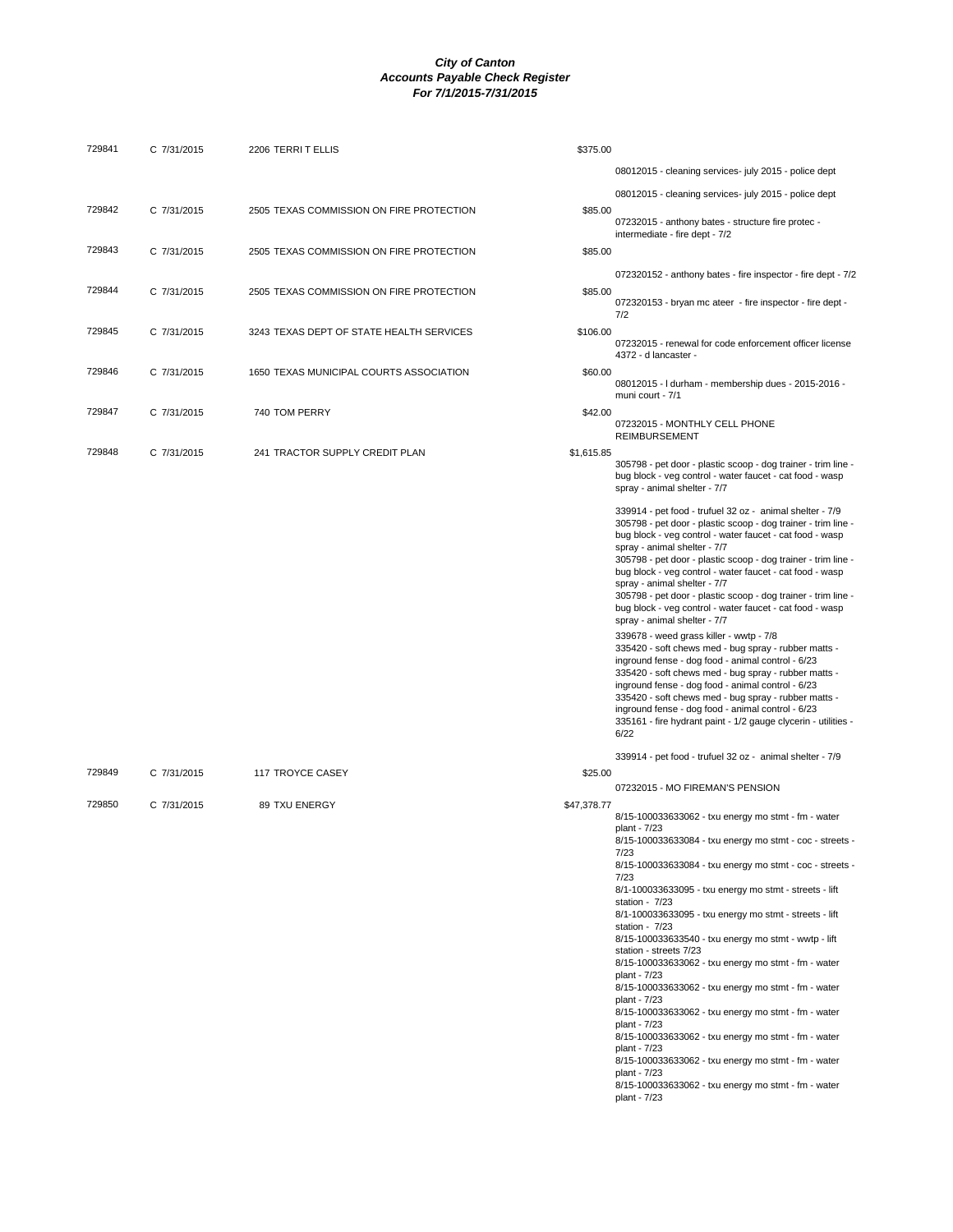|             |                               | 8/15-100033633049 - txu energy mo stmt - pd - water<br>plant - air port - fm - city hall - 7/23<br>8/15-100033633062 - txu energy mo stmt - fm - water<br>plant - 7/23<br>8/15-100033633539 - txu energy mo stmt - water plant -<br>7/23<br>8/15-100033633049 - txu energy mo stmt - pd - water<br>plant - air port - fm - city hall - 7/23<br>8/15-100033633038 - txu energy mo stmt - animal shelter ·<br>7/23<br>8/15-100033633540 - txu energy mo stmt - wwtp - lift<br>station - streets 7/23<br>8/15-100033633505 - txu energy mo stmt - transfer<br>station - 7/23<br>8/15-100033633528 - txu energy mo stmt - water plant<br>towers - $7/23$<br>8/15-100033633528 - txu energy mo stmt - water plant                                                                                                                                                        |
|-------------|-------------------------------|---------------------------------------------------------------------------------------------------------------------------------------------------------------------------------------------------------------------------------------------------------------------------------------------------------------------------------------------------------------------------------------------------------------------------------------------------------------------------------------------------------------------------------------------------------------------------------------------------------------------------------------------------------------------------------------------------------------------------------------------------------------------------------------------------------------------------------------------------------------------|
|             |                               | towers - $7/23$<br>8/15-100033633540 - txu energy mo stmt - wwtp - lift<br>station - streets 7/23<br>8/15-100033633517 - txu energy mo stmt -utilities svc<br>center - 7/23                                                                                                                                                                                                                                                                                                                                                                                                                                                                                                                                                                                                                                                                                         |
|             |                               | 8/15-100033633049 - txu energy mo stmt - pd - water<br>plant - air port - fm - city hall - 7/23<br>8/15-100033633073 - txu energy mo stmt - parks - 7/23<br>8/15-100033633049 - txu energy mo stmt - pd - water                                                                                                                                                                                                                                                                                                                                                                                                                                                                                                                                                                                                                                                     |
|             |                               | plant - air port - fm - city hall - 7/23<br>8/15-100033633049 - txu energy mo stmt - pd - water<br>plant - air port - fm - city hall - 7/23<br>8/15-100033633528 - txu energy mo stmt - water plant<br>towers - $7/23$<br>8/15-100033633050 - txu energy mo stmt - fire dept -<br>7/23                                                                                                                                                                                                                                                                                                                                                                                                                                                                                                                                                                              |
| C 7/31/2015 | 96 TYLER UNIFORM CO.          | \$1,286.50<br>83314-01 - uniforms - I moulton - police dept - 7/16<br>83350-01 - hi-lite vest level II - I moulton - police dept -<br>7/24                                                                                                                                                                                                                                                                                                                                                                                                                                                                                                                                                                                                                                                                                                                          |
| C 7/31/2015 | 844 USA BLUE BOOK             | 83632-01 - uniforms - j marsh - police dept - 7/23<br>\$397.09<br>699041 - liquid end cartdge - valves, tube connectns,                                                                                                                                                                                                                                                                                                                                                                                                                                                                                                                                                                                                                                                                                                                                             |
| C 7/31/2015 | 139 VERIZON SOUTHWEST         | fittings, valve assy - water plant - 7/16<br>\$592.13                                                                                                                                                                                                                                                                                                                                                                                                                                                                                                                                                                                                                                                                                                                                                                                                               |
|             |                               | 8/1-130125 - verizon mo stmt - 903-567-2846 - coc - 7/16                                                                                                                                                                                                                                                                                                                                                                                                                                                                                                                                                                                                                                                                                                                                                                                                            |
|             |                               | 8/1-060905 - verizon mo stmt - log cabin - 7/16                                                                                                                                                                                                                                                                                                                                                                                                                                                                                                                                                                                                                                                                                                                                                                                                                     |
|             |                               | 8/15-040930 - verizon mo stmt -blackwell museum - 7/16<br>8/15-130314 - verizon mo stmt - dry loop line - water plant<br>$-7/19$                                                                                                                                                                                                                                                                                                                                                                                                                                                                                                                                                                                                                                                                                                                                    |
| C 7/31/2015 | 2966 VZCM INC                 | \$500.00<br>07232015 - Monthly Maintenance                                                                                                                                                                                                                                                                                                                                                                                                                                                                                                                                                                                                                                                                                                                                                                                                                          |
| C 7/31/2015 | 105 WALMART COMMUNITY/RFCSLLC | \$862.03<br>P9273005L01DP555W - seal tape - shower head - arm/<br>flange - police dept - 6/26                                                                                                                                                                                                                                                                                                                                                                                                                                                                                                                                                                                                                                                                                                                                                                       |
|             |                               | P9273005H01QK69KW - binders for budget - coc - 6/23<br>P92373006101JQTZLZ - batteries - memo pads - flash<br>drives - police dept - 7/9<br>P9273005H01QLG4HR - batteries, benadryl, repellant,<br>itch spray, water, dish soap, hp ink, sprayer, measure -<br>animal shelter - 6/23<br>P9273005H01QLG4HR - batteries, benadryl, repellant,<br>itch spray, water, dish soap, hp ink, sprayer, measure -<br>animal shelter - 6/23<br>P9273005H01QLG4HR - batteries, benadryl, repellant,<br>itch spray, water, dish soap, hp ink, sprayer, measure -<br>animal shelter - 6/23<br>P92373005Q01AVX2V4 - air filters, usb, 16gb usb -<br>animal shelter - 6/18<br>P92373005Q01AVX2V4 - air filters, usb, 16gb usb -<br>animal shelter - 6/18<br>P9273005Q01AVX2VQ - computer tablet 11.6 - animal<br>shelter - 6/18<br>P9273006101HWT6VZ - peppermint candy, water, face |
|             |                               |                                                                                                                                                                                                                                                                                                                                                                                                                                                                                                                                                                                                                                                                                                                                                                                                                                                                     |